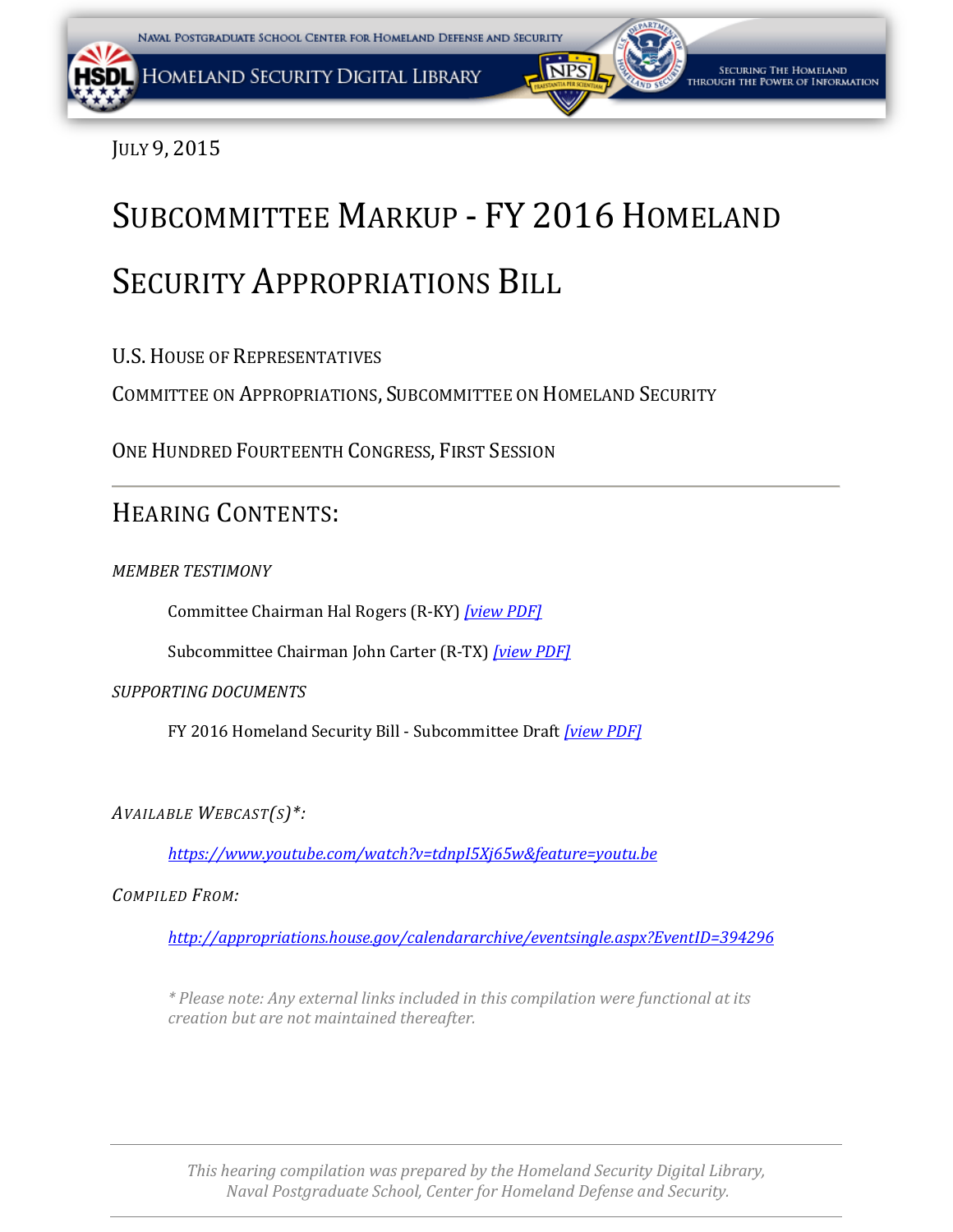<span id="page-1-0"></span>

# **Chairman Hal Rogers**<br>House Committee on Appropriations

# **Subcommittee Markup – Fiscal Year 2016 Homeland Security Appropriations Bill July 9, 2015 Opening Statement As Prepared**

Mr. Chairman, thank you for yielding. I want to congratulate you and Ranking Member Roybal-Allard, as well as staff on both sides, for bringing forward the Fiscal Year 2016 appropriations bill for the Department of Homeland Security.

This is the  $12<sup>th</sup>$  and final bill to be marked up in subcommittee this year, and I want to thank you and the members of this subcommittee for your hard work in bringing this legislation before us today. We continue our historic march to get all twelve of our bills through the House in a timely, thoughtful manner – and I look forward to working with all of you to see this bill through to the finish line.

Funded at \$39.33 billion, this bill emphasizes fiscal discipline and oversight while prioritizing critical national security and anti-terrorism programs, the enforcement of our immigration laws, and preparedness for and response to national disasters. I'm pleased to see that the subcommittee has maintained our strong commitment to Coast Guard by providing a \$360 million increase over the President's requested level, which will fund critical modernization of aircraft and vessels and better enable our service men and women to carry out critical patrol and counter-narcotics missions.

This legislation also takes important strides to secure our nation's borders by providing robust funding for Border Patrol Agents, border security technology, and upgrades at the CBP Air and Marine Operations Center, all which will help improve surveillance.

In addition to these critical physical security measures, this bill provides much needed investments in cybersecurity and disaster preparedness, including \$2.5 billion for first responder grants to help provide our men and women on the frontlines with the proper training and equipment they need. Finally, the subcommittee has also included numerous oversight and reporting requirements that will ensure that DHS is following Congressional directives, spending wisely, and providing strong enforcement of our laws.

And speaking of strong enforcement, the bill makes doubly sure that immigration laws are being followed and enforced by DHS. For example, the bill contains no funding to implement the President's unconstitutional executive action on immigration, and prohibits funding for any activities under this action while legal challenges are ongoing.

No doubt, this was a tough balancing act writing this bill, but I'm pleased that it provides the resources to help keep our nation's borders, coastlines and airways safe and provides our first responders with the tools and assistance to ensure an effective local response to unforeseeable disasters and other emergency situations.

This is a good bill, and I urge the subcommittee to promptly report it to the full Committee. Thank you, and I yield back.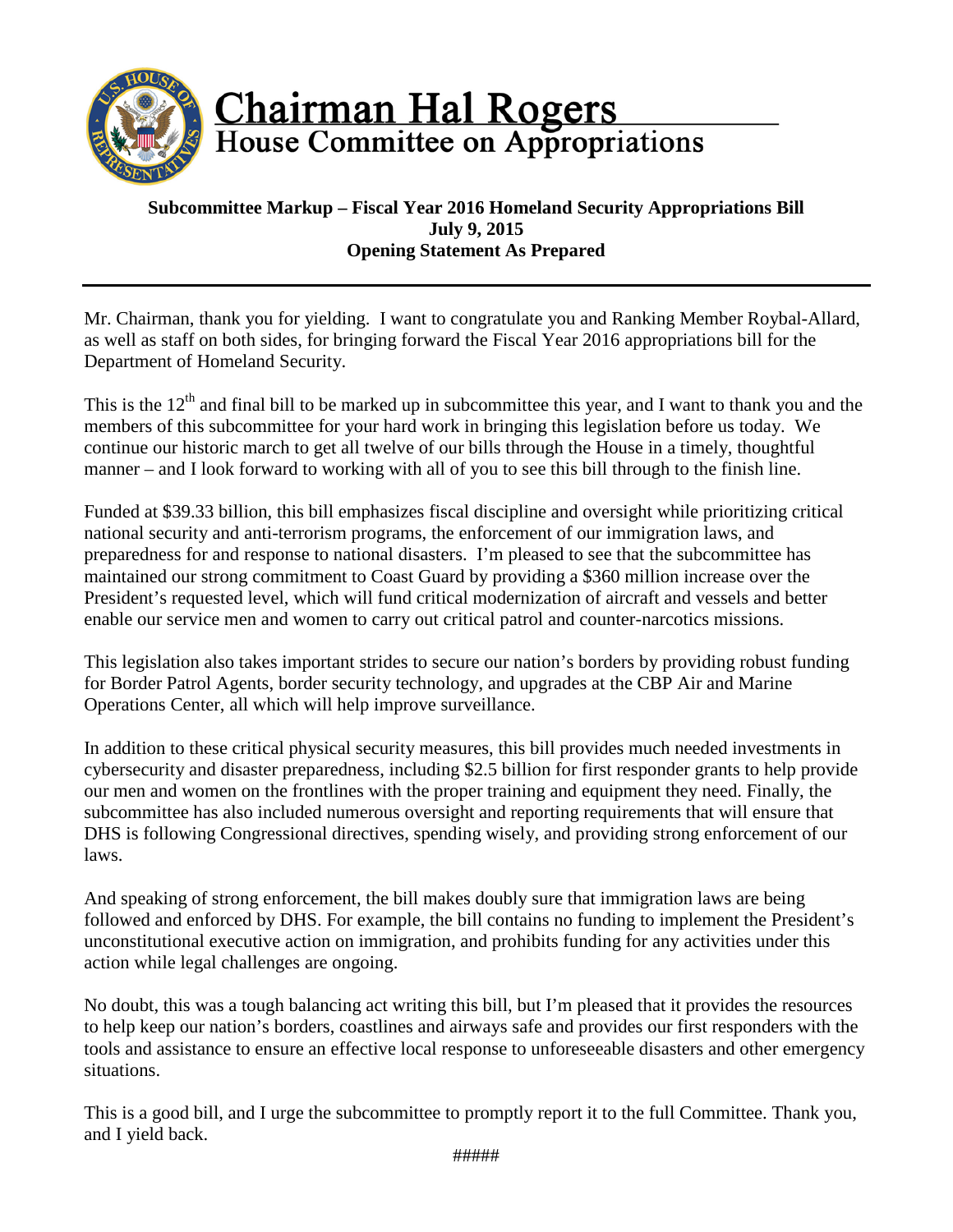<span id="page-2-0"></span>

**Chairman John Carter** 

Subcommittee on Homeland Security House Committee on Appropriations

# **Subcommittee Markup – Fiscal Year 2016 Homeland Security Appropriations Bill July 9, 2015 Opening Statement As Prepared**

Threats to our country continue to grow. We see it daily. Federal computer systems are hacked. Floods and other natural disasters confront local communities. The President's open border policy emboldens smugglers, traffickers, and illegal migrants. And the freedoms we cherish are exploited by home-grown terrorists and violent extremists.

For those reasons, the Department of Homeland Security's missions are more critical now than ever…and it is why it is imperative that we pass this bill. Working with my colleagues, and the ranking member, Mrs. Roybal-Allard, I believe we are presenting legislation that strengthens the security of our homeland, addresses areas where reform is needed, and cuts inefficiencies within the agencies. Thank you all for your hard work, time and effort on this important legislation.

Like every subcommittee, we received a challenging 302(b) allocation. After a thorough scrubbing of the numbers, however, this recommendation ensures both national security and fiscal restraint. I'd like to highlight a few examples of what the bill includes.

For the Coast Guard, the recommendation adds more than \$360 million above the President's request, an amount which: restores the critical enlistment and extension bonuses which were cut in the President's request; enables the Coast Guard to award a contract for the Offshore Patrol Cutter to replace the 50-year old medium endurance cutters; enhances long-range surveillance capabilities with an additional fully missionized C-130J; maintains the current Fast Response Cutter acquisition schedule; renovates crumbling military housing; and increases operational effectiveness with more depot level maintenance of vessels, aircraft, and infrastructure.

At FEMA, cuts to State and Local Programs and Firefighter Assistance Grants are restored to FY15 levels of \$1.5 billion and \$680 million respectively, which is \$299 million above the request.

The Disaster Relief Fund for projected major disasters and known requirements is fully funded at \$7.4 billion.

For CBP, the mark includes funds for: 21,370 Border Patrol agents and 23,775 CBP officers; surveillance tools to increase situational awareness and improve border security; additional sensors, aircraft spares, and a multi-role aircraft; and non-intrusive inspection equipment to replace outdated legacy systems.

For the Secret Service, the recommendation ensures the capacity to hire additional Secret Service agents and officers, addresses training gaps, and improves perimeter security at the White House.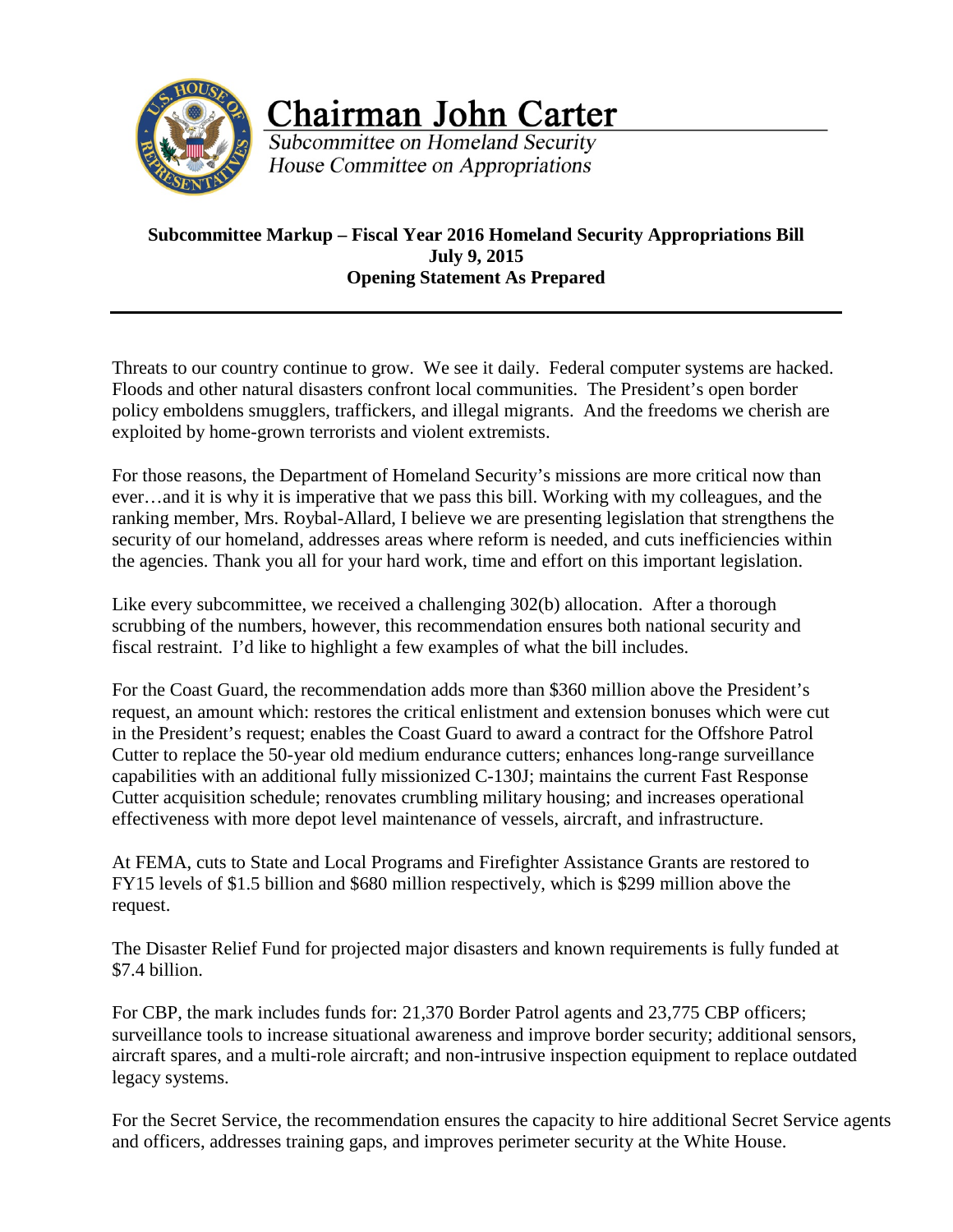The Department's cybersecurity programs are fully funded to counter cyber threats and protect civilian government networks from cyber-attacks.

The recommendation enables ICE to sustain and improve all aspects of enforcement, investigative, and detention operations by fully funding; 34,040 detention beds for individuals and families who enter the United States illegally; the HERO Child-Rescue Corps, a program that trains returning military veterans to catch internet child pornography rings; the Visa Security Program, assuring that every visa application is screened against terrorist watchlists; and additional attorneys to increase the number of immigration hearings held by DOJ's Immigration Judge teams.

Finally, the E-Verify system – which enables businesses to check whether their employees are eligible to work in the United States – is fully funded.

We've achieved these funding priorities by making thoughtful and appropriate cuts, which I'd like to explain.

Over the last few years, many of DHS's components have failed to achieve their respective hiring goals. In several components, attrition exceeds the Department's ability to hire people. Not only does this problem pose national security and public safety concerns, it has serious budgetary implications. In short, it means funding appropriated for personnel has been misspent and Congress has been denied the level of oversight the taxpayer demands. This bill contains several provisions to rein in this practice.

For example, despite FY15 staffing levels that are far below expectations, the FY16 request proposed major increases in staff. The bill before you takes this excess funding – which is approximately \$505 million – and applies it to programs that protect our homeland. It also directs the Department to conduct an analysis to identify the root causes of the high attrition rates and slow hiring process.

Let me be clear – this bill fully funds our frontline law enforcement staffing, including 21,370 Border Patrol agents and 23,775 CBP Officers. It also eliminates the wasteful slush fund that DHS has been using for unbudgeted and unreported activities.

Another area where the recommendation insists on fiscal discipline is in the oversight of FEMA's Disaster Relief Fund (DRF). It has become common practice for FEMA to carry over billions of dollars in DRF from year-to-year. And like clockwork, every year, the President's request includes full funding for projected upcoming DRF needs and Congress supports it without taking into consideration the carry over balance. There is no good or prudent reason to continue this practice, especially when resources are limited.

Therefore, the recommendation provides full funding for FEMA's FY16 DRF needs as projected in the budget request, but rescinds \$1.26 billion in prior year's unobligated balances. Do not worry that there will be insufficient funds for a declared disaster. Even with this rescission, FEMA expects to end the year with a balance in the DRF of \$1.3 billion, so there is a more than sufficient contingency fund available in case of an emergency.

Finally, I want to address some of the oversight matters that are included in the bill and report. DHS is a relatively young cabinet-level department. For years it has reacted to crises rather than preparing for them. Fortunately, that dynamic is beginning to change.

But, additional tasks remain. As noted many times by this subcommittee, proper oversight of DHS's multi-billion dollar investment portfolio is essential. DHS owes us useful, accurate, up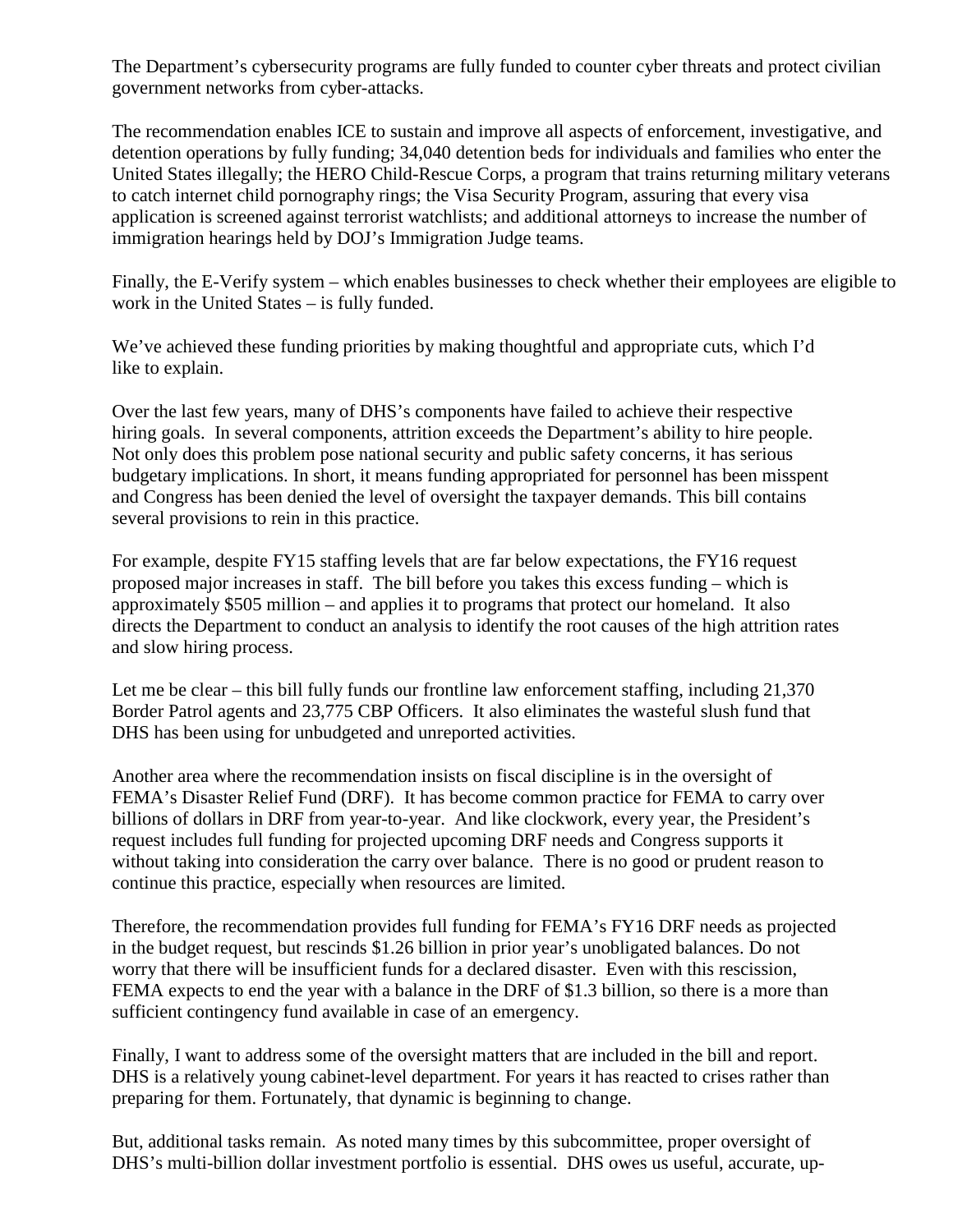to-date information about procurements to ensure that components are accountable for cost, schedule, and performance.

Similarly, DHS's financial management processes are weak. With over 70 different appropriations and more than 100 programs, DHS functions with significant budget disparities and inconsistencies. I am absolutely certain the current budget structure is a contributing factor to the rampant under-execution of personnel costs. We have to change this paradigm.

For that reason, the bill mandates that the FY17 budget request be presented to the Congress in a new format that uses a common appropriation structure for every DHS component. Implementing this type of financial management tool is a strategic imperative with which DHS agrees.

Additional oversight ranges from withholding funds for carelessly failing to comply with repeated subcommittee requests for information – a practice that is totally unacceptable – to statutory requirements for detention beds.

With regard to detention beds, following last year's unprecedented spike in the number families crossing the border illegally, and the lack of sufficient and appropriate family detention space, the FY15 bill included funds for more than 2,700 family beds. This increase in detention capacity means that more families are being removed almost immediately after they arrive illegally in the U.S.

Finally, this bill provides no discretionary or mandatory funds to implement the President's executive actions on immigration. It goes one step further by including two provisions that make sure DHS does not take any steps to implement these actions that are under a court imposed injunction.

Let me address several problems I find very troubling. In the last few years, more and more jurisdictions and Law Enforcement Agencies have made the decision not to honor ICE detainers. Though I respect the rights of every state and municipality to enact laws that govern their respective jurisdictions, refusing to honor ICE detainer is extremely risky when dangerous illegal aliens are released into the community. In addition, the decision creates a burden on ICE, which must locate the fugitive, and endangers the lives of immigration officers who have to apprehend the fugitive.

Likewise, I would be remiss if I didn't note that I find it absolutely intolerable when Secret Service agents, or other law enforcement personnel, act irresponsibly on the job. It is completely unacceptable when the Transportation Security Administration or other components don't respond seriously to Inspector General reports and recommendations about the safety of the nation's airports. Consequently, the bill includes multiple provisions that enable Congress to monitor these problems and put DHS in a better position to anticipate them.

In closing, let there be no mistake – this Committee believes DHS is crucial to national security, public safety, and a strong U.S. economy. And we appreciate the hard work and dedication of the thousands of agents, officers, Coast Guard military personnel, watchstanders, and mission support staff who make it their business every day to keep the nation safe.

For all these reasons, I urge you to support this measure and I look forward to working with you as we move this bill through the legislative process.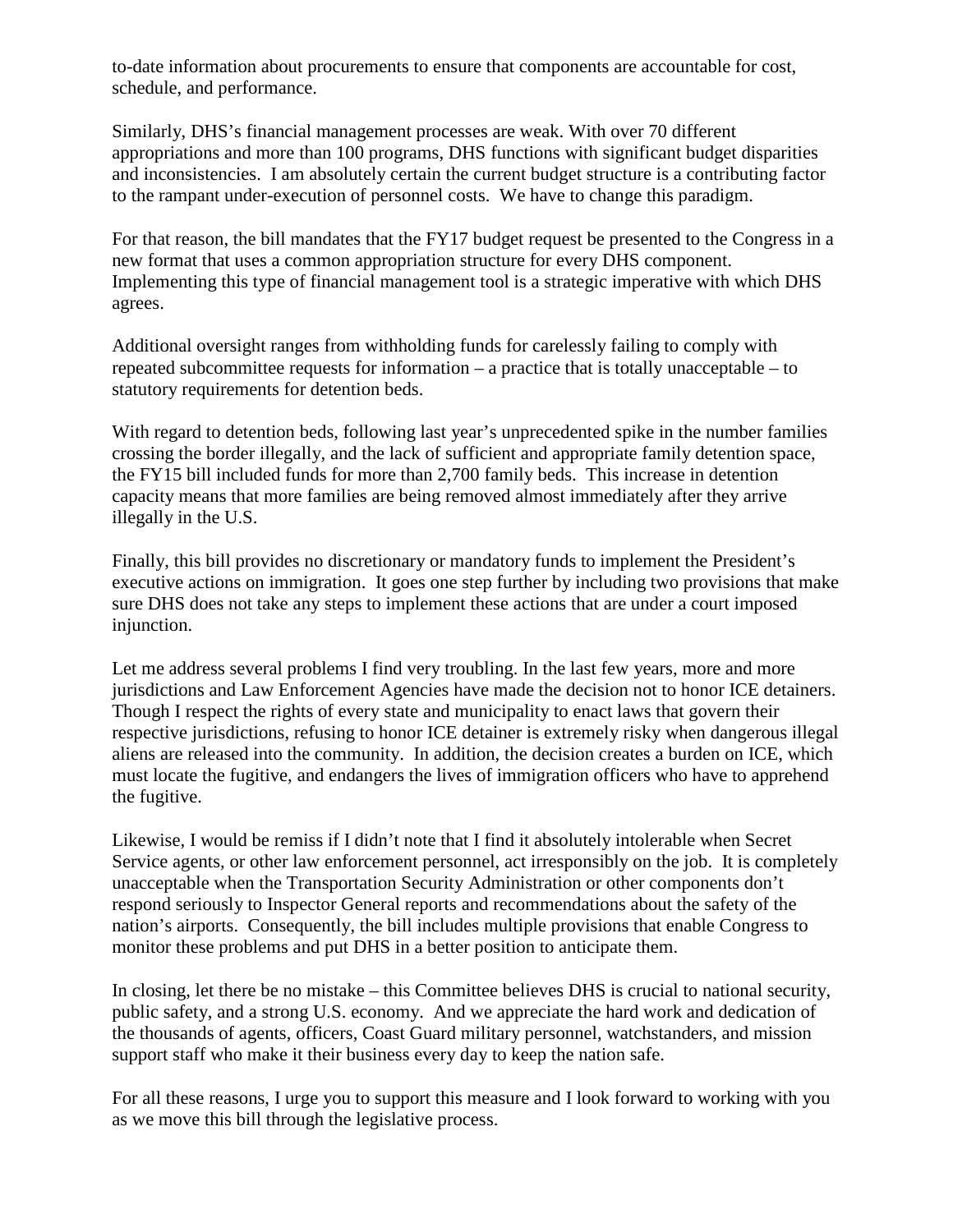I am happy to answer any questions about the mark, but, before I do, I would like to recognize our Ranking Member, Mrs. Roybal-Allard, and then our full Committee Chairman and Ranking Members for any comments they would like to make.

```
#####
```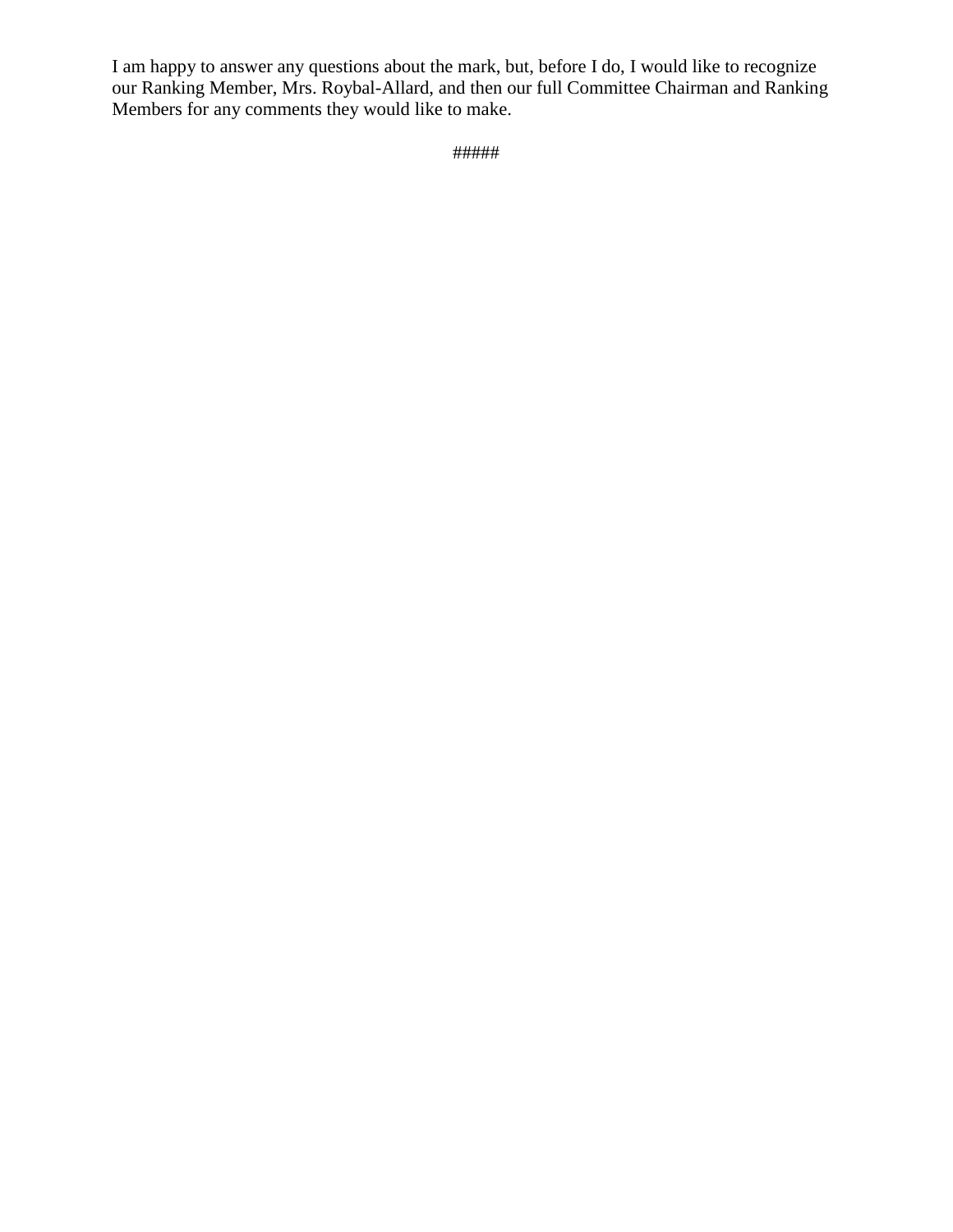<span id="page-6-0"></span>

Making appropriations for the Department of Homeland Security for the fiscal year ending September 30, 2016, and for other purposes.

IN THE HOUSE OF REPRESENTATIVES

 $-$ , 2015

Mr. CARTER, from the Committee on Appropriations, reported the following bill; which was committed to the Committee of the Whole House on the State of the Union and ordered to be printed

# **A BILL**

Making appropriations for the Department of Homeland Security for the fiscal year ending September 30, 2016, and for other purposes.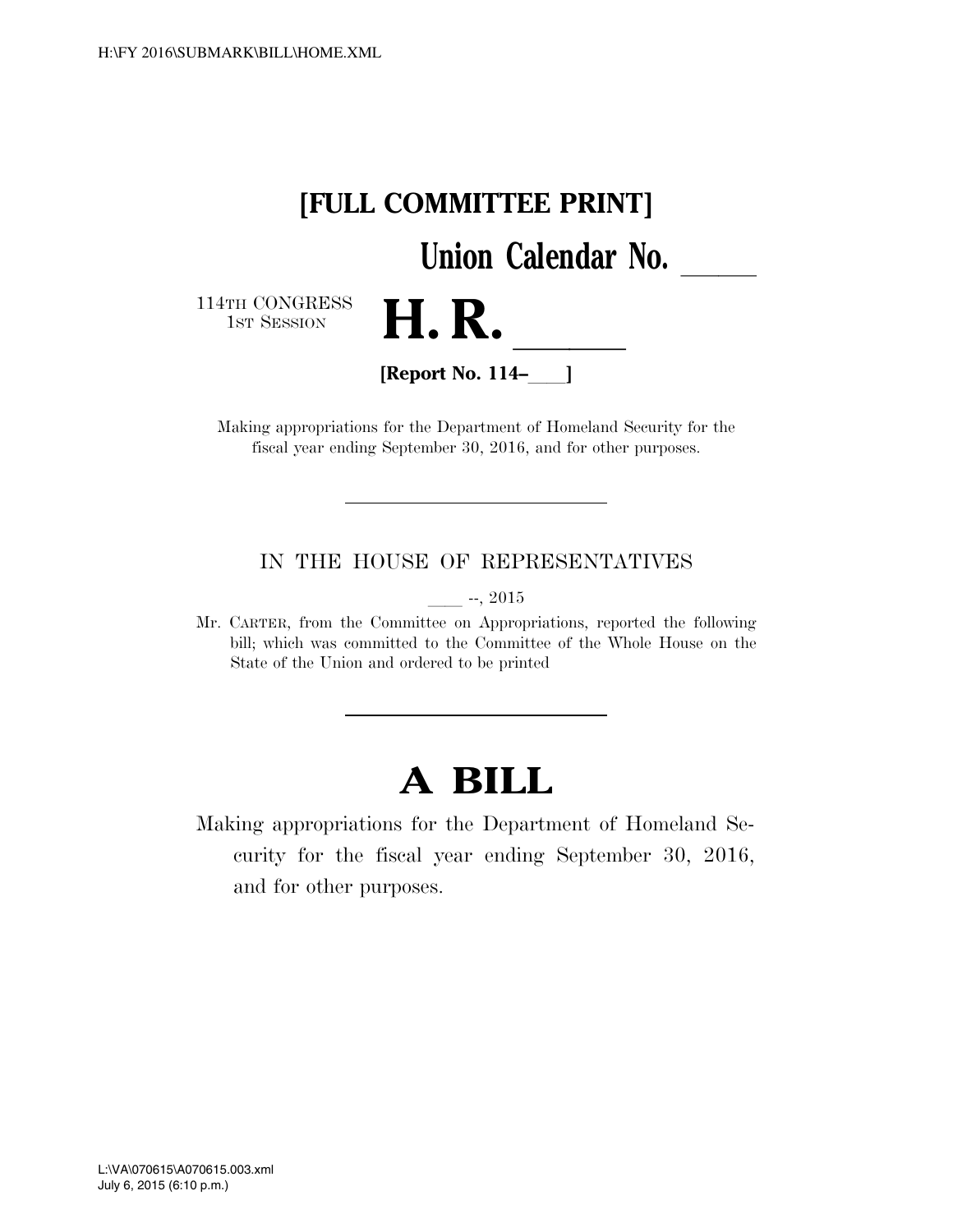| $\mathbf{1}$   | Be it enacted by the Senate and House of Representa-                 |
|----------------|----------------------------------------------------------------------|
| 2              | tives of the United States of America in Congress assembled,         |
| 3              | That the following sums are appropriated, out of any                 |
| $\overline{4}$ | money in the Treasury not otherwise appropriated, for the            |
| 5              | Department of Homeland Security for the fiscal year end-             |
| 6              | ing September 30, 2016, and for other purposes, namely:              |
| $\tau$         | <b>TITLE I</b>                                                       |
| 8              | DEPARTMENTAL MANAGEMENT AND                                          |
| 9              | <b>OPERATIONS</b>                                                    |
| 10             | OFFICE OF THE SECRETARY AND EXECUTIVE                                |
| 11             | <b>MANAGEMENT</b>                                                    |
| 12             | For necessary expenses of the Office of the Secretary                |
| 13             | of Homeland Security, as authorized by section 102 of the            |
| 14             | Homeland Security Act of 2002 (6 U.S.C. 112), and exec-              |
| 15             | utive management of the Department of Homeland Secu-                 |
| 16             | rity, as authorized by law, \$131,859,000: Provided, That            |
| 17             | not to exceed \$40,000 shall be for official reception and           |
| 18             | representation expenses: <i>Provided further</i> , That all official |
| 19             | costs associated with the use of government aircraft by              |
| 20             | Department of Homeland Security personnel to support                 |
| 21             | official travel of the Secretary and the Deputy Secretary            |
| 22             | shall be paid from amounts made available for the Imme-              |
| 23             | diate Office of the Secretary and the Immediate Office of            |
| 24             | the Deputy Secretary.                                                |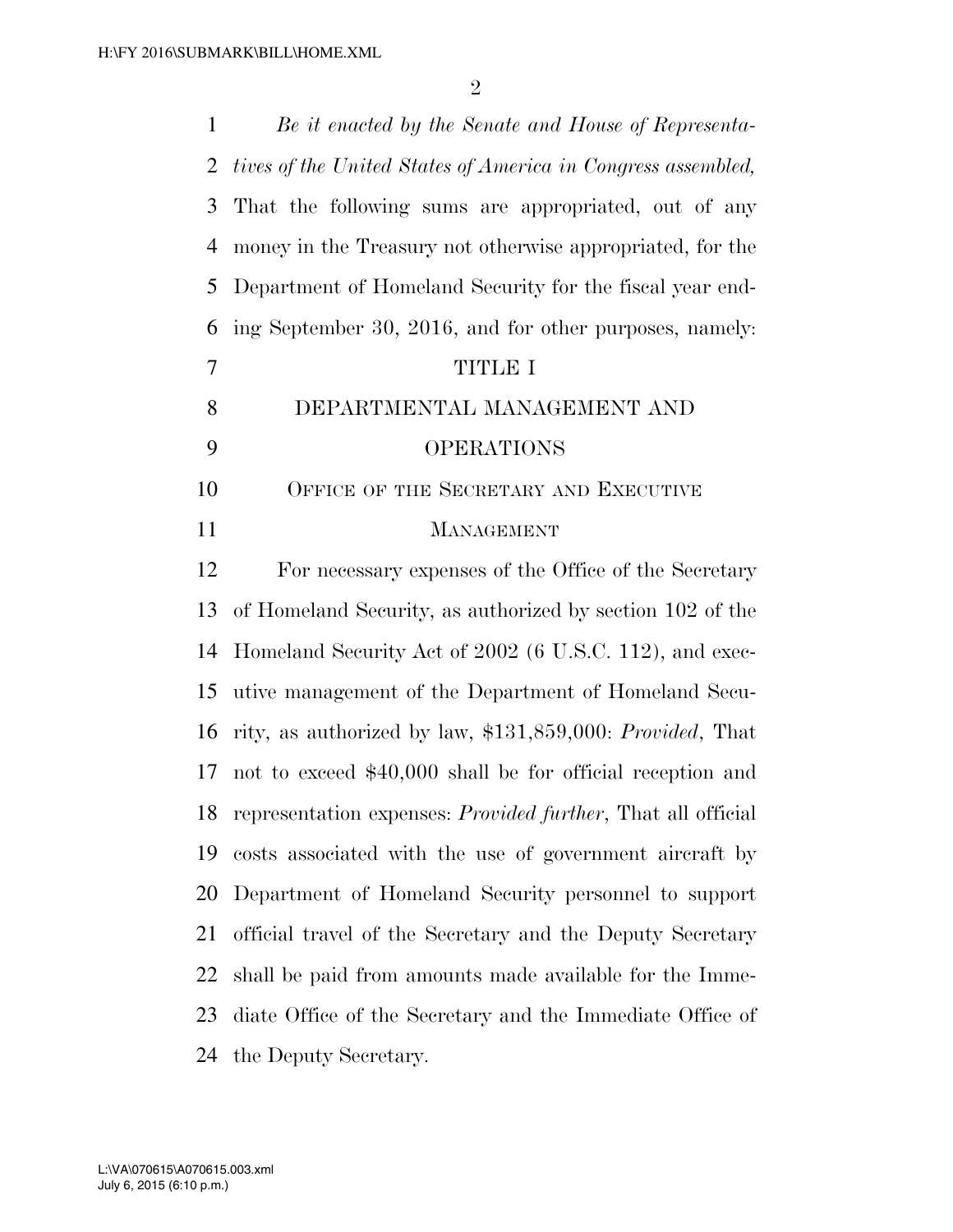OFFICE OF THE UNDER SECRETARY FOR MANAGEMENT

 For necessary expenses of the Office of the Under Secretary for Management, as authorized by sections 701 through 705 of the Homeland Security Act of 2002 (6 U.S.C. 341 through 345), \$193,646,000, of which not to exceed \$2,000 shall be for official reception and represen- tation expenses: *Provided*, That of the total amount made available under this heading, \$2,931,000 shall remain available until September 30, 2017, solely for the alter- ation and improvement of facilities, tenant improvements, and relocation costs to consolidate Department head- quarters operations at the Nebraska Avenue Complex; and \$9,559,000 shall remain available until September 30, 2017, for the Human Resources Information Technology program: *Provided further*, That the Under Secretary for Management shall include in the President's budget pro- posal for fiscal year 2017, submitted pursuant to section 1105(a) of title 31, United States Code, a Comprehensive Acquisition Status Report, which shall include the infor- mation required under the heading ''Office of the Under Secretary for Management'' under title I of division D of the Consolidated Appropriations Act, 2012 (Public Law 112–74), and shall submit quarterly updates to such re- port not later than 45 days after the completion of each quarter.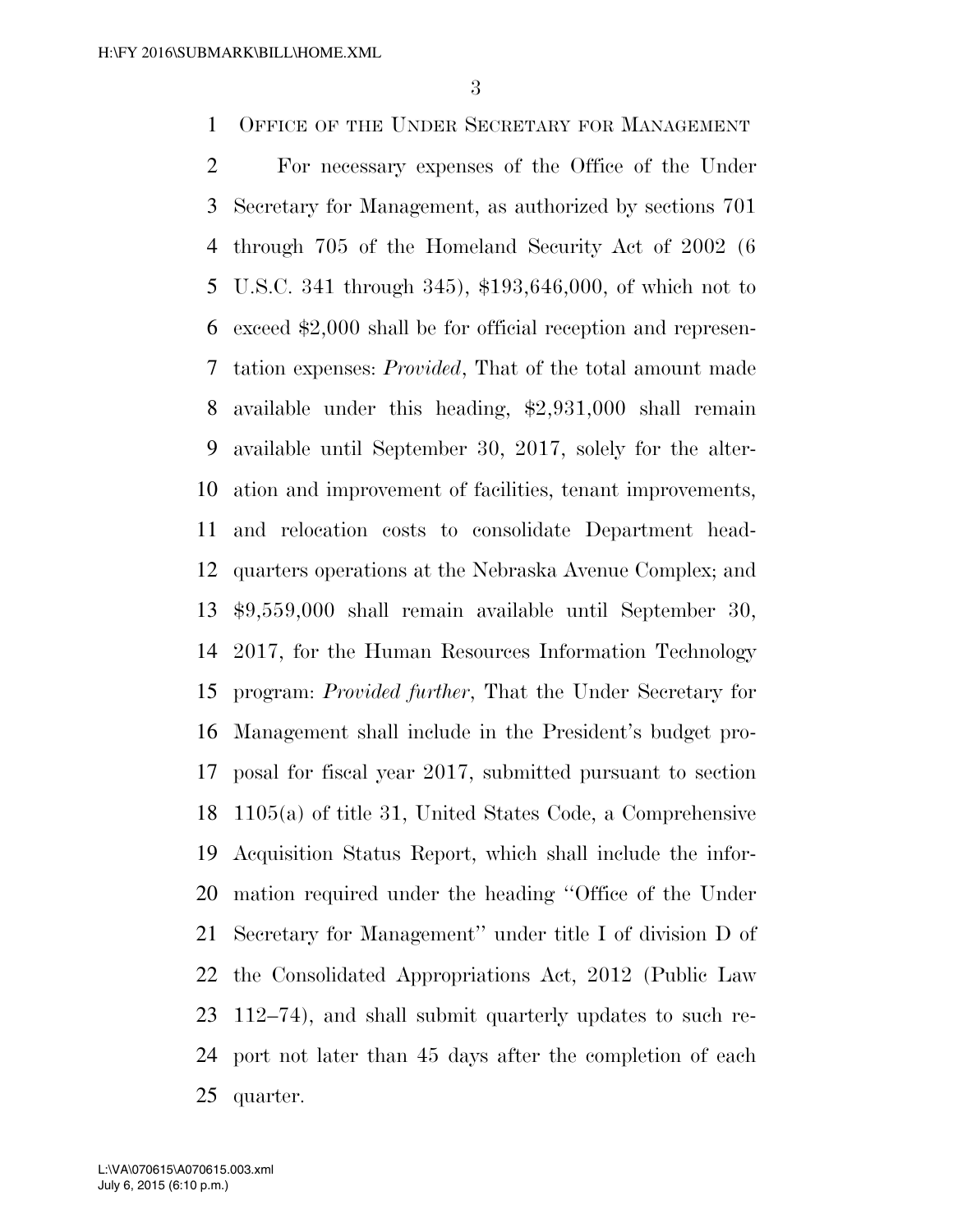OFFICE OF THE CHIEF FINANCIAL OFFICER

 For necessary expenses of the Office of the Chief Fi- nancial Officer, as authorized by section 103 of the Home- land Security Act of 2002 (6 U.S.C. 113), \$56,420,000: *Provided*, That the Secretary of Homeland Security shall submit to the Committees on Appropriations of the Senate and the House of Representatives, at the time the Presi- dent's budget proposal for fiscal year 2017 is submitted pursuant to section 1105(a) of title 31, United States Code, the Future Years Homeland Security Program, as authorized by section 874 of Public Law 107–296 (6 U.S.C. 454).

OFFICE OF THE CHIEF INFORMATION OFFICER

 For necessary expenses of the Office of the Chief In- formation Officer, as authorized by section 103 of the Homeland Security Act of 2002 (6 U.S.C. 113), and De- partment-wide technology investments, \$308,488,000; of which \$104,957,000 shall be available for salaries and ex- penses; and of which \$203,531,000, to remain available until September 30, 2017, shall be available for develop- ment and acquisition of information technology equip- ment, software, services, and related activities for the De-partment of Homeland Security.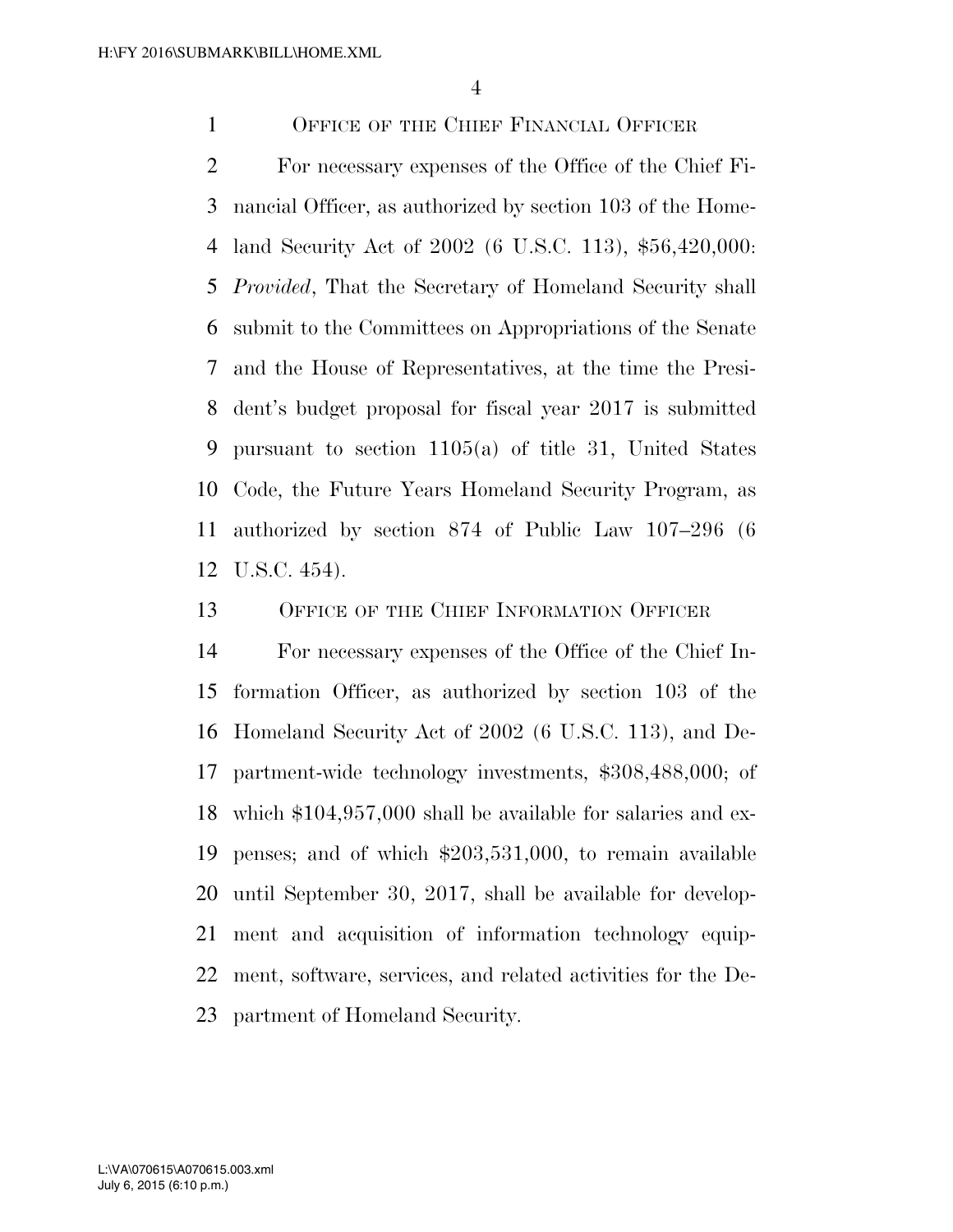# ANALYSIS AND OPERATIONS

 For necessary expenses for intelligence analysis and operations coordination activities, as authorized by title II of the Homeland Security Act of 2002 (6 U.S.C. 121 et seq.), \$264,898,000; of which not to exceed \$3,825 shall be for official reception and representation expenses; of which not to exceed \$2,000,000 is available for facility needs associated with secure space at fusion centers, in- cluding improvements to buildings; and of which \$111,110,000 shall remain available until September 30, 2017.

12 OFFICE OF INSPECTOR GENERAL

 For necessary expenses of the Office of Inspector General in carrying out the provisions of the Inspector General Act of 1978 (5 U.S.C. App.), \$141,188,000; of which not to exceed \$300,000 may be used for certain con- fidential operational expenses, including the payment of informants, to be expended at the direction of the Inspec-tor General.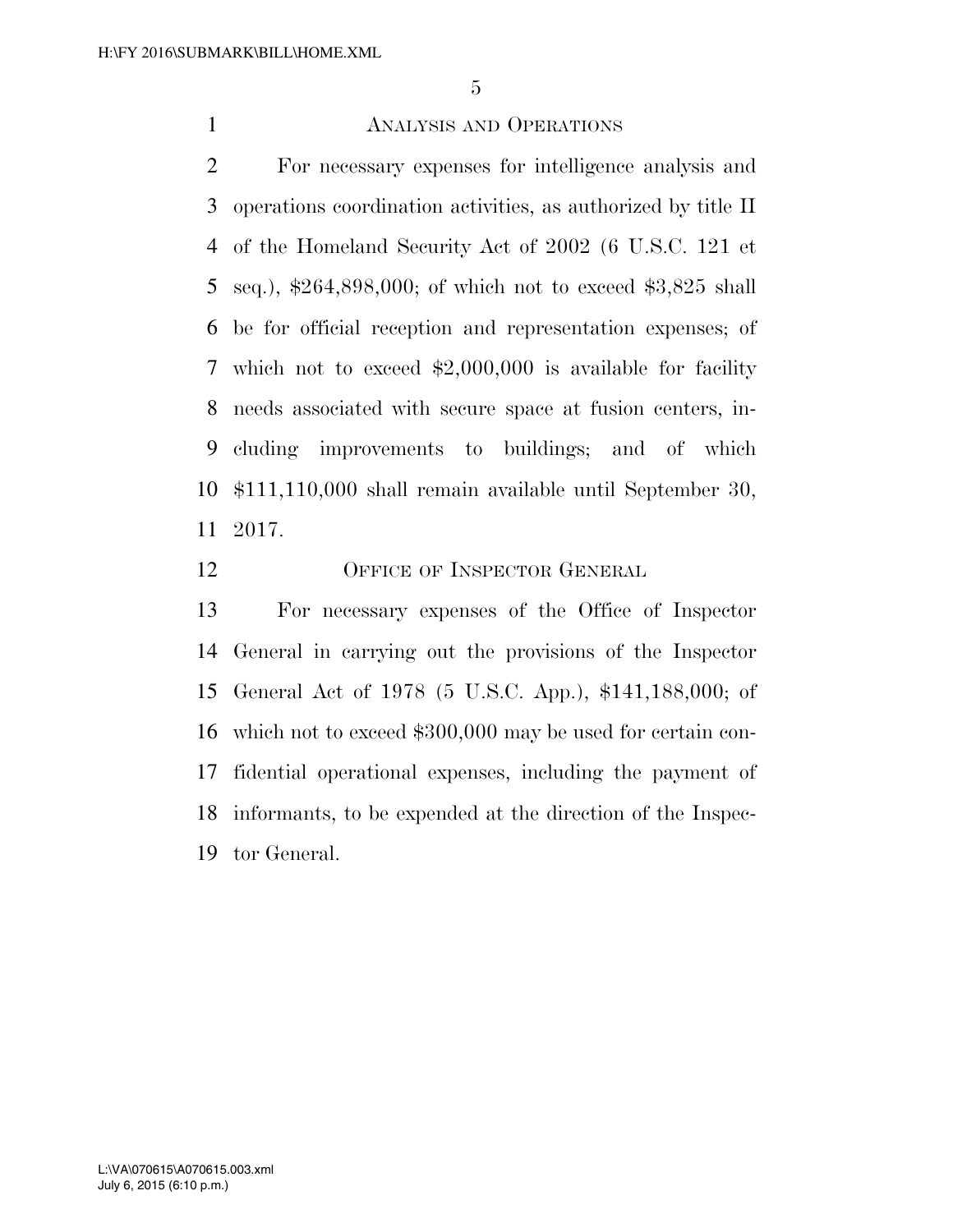|   | TITLE II                                      |
|---|-----------------------------------------------|
|   | SECURITY, ENFORCEMENT, AND                    |
| 3 | <b>INVESTIGATIONS</b>                         |
|   | 4 UNITED STATES CUSTOMS AND BORDER PROTECTION |
|   | SALARIES AND EXPENSES                         |

 For necessary expenses for enforcement of laws relat- ing to border security, immigration, customs, agricultural inspections and regulatory activities related to plant and animal imports, and transportation of unaccompanied minor aliens; purchase and lease of up to 7,500 (6,500 for replacement only) police-type vehicles; and contracting with individuals for personal services abroad; \$8,695,238,000; of which \$3,274,000 shall be derived from the Harbor Maintenance Trust Fund for administra- tive expenses related to the collection of the Harbor Main-16 tenance Fee pursuant to section  $9505(c)(3)$  of the Internal Revenue Code of 1986 (26 U.S.C. 9505(c)(3)) and not- withstanding section 1511(e)(1) of the Homeland Security 19 Act of 2002 (6 U.S.C.  $551(e)(1)$ ); of which not to exceed \$34,425 shall be for official reception and representation expenses; of which such sums as become available in the Customs User Fee Account, except sums subject to section 13031(f)(3) of the Consolidated Omnibus Budget Rec-24 onciliation Act of 1985 (19 U.S.C.  $58e(f)(3)$ ), shall be de-rived from that account; of which not to exceed \$150,000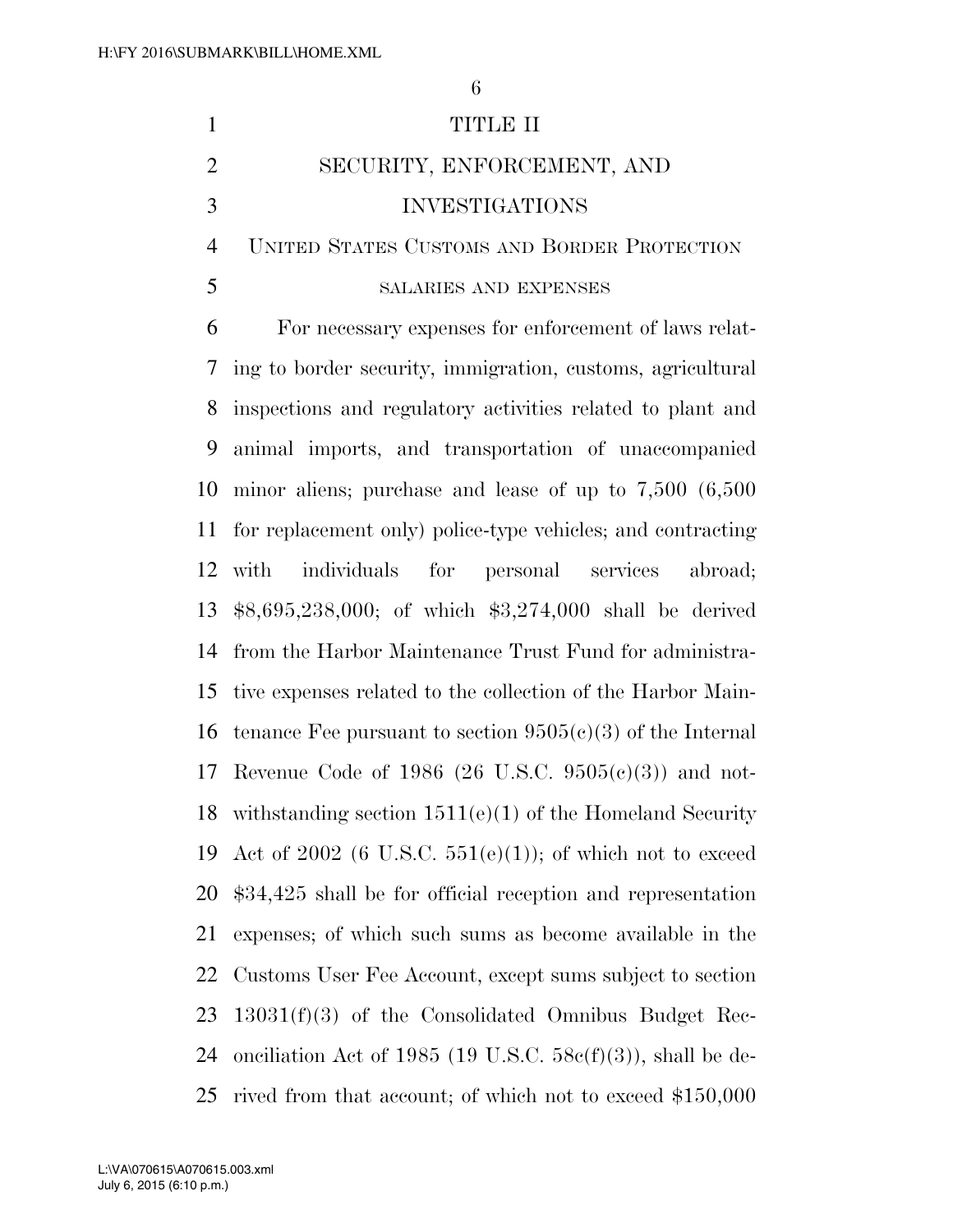shall be available for payment for rental space in connec- tion with preclearance operations; and of which not to ex- ceed \$1,000,000 shall be for awards of compensation to informants, to be accounted for solely under the certificate of the Secretary of Homeland Security: *Provided*, That for fiscal year 2016, the overtime limitation prescribed in sec- tion 5(c)(1) of the Act of February 13, 1911 (19 U.S.C. 8 267(c)(1)) shall be  $$35,000$ ; and notwithstanding any other provision of law, none of the funds appropriated by this Act shall be available to compensate any employee of United States Customs and Border Protection for over- time, from whatever source, in an amount that exceeds such limitation, except in individual cases determined by the Secretary of Homeland Security, or the designee of the Secretary, to be necessary for national security pur- poses, to prevent excessive costs, or in cases of immigra- tion emergencies: *Provided further*, That the Border Pa- trol shall maintain an active duty presence of not less than 21,370 full-time equivalent agents protecting the borders of the United States in the fiscal year.

**AUTOMATION MODERNIZATION** 

 For necessary expenses for United States Customs and Border Protection for operation and improvement of automated systems, including salaries and expenses, \$846,245,000; of which \$468,111,000 shall remain avail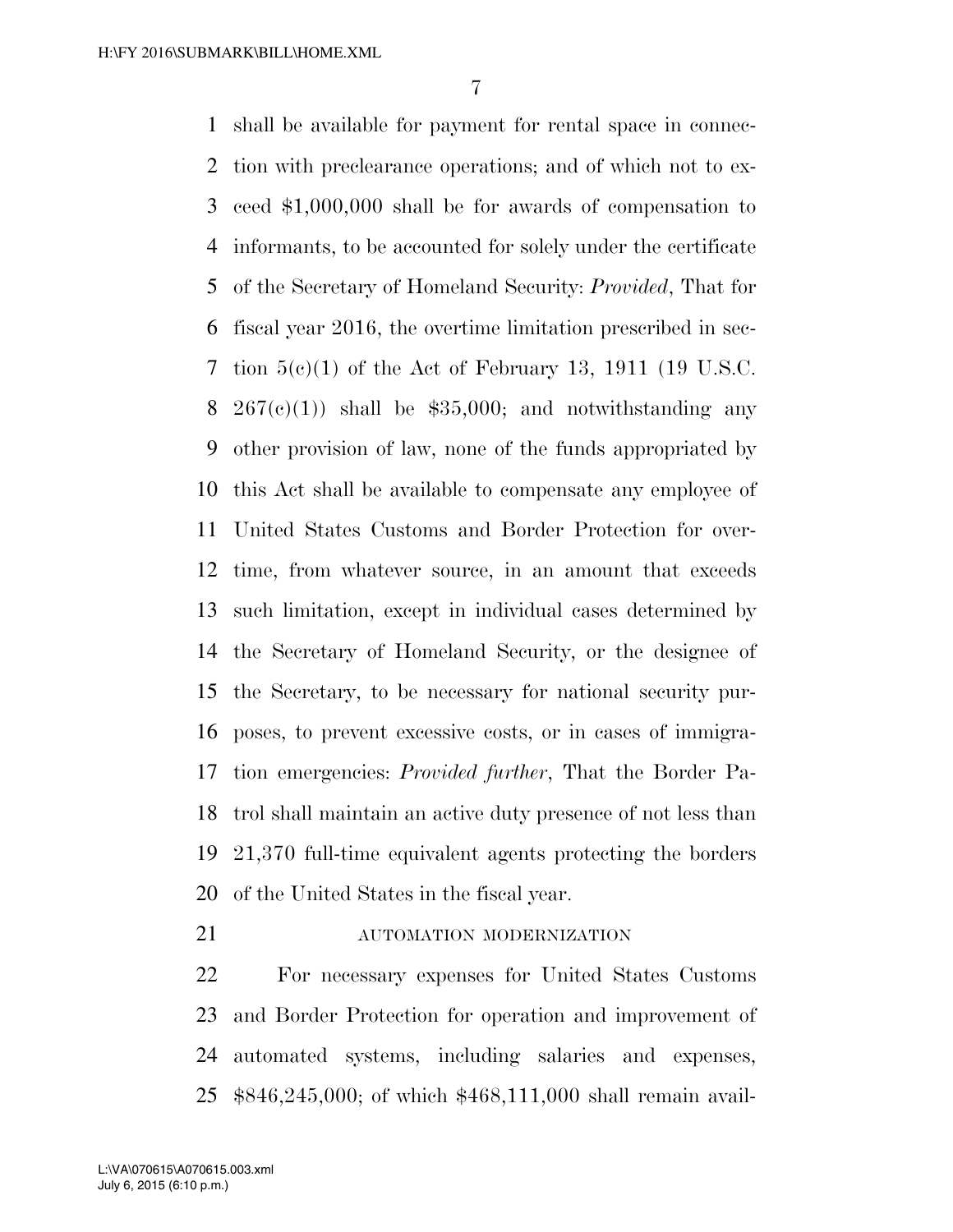able until September 30, 2018; and of which not less than \$153,614,000 shall be for the development of the Auto-mated Commercial Environment.

BORDER SECURITY FENCING, INFRASTRUCTURE, AND

TECHNOLOGY

 For necessary expenses for border security fencing, infrastructure, and technology, \$439,430,000, of which \$191,539,000 shall remain available until September 30, 2018, for development and deployment.

**AIR AND MARINE OPERATIONS** 

 For necessary expenses for the operations, mainte- nance, and procurement of marine vessels, aircraft, un- manned aircraft systems, the Air and Marine Operations Center, and other related equipment of the air and marine program, including salaries and expenses, operational training, and mission-related travel, the operations of which include the following: the interdiction of narcotics and other goods; the provision of support to Federal, State, and local agencies in the enforcement or adminis- tration of laws enforced by the Department of Homeland Security; and, at the discretion of the Secretary of Home- land Security, the provision of assistance to Federal, State, and local agencies in other law enforcement and emergency humanitarian efforts; \$784,934,000; of which \$83,200,000 shall remain available until September 30,

July 6, 2015 (6:10 p.m.) L:\VA\070615\A070615.003.xml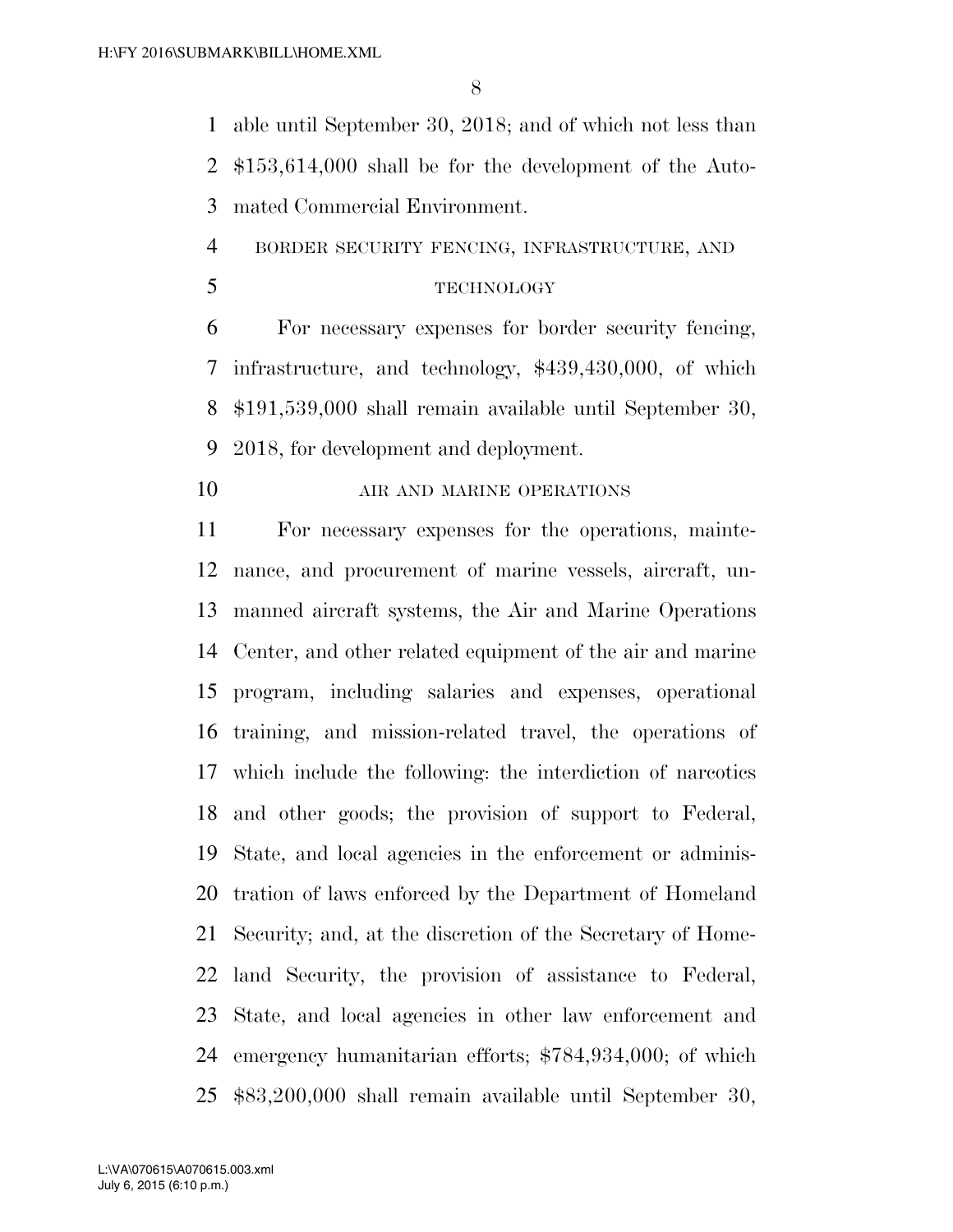2018 for procurement: *Provided*, That no aircraft or other related equipment, with the exception of aircraft that are one of a kind and have been identified as excess to United States Customs and Border Protection requirements and aircraft that have been damaged beyond repair, shall be transferred to any other Federal agency, department, or office outside of the Department of Homeland Security during fiscal year 2016 without prior notice to the Com- mittees on Appropriations of the Senate and the House of Representatives: *Provided further*, That funding made available under this heading shall be available for customs expenses when necessary to maintain or to temporarily in-crease operations in Puerto Rico.

# CONSTRUCTION AND FACILITIES MANAGEMENT

 For necessary expenses to plan, acquire, construct, renovate, equip, furnish, operate, manage, and maintain buildings, facilities, and related infrastructure necessary for the administration and enforcement of the laws relat- ing to customs, immigration, and border security, \$341,356,000, to remain available until September 30, 2020.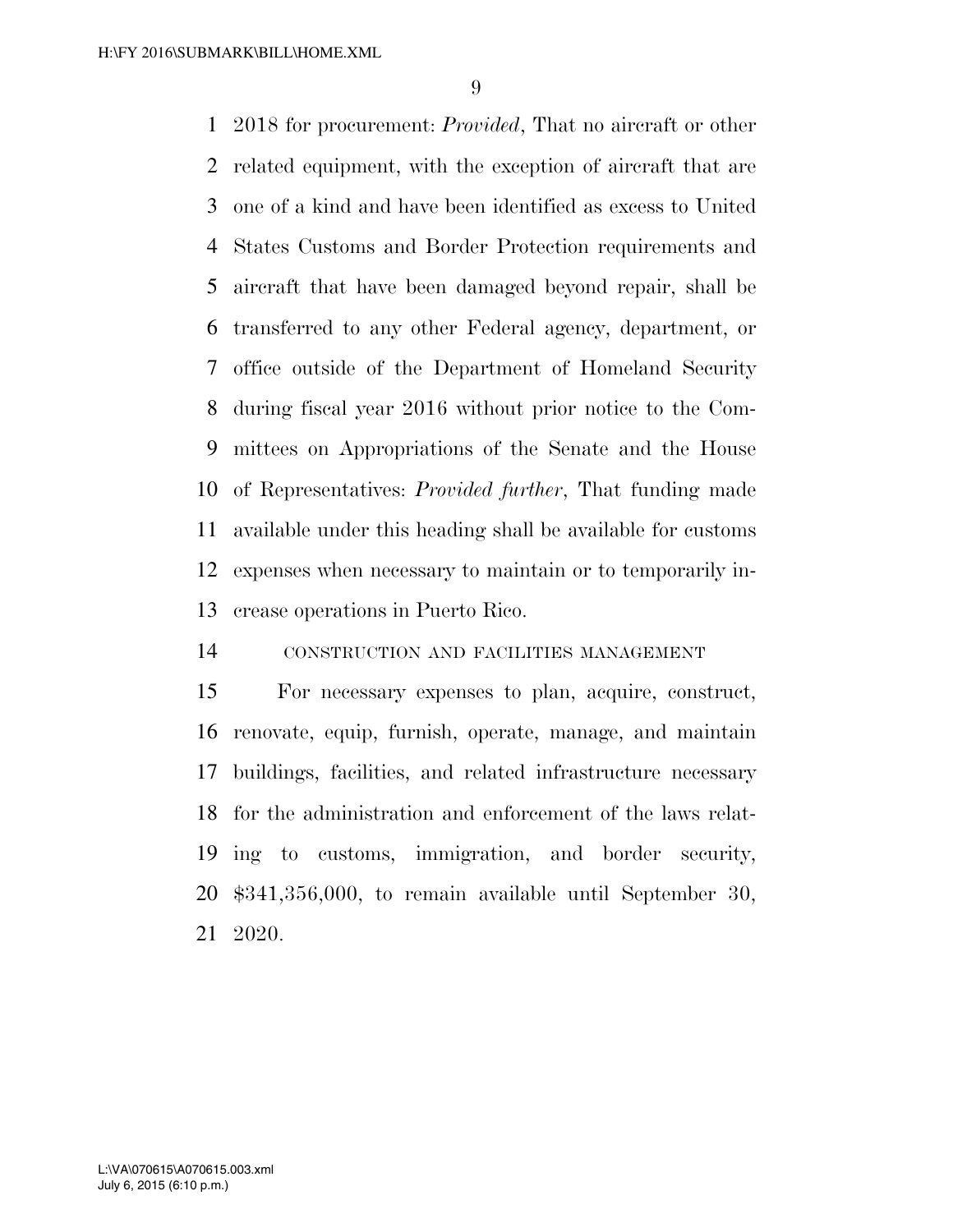| $\mathbf{1}$   | UNITED STATES IMMIGRATION AND CUSTOMS                          |
|----------------|----------------------------------------------------------------|
| $\overline{2}$ | <b>ENFORCEMENT</b>                                             |
| 3              | SALARIES AND EXPENSES                                          |
| $\overline{4}$ | (INCLUDING TRANSFER OF FUNDS)                                  |
| 5              | For necessary expenses for enforcement of immigra-             |
| 6              | tion and customs laws, detention and removals, and inves-      |
| 7              | tigations, including intellectual property rights and over-    |
| 8              | seas vetted units operations; and purchase and lease of        |
| 9              | up to $3,790$ $(2,350$ for replacement only) police-type vehi- |
| 10             | cles; $$5,728,795,000$ ; of which not to exceed $$10,000,000$  |
| 11             | shall be available until expended for conducting special op-   |
| 12             | erations under section 3131 of the Customs Enforcement         |
| 13             | Act of 1986 (19 U.S.C. 2081); of which not to exceed           |
| 14             | $$11,475$ shall be for official reception and representation   |
| 15             | expenses; of which not to exceed $$2,000,000$ shall be for     |
| 16             | awards of compensation to informants, to be accounted          |
| 17             | for solely under the certificate of the Secretary of Home-     |
|                | 18 land Security; of which not less than \$305,000 shall be    |
| 19             | for promotion of public awareness activities to counter        |
| 20             | child exploitation; of which not less than $$5,400,000$ shall  |
| 21             | be used to facilitate agreements consistent with section       |
| 22             | $287(g)$ of the Immigration and Nationality Act (8 U.S.C.      |
| 23             | $1357(g)$ ; and of which not to exceed \$11,216,000 shall      |
| 24             | be available to fund or reimburse other Federal agencies       |
| 25             | for the costs associated with the care, maintenance, and       |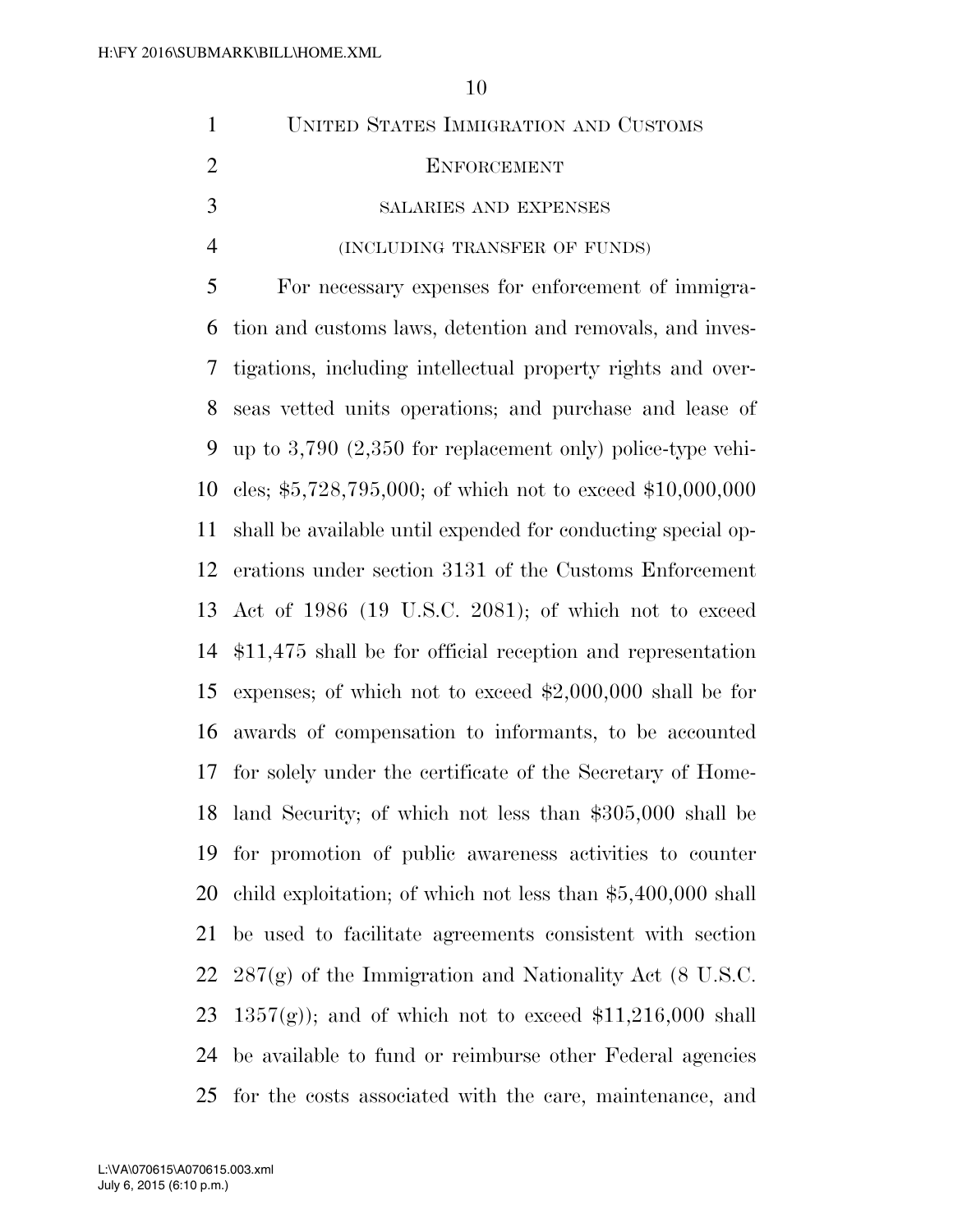repatriation of smuggled aliens unlawfully present in the United States: *Provided*, That of the total amount made available under this heading, \$100,000,000 shall be with- held from obligation until the Director of United States Immigration and Customs Enforcement submits to the Committees on Appropriations of the Senate and the House of Representatives a report detailing the number of full-time equivalent employees hired and lost through attrition for the period beginning on October 1, 2015, and ending on June 30, 2016: *Provided further*, That none of the funds made available under this heading shall be avail- able to compensate any employee for overtime in an an- nual amount in excess of \$35,000, except that the Sec- retary of Homeland Security, or the designee of the Sec- retary, may waive that amount as necessary for national security purposes and in cases of immigration emer- gencies: *Provided further*, That of the total amount pro- vided, \$15,770,000 shall be for activities to enforce laws against forced child labor, of which not to exceed \$6,000,000 shall remain available until expended: *Pro- vided further*, That of the total amount available, not less than \$1,600,000,000 shall be available to identify aliens convicted of a crime who may be deportable, and to remove them from the United States once they are judged deport-able: *Provided further*, That the Secretary of Homeland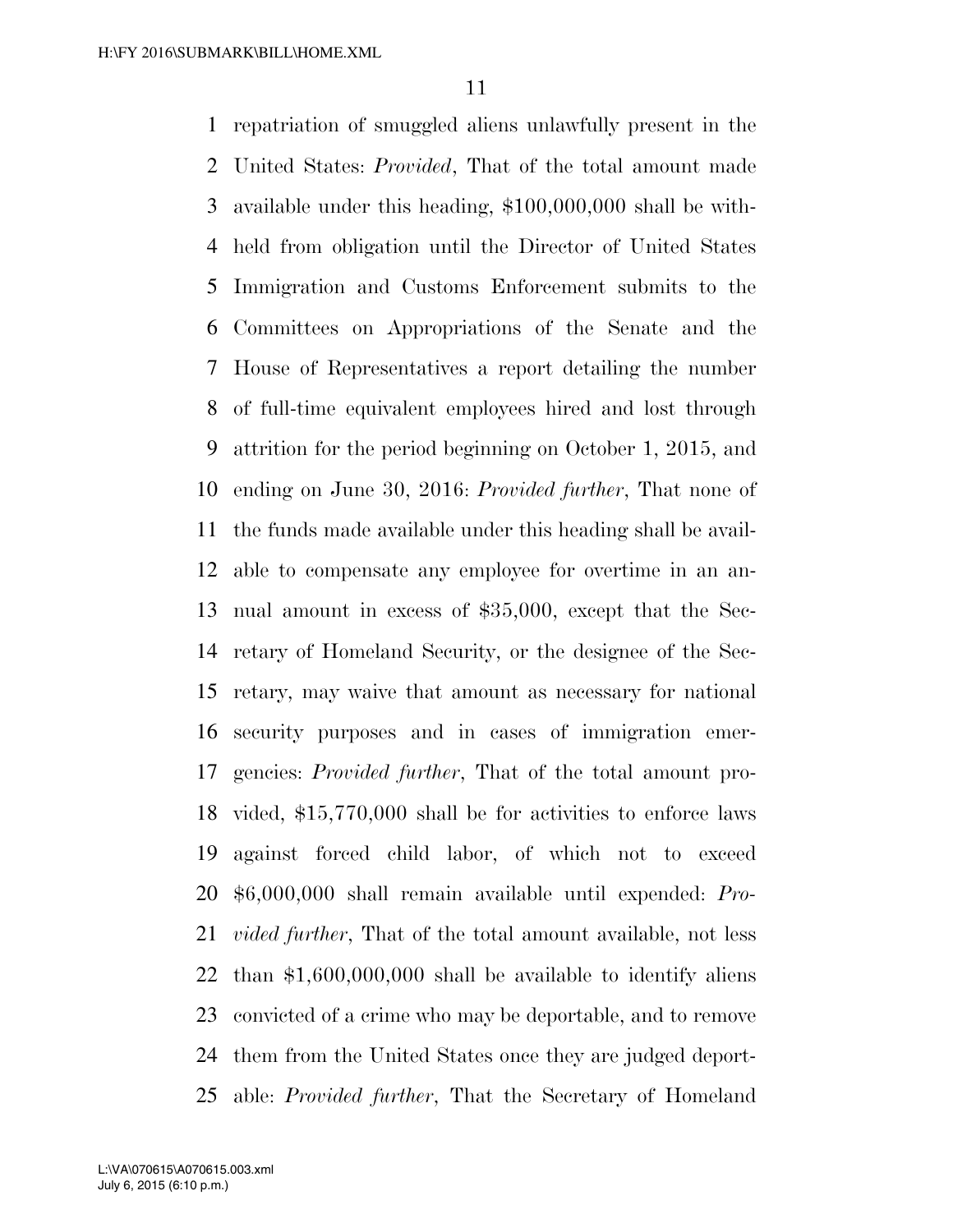Security shall prioritize the identification and removal of aliens convicted of a crime by the severity of that crime: *Provided further*, That funding made available under this heading shall maintain a level of not less than 34,000 de- tention beds through September 30, 2016: *Provided fur- ther*, That of the total amount provided, not less than \$3,259,275,000 is for detention, enforcement, and re- moval operations, including transportation of unaccom- panied minor aliens: *Provided further*, That of the total amount provided for the Visa Security Program and inter- national investigations, \$13,300,000 shall remain avail- able until September 30, 2017: *Provided further*, That not less than \$15,000,000 shall be available for investigation of intellectual property rights violations, including oper- ation of the National Intellectual Property Rights Coordi- nation Center: *Provided further*, That none of the funds provided under this heading may be used to continue a delegation of law enforcement authority authorized under section 287(g) of the Immigration and Nationality Act (8 U.S.C. 1357(g)) if the Department of Homeland Security Inspector General determines that the terms of the agree- ment governing the delegation of authority have been ma- terially violated: *Provided further*, That none of the funds provided under this heading may be used to continue any contract for the provision of detention services if the two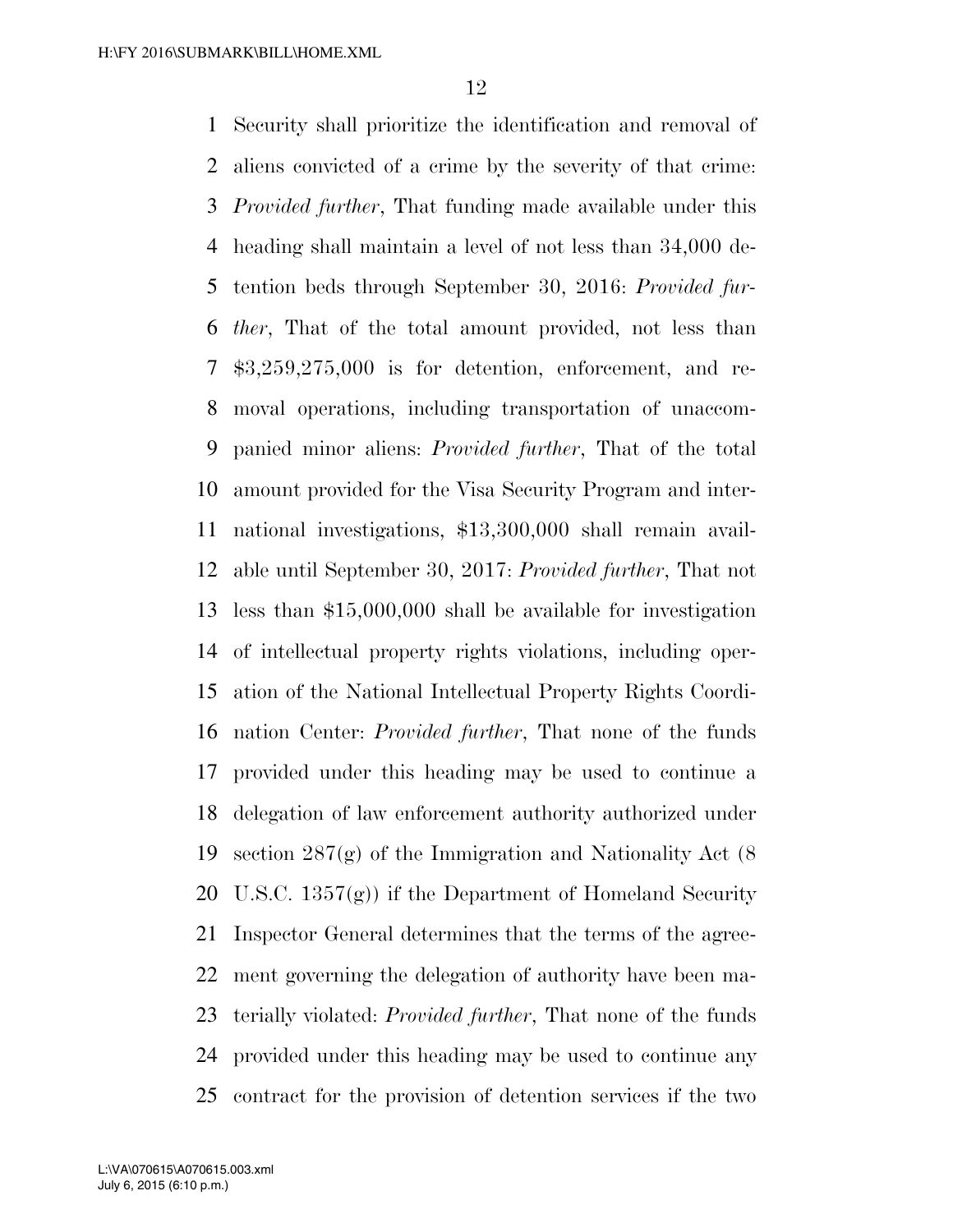most recent overall performance evaluations received by the contracted facility are less than ''adequate'' or the equivalent median score in any subsequent performance evaluation system: *Provided further*, That nothing under this heading shall prevent United States Immigration and Customs Enforcement from exercising those authorities provided under immigration laws (as defined in section 101(a)(17) of the Immigration and Nationality Act (8 U.S.C. 1101(a)(17))) during priority operations per- taining to aliens convicted of a crime: *Provided further*, That without regard to the limitation as to time and con- dition of section 503(d) of this Act, the Secretary may propose to reprogram into and transfer funds within this appropriation necessary to ensure the detention of aliens prioritized for removal.

#### AUTOMATION MODERNIZATION

 For necessary expenses of immigration and customs enforcement automated systems, \$73,500,000, to remain available until September 30, 2018.

CONSTRUCTION

 For necessary expenses to plan, construct, renovate, equip, and maintain buildings and facilities necessary for the administration and enforcement of the laws relating to customs and immigration, \$5,000,000, to remain avail-able until September 30, 2019.

July 6, 2015 (6:10 p.m.) L:\VA\070615\A070615.003.xml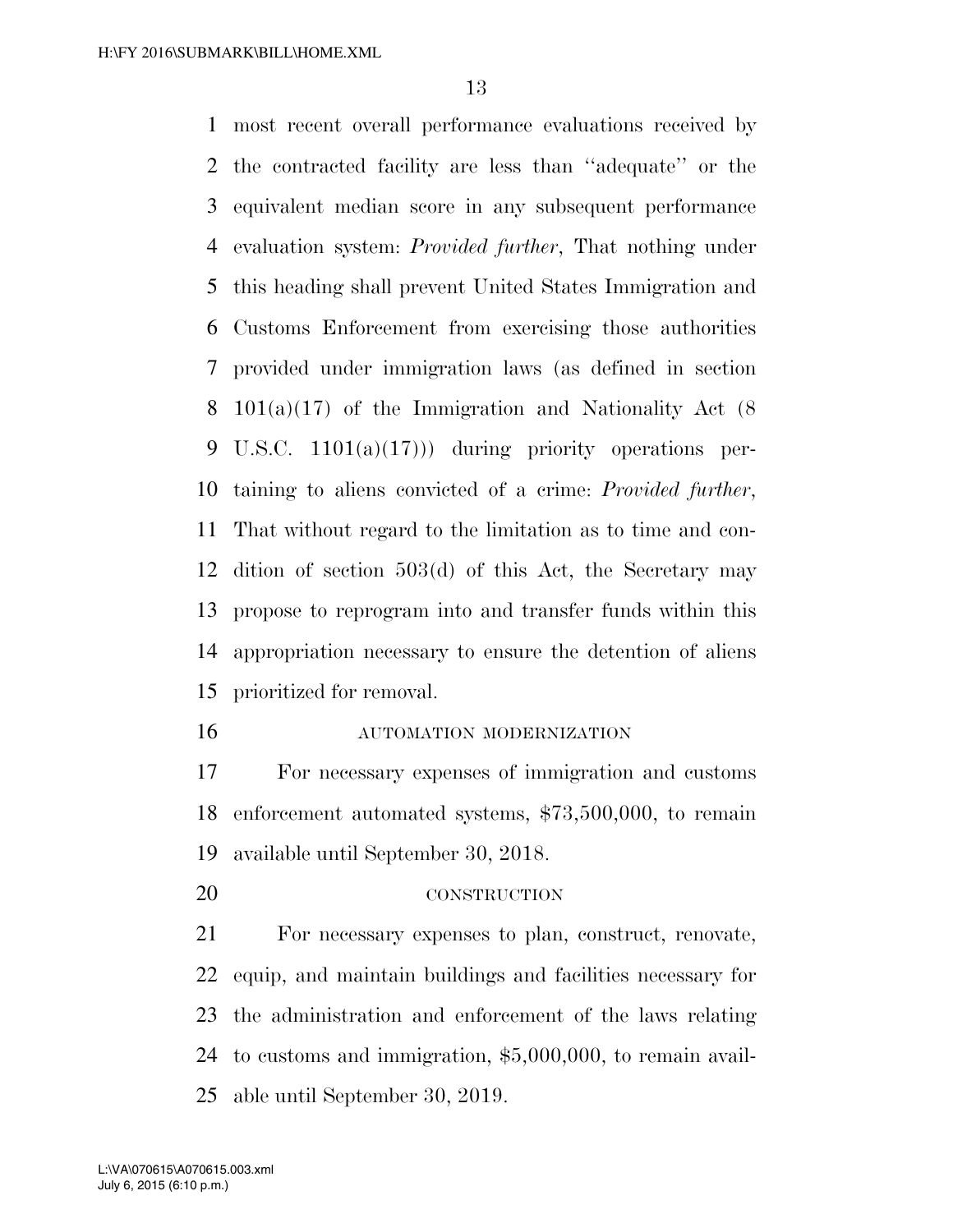TRANSPORTATION SECURITY ADMINISTRATION

# AVIATION SECURITY

 For necessary expenses of the Transportation Secu- rity Administration related to providing civil aviation secu- rity services pursuant to the Aviation and Transportation Security Act (Public Law 107–71; 115 Stat. 597; 49 U.S.C. 40101 note), \$5,558,923,000, to remain available until September 30, 2017; of which not to exceed \$7,650 shall be for official reception and representation expenses: *Provided*, That any award to deploy explosives detection systems shall be based on risk, the airport's current reli- ance on other screening solutions, lobby congestion result- ing in increased security concerns, high injury rates, air- port readiness, and increased cost effectiveness: *Provided further*, That security service fees authorized under section 44940 of title 49, United States Code, shall be credited to this appropriation as offsetting collections and shall be available only for aviation security: *Provided further*, That the sum appropriated under this heading from the general fund shall be reduced on a dollar-for-dollar basis as such offsetting collections are received during fiscal year 2016 so as to result in a final fiscal year appropriation from the general fund estimated at not more than \$3,428,923,000: *Provided further*, That the funds depos-ited pursuant to section 44945 of title 49, United States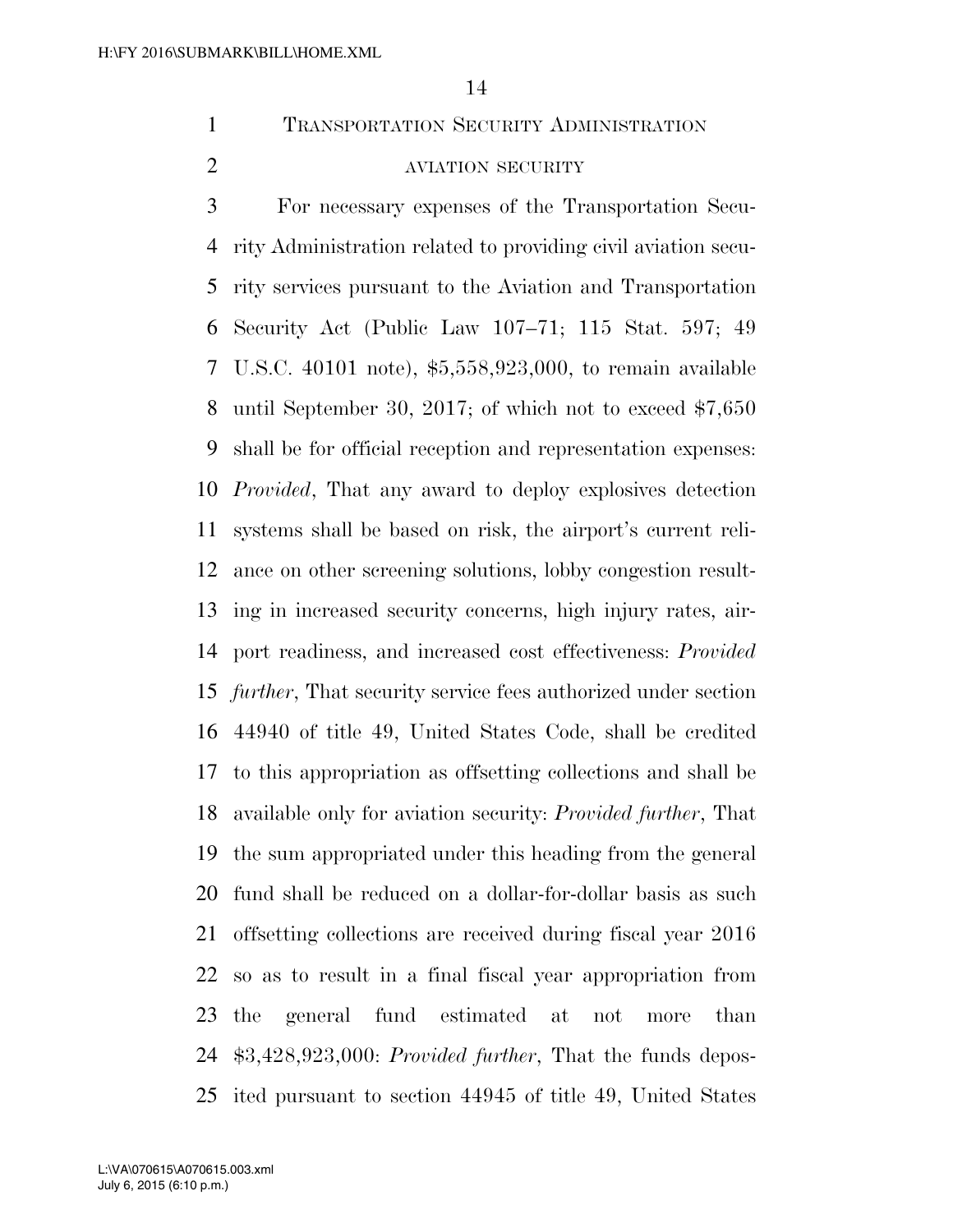Code, that are currently unavailable for obligation are hereby permanently cancelled: *Provided further*, That not- withstanding section 44923 of title 49, United States Code, for fiscal year 2016, any funds in the Aviation Secu- rity Capital Fund established by section 44923(h) of title 49, United States Code, may be used for the procurement and installation of explosives detection systems or for the issuance of other transaction agreements for the purpose of funding projects described in section 44923(a) of such title: *Provided further*, That notwithstanding any other provision of law, for the current fiscal year and each fiscal year hereafter, mobile explosives detection systems pur- chased and deployed using funds made available under this heading may be moved and redeployed to meet evolv- ing passenger and baggage screening security priorities at airports: *Provided further*, That none of the funds made available in this Act may be used for any recruiting or hiring of personnel into the Transportation Security Ad- ministration that would cause the agency to exceed a staff- ing level of 45,000 full-time equivalent screeners: *Provided further*, That the preceding proviso shall not apply to per- sonnel hired as part-time employees: *Provided further*, That the reporting requirement in the ninth proviso under the heading ''Transportation Security Administration, Aviation Security'' in the Department of Homeland Secu-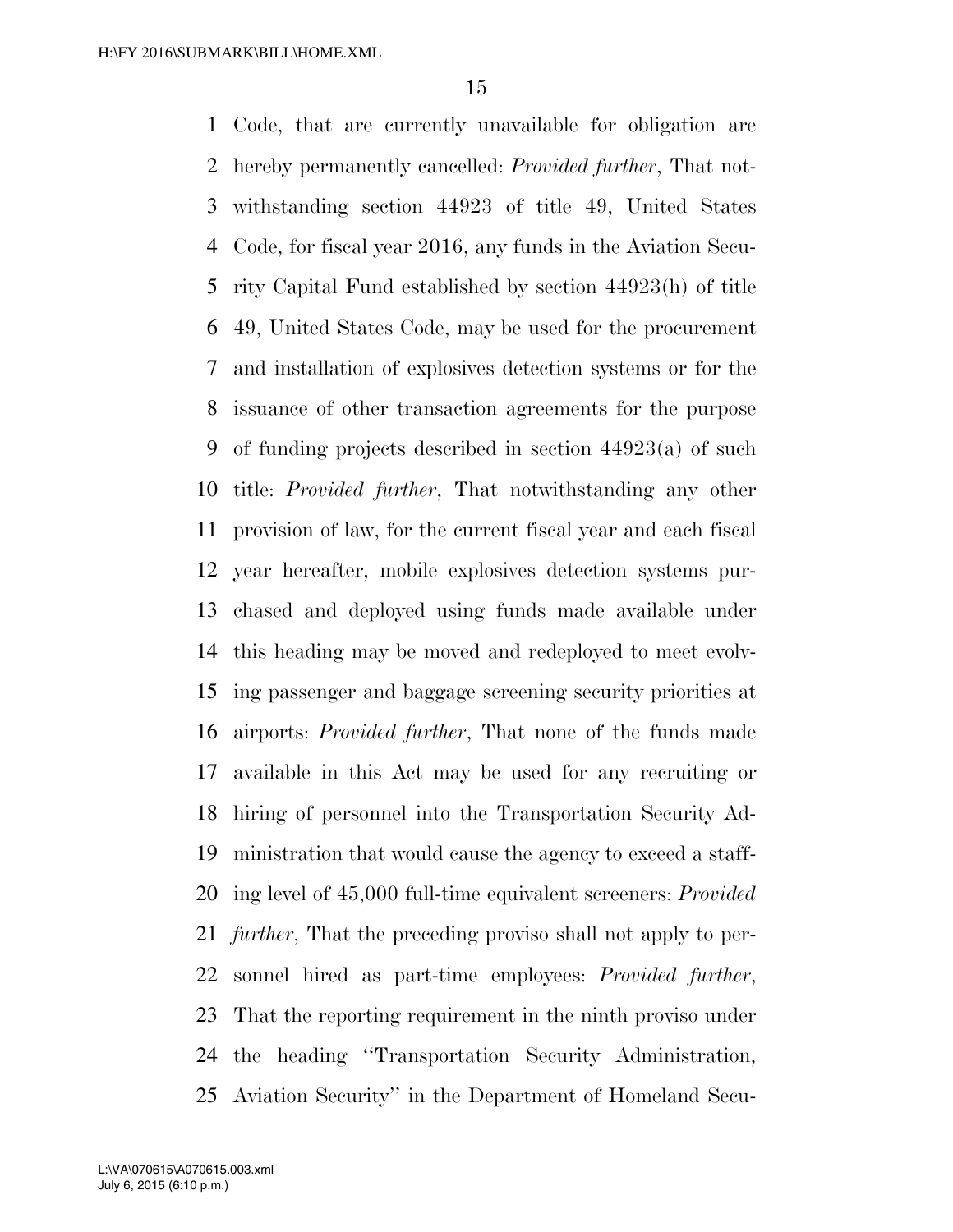rity Appropriations Act, 2015 (Public Law 114–4), shall apply in fiscal year 2016, except that the reference to ''this Act'' shall be treated as referring to this Act: *Pro- vided further*, That Members of the United States House of Representatives and United States Senate, including the leadership; the heads of Federal agencies and commis- sions, including the Secretary, Deputy Secretary, Under Secretaries, and Assistant Secretaries of the Department of Homeland Security; the United States Attorney Gen- eral, Deputy Attorney General, Assistant Attorneys Gen- eral, and the United States Attorneys; and senior mem- bers of the Executive Office of the President, including the Director of the Office of Management and Budget, shall not be exempt from Federal passenger and baggage screening.

#### SURFACE TRANSPORTATION SECURITY

 For necessary expenses of the Transportation Secu- rity Administration related to surface transportation secu- rity activities, \$106,894,000, to remain available until September 30, 2017.

### **INTELLIGENCE AND VETTING**

 For necessary expenses for the development and im- plementation of intelligence and vetting activities, \$216,203,000, to remain available until September 30, 2017.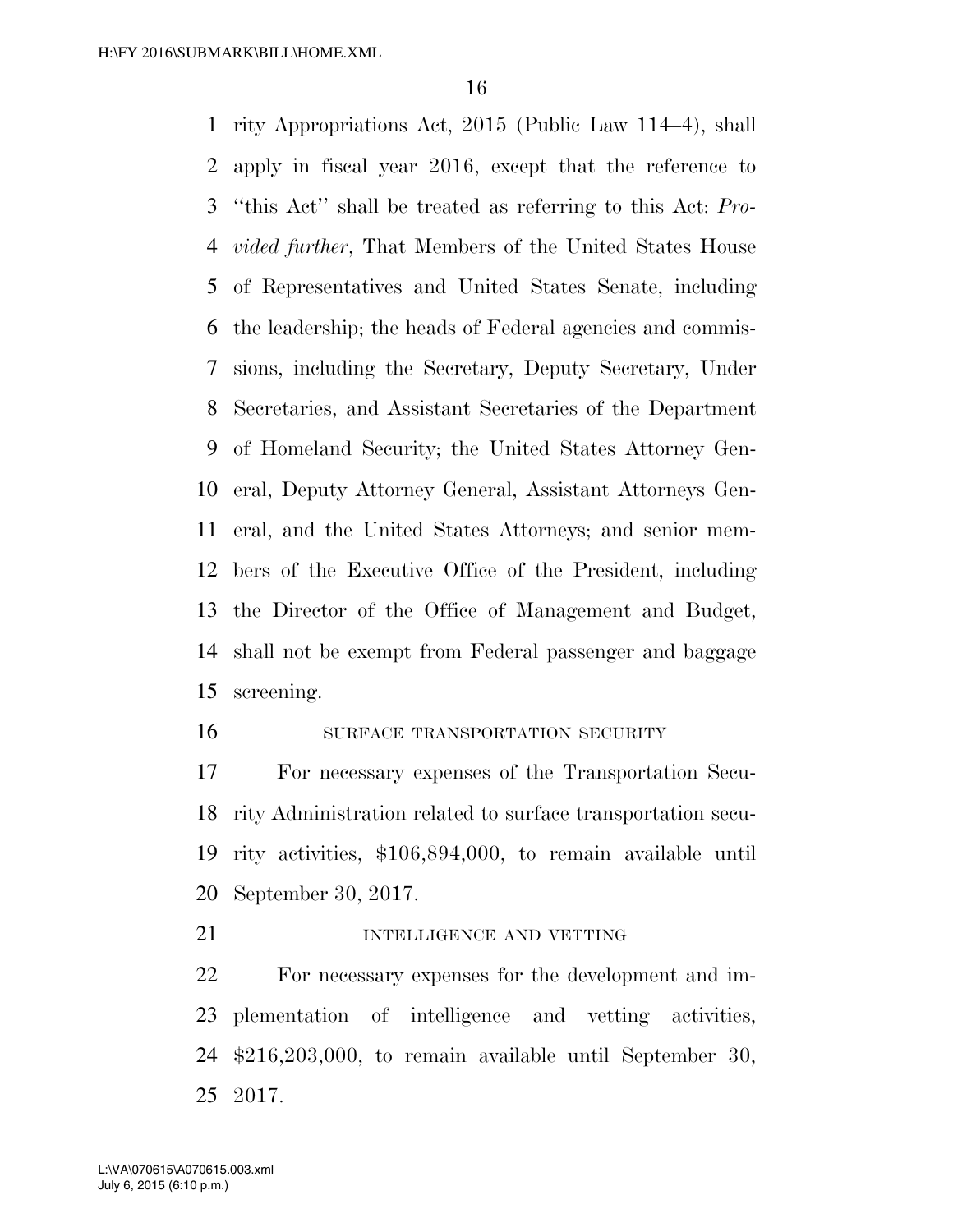TRANSPORTATION SECURITY SUPPORT

 For necessary expenses of the Transportation Secu- rity Administration related to transportation security sup- port pursuant to the Aviation and Transportation Security Act (Public Law 107–71; 115 Stat. 597; 49 U.S.C. 40101 note), \$901,442,000, to remain available until September 30, 2017.

- COAST GUARD
- 

# OPERATING EXPENSES

 For necessary expenses for the operation and mainte- nance of the Coast Guard, not otherwise provided for; pur- chase or lease of not to exceed 25 passenger motor vehi- cles, which shall be for replacement only; purchase or lease of small boats for contingent and emergent requirements (at a unit cost of no more than \$700,000) and repairs and service-life replacements, not to exceed a total of \$31,000,000; purchase or lease of boats necessary for overseas deployments and activities; purchase or lease of other equipment (at a unit cost of no more than \$250,000); minor shore construction projects not exceed- ing \$1,000,000 in total cost on any location; payments pursuant to section 156 of Public Law 97–377 (42 U.S.C. 402 note; 96 Stat. 1920); and recreation and welfare; \$6,899,288,000, of which \$340,000,000 shall be for de-fense-related activities; of which \$24,500,000 shall be de-

July 6, 2015 (6:10 p.m.) L:\VA\070615\A070615.003.xml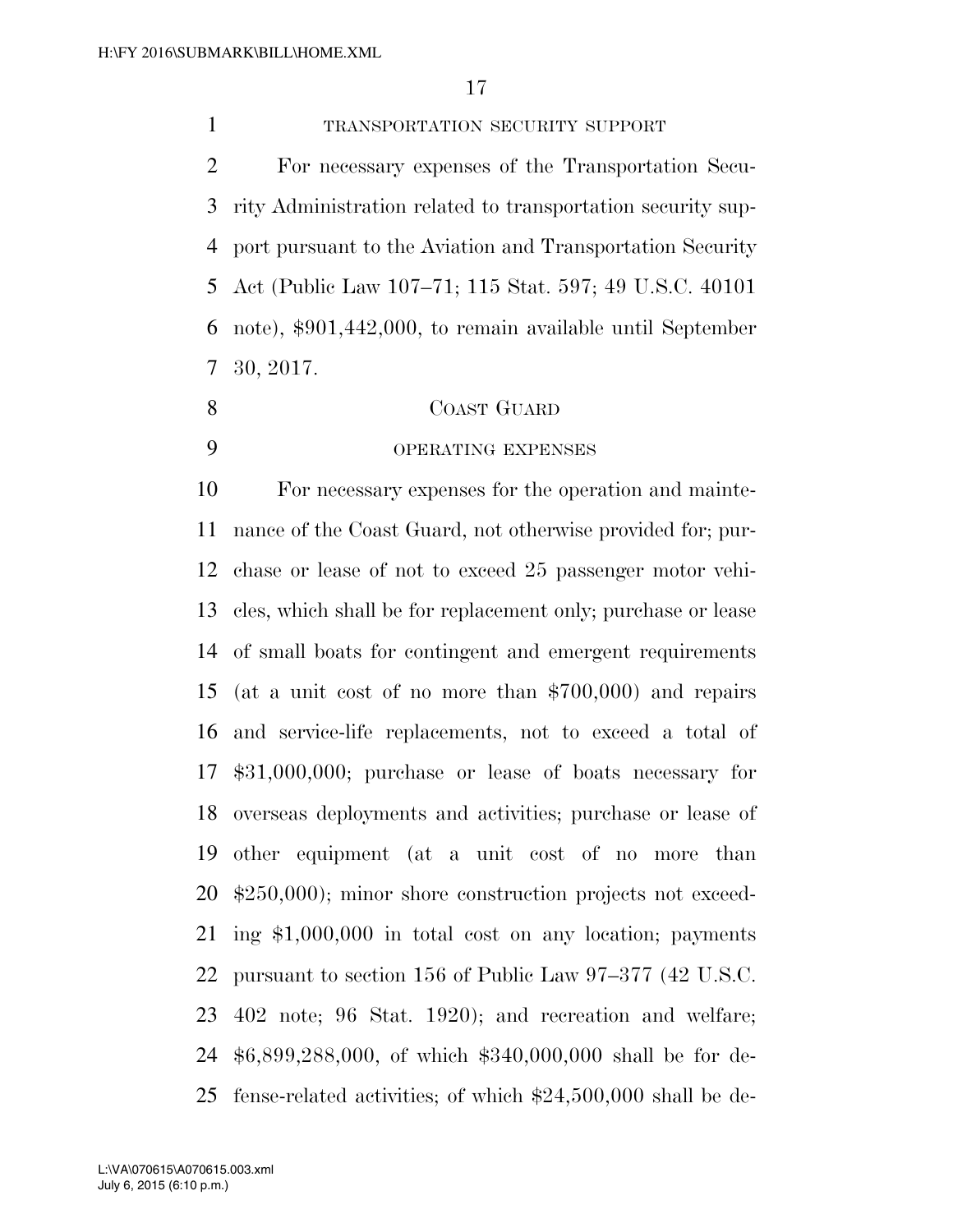rived from the Oil Spill Liability Trust Fund to carry out 2 the purposes of section  $1012(a)(5)$  of the Oil Pollution Act of 1990 (33 U.S.C. 2712(a)(5)); and of which not to ex- ceed \$15,300 shall be for official reception and representa- tion expenses: *Provided*, That none of the funds made available by this Act shall be for expenses incurred for rec- reational vessels under section 12114 of title 46, United States Code, except to the extent fees are collected from owners of yachts and credited to this appropriation: *Pro- vided further*, That to the extent fees are insufficient to pay expenses of recreational vessel documentation under such section 12114, and there is a backlog of recreational vessel applications, then personnel performing non-rec- reational vessel documentation functions under subchapter II of chapter 121 of title 46, United States Code, may perform documentation under section 12114: *Provided further*, That, without regard to the limitation as to time and condition of section 503(d) of this Act, after June 30, up to \$10,000,000 may be reprogrammed to or from Military Pay and Allowances in accordance with sub-sections (a), (b), and (c) of section 503.

ENVIRONMENTAL COMPLIANCE AND RESTORATION

 For necessary expenses to carry out the environ- mental compliance and restoration functions of the Coast Guard under chapter 19 of title 14, United States Code,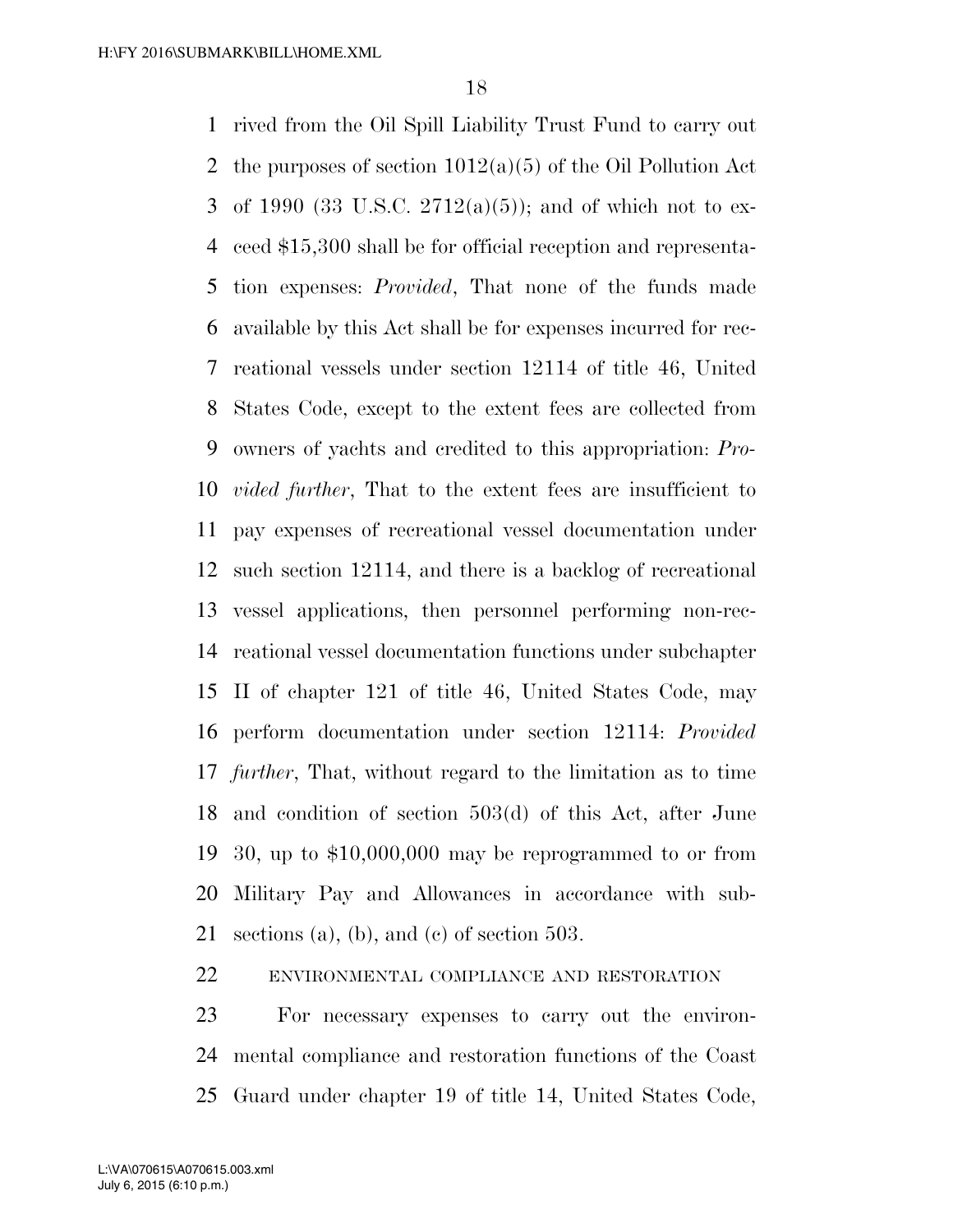\$13,269,000, to remain available until September 30, 2020.

## 3 RESERVE TRAINING

 For necessary expenses of the Coast Guard Reserve, as authorized by law; operations and maintenance of the Coast Guard reserve program; personnel and training costs; and equipment and services; \$110,614,000.

ACQUISITION, CONSTRUCTION, AND IMPROVEMENTS

 For necessary expenses of acquisition, construction, renovation, and improvement of aids to navigation, shore facilities, vessels, and aircraft, including equipment related thereto; and maintenance, rehabilitation, lease, and oper- ation of facilities and equipment; as authorized by law; \$1,301,289,000; of which \$20,000,000 shall be derived from the Oil Spill Liability Trust Fund to carry out the 16 purposes of section  $1012(a)(5)$  of the Oil Pollution Act of 1990 (33 U.S.C. 2712(a)(5)); and of which the fol- lowing amounts shall be available until September 30, 2020 (except as subsequently specified): \$21,000,000 for military family housing; \$616,400,000 to acquire, effect major repairs to, renovate, or improve vessels, small boats, and related equipment; \$295,000,000 to acquire, effect major repairs to, renovate, or improve aircraft or increase aviation capability; \$67,920,000 for other acquisition pro-grams; \$184,100,000 for shore facilities and aids to navi-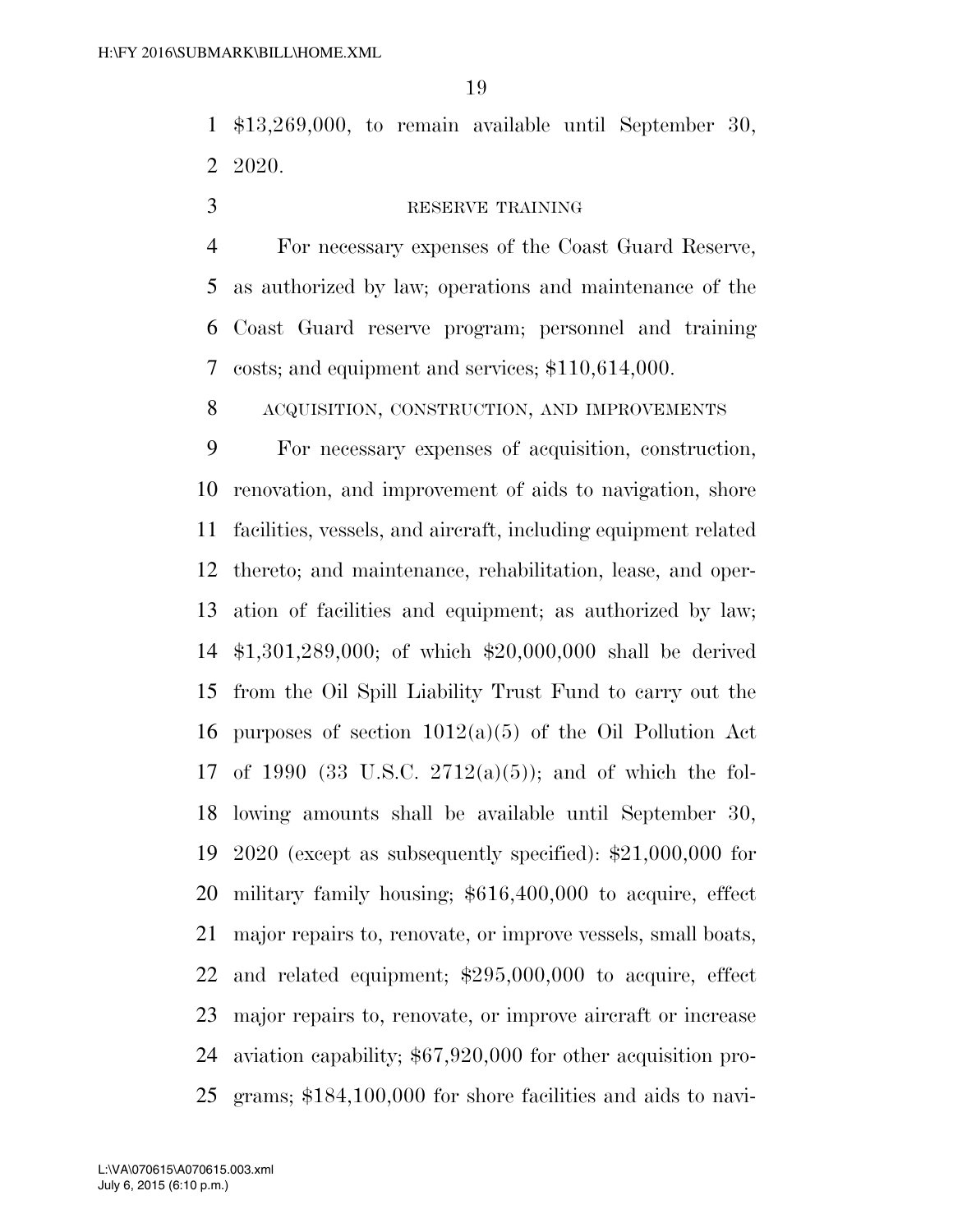gation, including facilities at Department of Defense in- stallations used by the Coast Guard; and \$116,869,000, to remain available until September 30, 2016, for per- sonnel compensation and benefits and related costs: *Pro- vided*, That the Commandant of the Coast Guard shall submit to the Congress, at the time the President's budget proposal for fiscal year 2017 is submitted pursuant to sec- tion 1105(a) of title 31, United States Code, a future- years capital investment plan as described in the second proviso under the heading ''Coast Guard, Acquisition, Construction, and Improvements'' in the Department of Homeland Security Appropriations Act, 2015 (Public Law 114–4), which shall be subject to the requirements in the third and fourth provisos under such heading.

# RESEARCH, DEVELOPMENT, TEST, AND EVALUATION

 For necessary expenses for applied scientific re- search, development, test, and evaluation; and for mainte- nance, rehabilitation, lease, and operation of facilities and equipment; as authorized by law; \$18,135,000, to remain available until September 30, 2018, of which \$500,000 shall be derived from the Oil Spill Liability Trust Fund 22 to carry out the purposes of section  $1012(a)(5)$  of the Oil Pollution Act of 1990 (33 U.S.C. 2712(a)(5)): *Provided*, That there may be credited to and used for the purposes of this appropriation funds received from State and local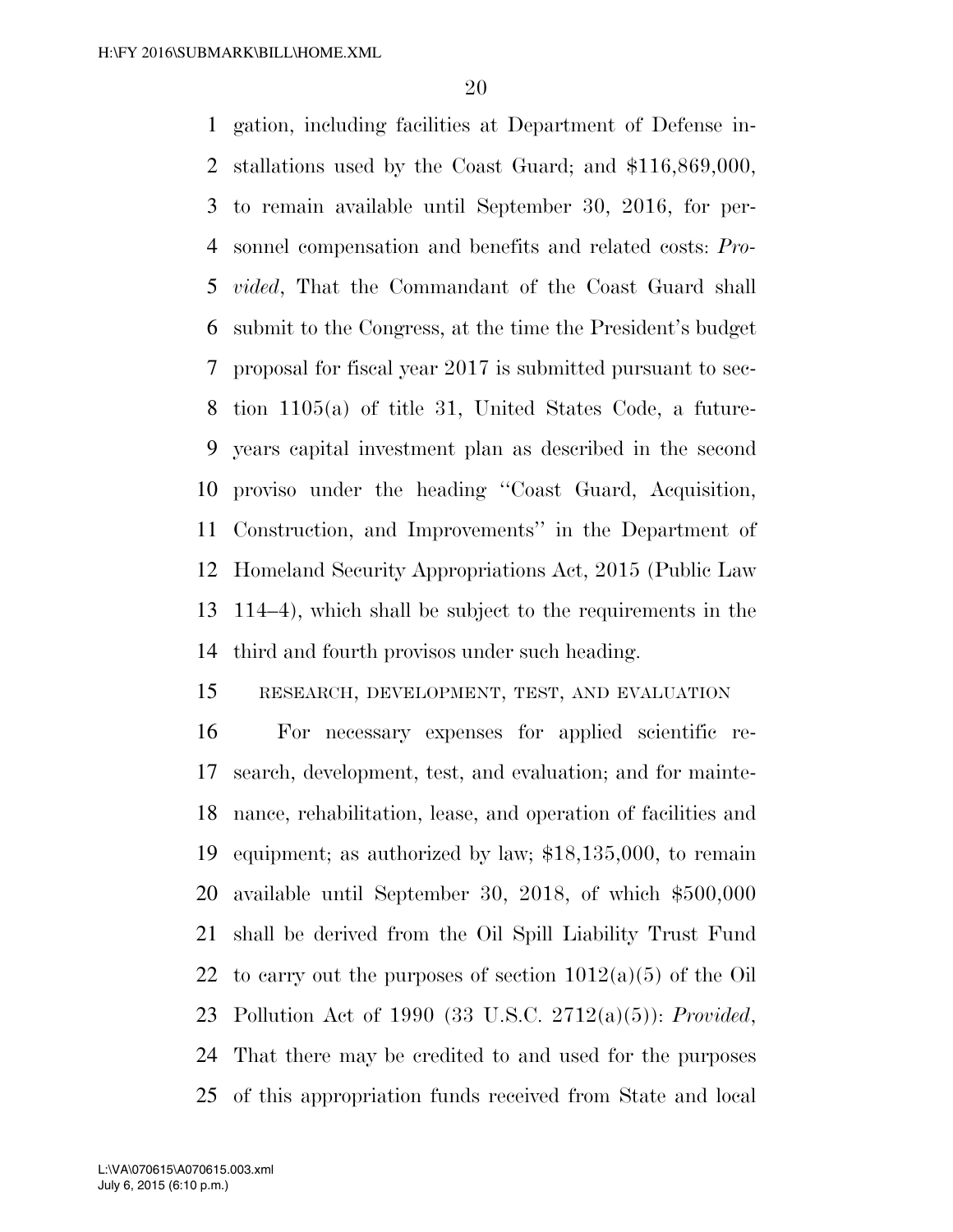governments, other public authorities, private sources, and foreign countries for expenses incurred for research, devel-opment, testing, and evaluation.

# RETIRED PAY

 For retired pay, including the payment of obligations otherwise chargeable to lapsed appropriations for this pur- pose, payments under the Retired Serviceman's Family Protection and Survivor Benefits Plans, payment for ca- reer status bonuses, concurrent receipts, and combat-re- lated special compensation under the National Defense Authorization Act, and payments for medical care of re- tired personnel and their dependents under chapter 55 of title 10, United States Code, \$1,604,000,000, to remain available until expended.

- UNITED STATES SECRET SERVICE
- 

#### SALARIES AND EXPENSES

 For necessary expenses of the United States Secret Service, including purchase of not to exceed 652 vehicles for police-type use for replacement only; hire of passenger motor vehicles; purchase of motorcycles made in the United States; hire of aircraft; services of expert witnesses at such rates as may be determined by the Director of the United States Secret Service; rental of buildings in the District of Columbia, and fencing, lighting, guard booths, and other facilities on private or other property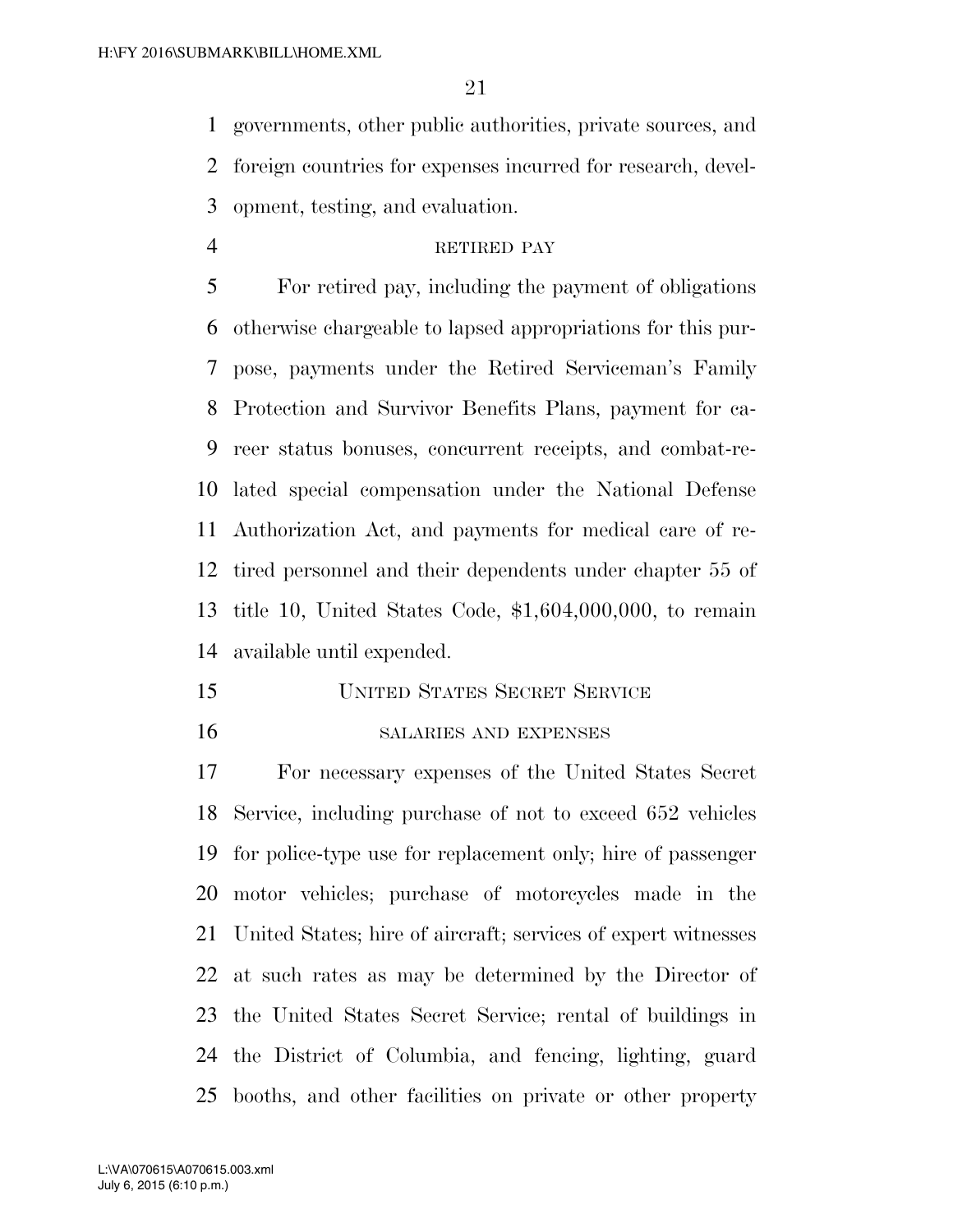not in Government ownership or control, as may be nec- essary to perform protective functions; payment of per diem or subsistence allowances to employees in cases in which a protective assignment on the actual day or days of the visit of a protectee requires an employee to work 16 hours per day or to remain overnight at a post of duty; conduct of and participation in firearms matches; presen- tation of awards; travel of United States Secret Service employees on protective missions without regard to the limitations on such expenditures in this or any other Act if approval is obtained in advance from the Committees on Appropriations of the Senate and the House of Rep- resentatives; research and development; grants to conduct behavioral research in support of protective research and operations; and payment in advance for commercial ac- commodations as may be necessary to perform protective functions; \$1,832,813,000; of which not to exceed \$19,125 shall be for official reception and representation expenses; of which not to exceed \$100,000 shall be to provide tech- nical assistance and equipment to foreign law enforcement organizations in counterfeit investigations; of which \$2,366,000 shall be for forensic and related support of investigations of missing and exploited children; of which \$6,000,000 shall be for a grant for activities related to investigations of missing and exploited children and shall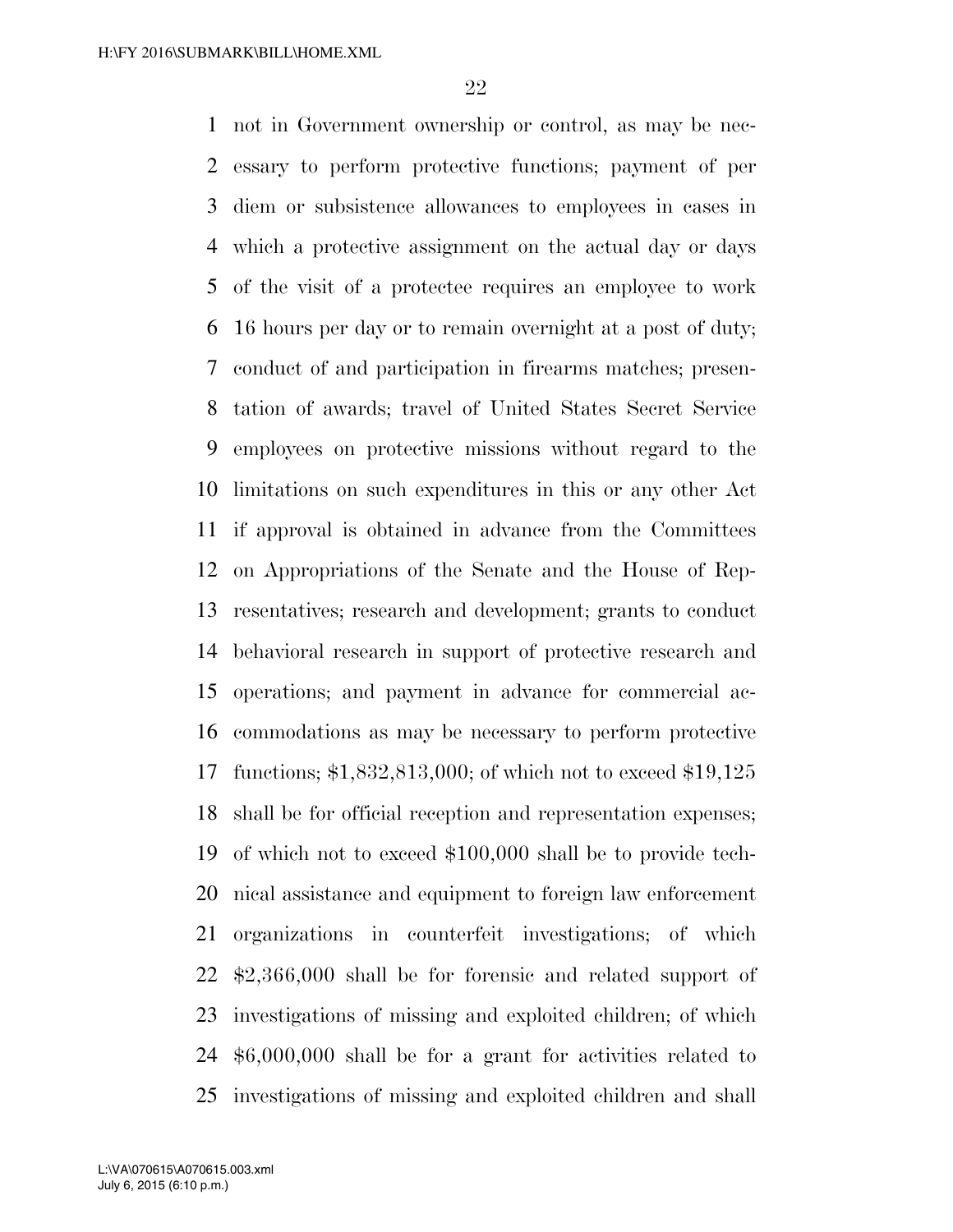remain available until September 30, 2017; and of which not less than \$12,000,000 shall be for activities related to training in electronic crimes investigations and forensics: *Provided*, That \$18,000,000 for protective travel shall remain available until September 30, 2017: *Provided further*, That \$4,500,000 for National Special Security Events shall remain available until expended: *Provided further*, That the United States Secret Service is author- ized to obligate funds in anticipation of reimbursements from Federal agencies and entities, as defined in section 105 of title 5, United States Code, for personnel receiving training sponsored by the James J. Rowley Training Cen- ter, except that total obligations at the end of the fiscal year shall not exceed total budgetary resources available under this heading at the end of the fiscal year: *Provided further*, That none of the funds made available under this heading shall be available to compensate any employee for overtime in an annual amount in excess of \$35,000, except that the Secretary of Homeland Security, or the designee of the Secretary, may waive that amount as necessary for national security purposes: *Provided further*, That none of the funds made available to the United States Secret Serv- ice by this Act or by previous appropriations Acts may be made available for the protection of the head of a Fed-eral agency other than the Secretary of Homeland Secu-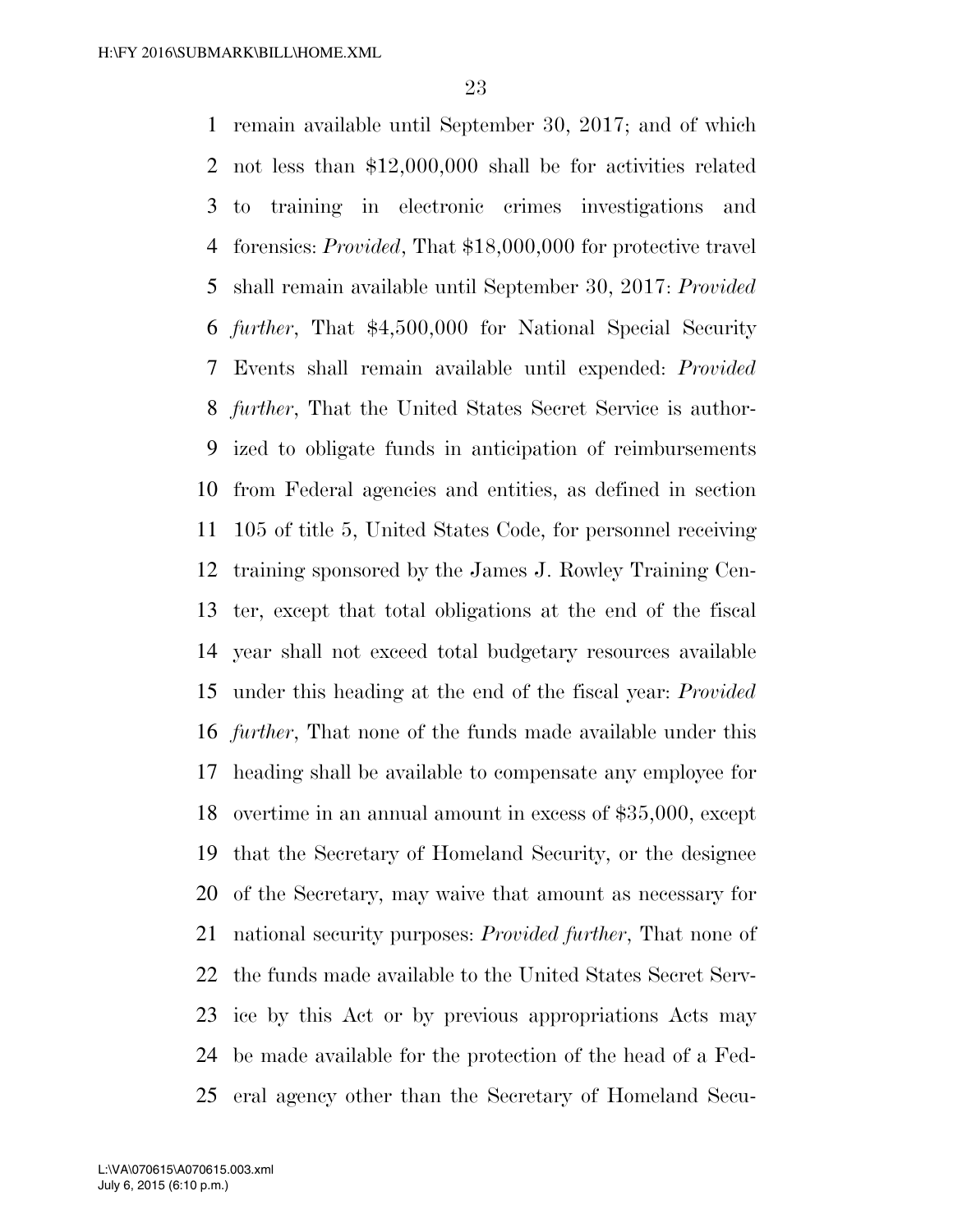rity: *Provided further*, That the Director of the United States Secret Service may enter into an agreement to pro- vide such protection on a fully reimbursable basis: *Pro- vided further*, That none of the funds made available to the United States Secret Service by this Act or by previous appropriations Acts may be obligated for the purpose of opening a new permanent domestic or overseas office or location unless the Committees on Appropriations of the Senate and the House of Representatives are notified 15 days in advance of such obligation: *Provided further*, That for purposes of section 503(b) of this Act, \$15,000,000 or 10 percent, whichever is less, may be transferred be- tween Protection of Persons and Facilities and Domestic Field Operations.

## ACQUISITION, CONSTRUCTION, IMPROVEMENTS, AND

#### 16 RELATED EXPENSES

 For necessary expenses for acquisition, construction, repair, alteration, and improvement of physical and tech- nological infrastructure, \$72,819,000 to remain available until September 30, 2018.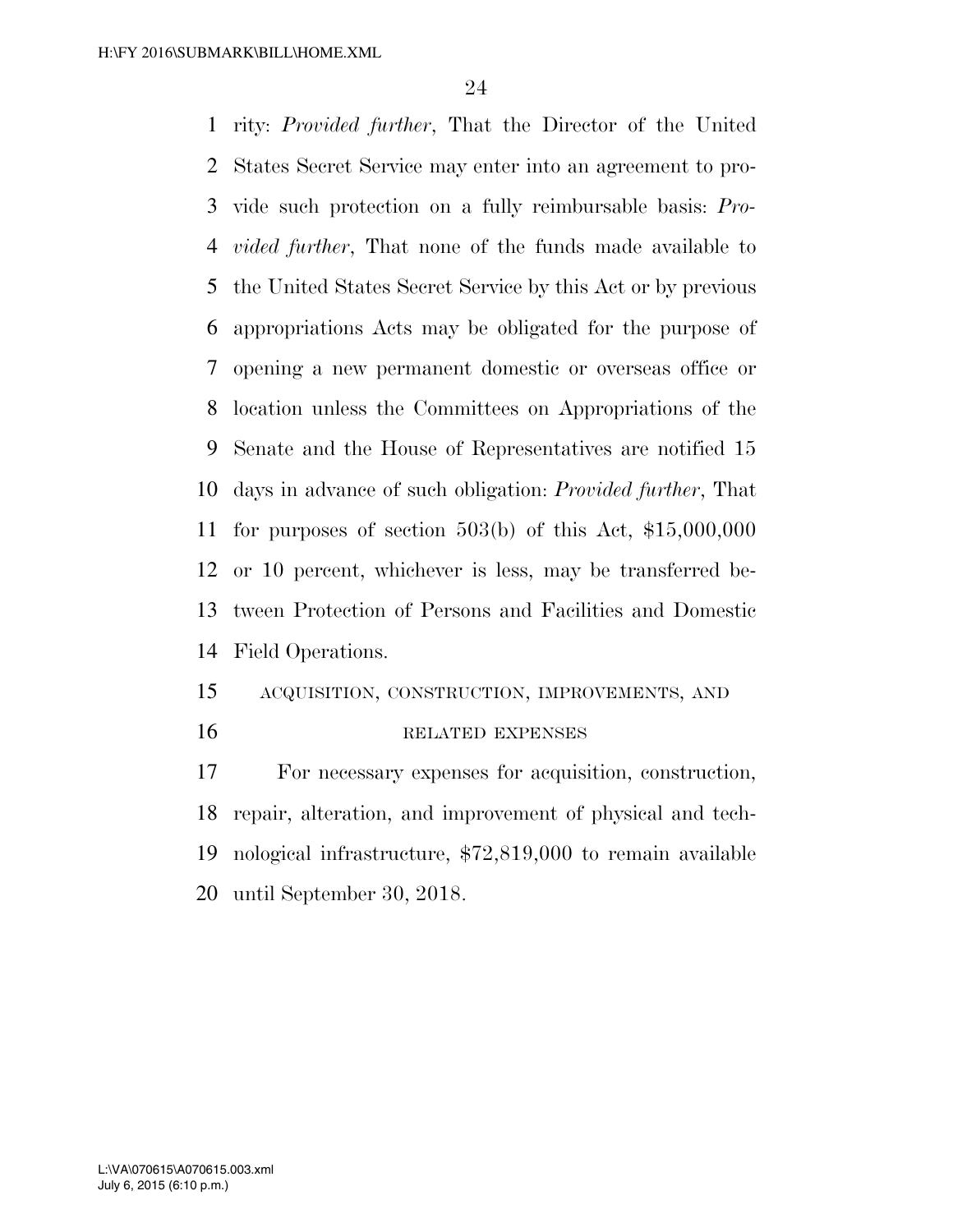| $\mathbf{1}$   | <b>TITLE III</b>                                                   |
|----------------|--------------------------------------------------------------------|
| $\overline{2}$ | PROTECTION, PREPAREDNESS, RESPONSE, AND                            |
| 3              | <b>RECOVERY</b>                                                    |
| $\overline{4}$ | NATIONAL PROTECTION AND PROGRAMS DIRECTORATE                       |
| 5              | MANAGEMENT AND ADMINISTRATION                                      |
| 6              | For necessary expenses for the management and ad-                  |
| 7              | ministration of the Office of the Under Secretary for the          |
| 8              | National Protection and Programs Directorate, support              |
| 9              | for operations, and information technology, $$56,127,000$ :        |
| 10             | <i>Provided</i> , That not to exceed \$3,825 shall be for official |
| 11             | reception and representation expenses.                             |
| 12             | INFRASTRUCTURE PROTECTION AND INFORMATION                          |
| 13             | <b>SECURITY</b>                                                    |
| 14             | For necessary expenses for infrastructure protection               |
| 15             | and information security programs and activities, as au-           |
| 16             | thorized by title II of the Homeland Security Act of 2002          |
|                | 17 (6 U.S.C. 121 et seq.), \$1,245,000,000, of which               |
| 18             | $$271,000,000$ shall remain available until September 30,          |
| 19             | 2017.                                                              |
| 20             | FEDERAL PROTECTIVE SERVICE                                         |
| 21             | The revenues and collections of security fees credited             |
| 22             | to this account shall be available until expended for nec-         |
| 23             | essary expenses related to the protection of federally             |
| 24             | owned and leased buildings and for the operations of the           |
| 25             | Federal Protective Service.                                        |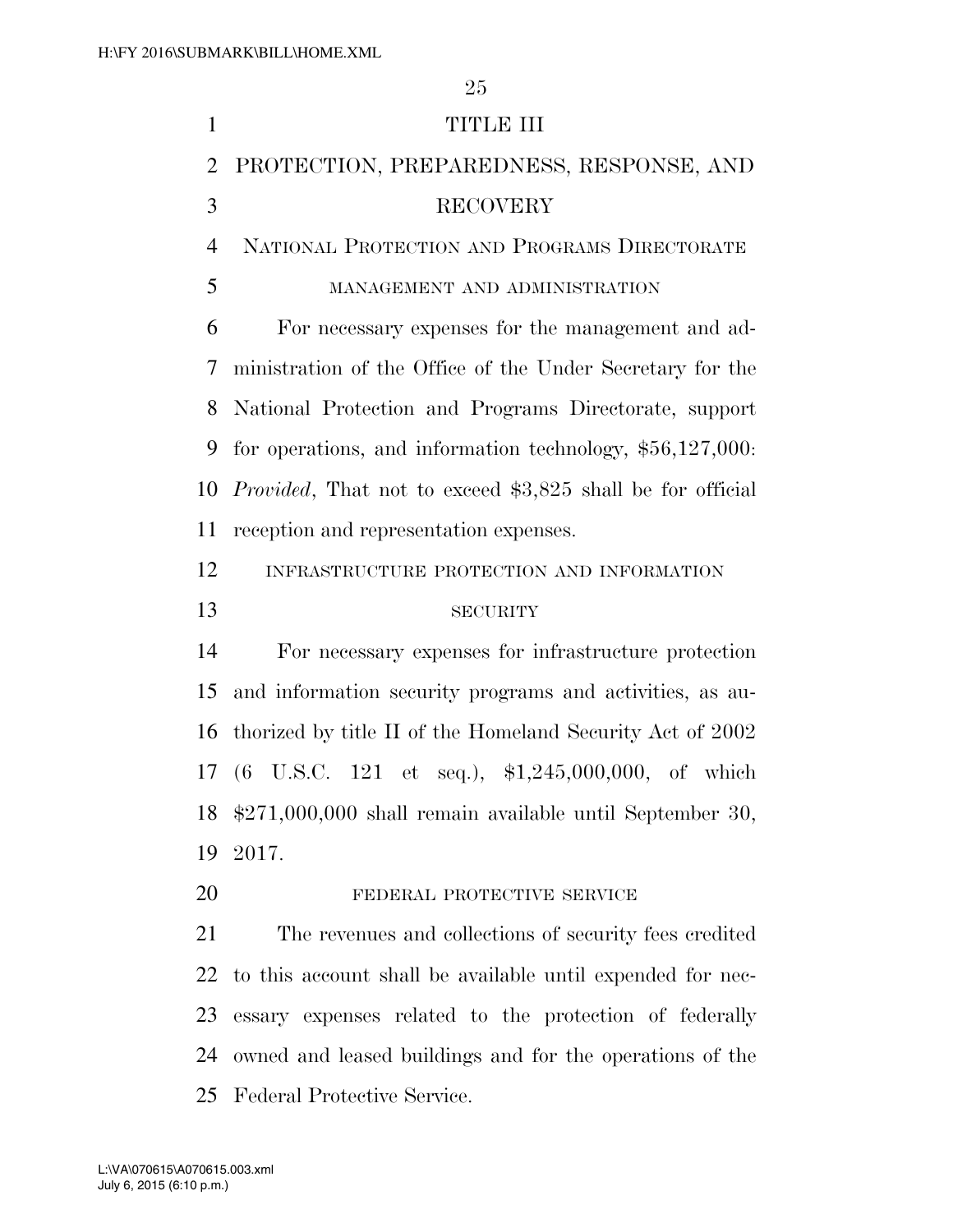OFFICE OF BIOMETRIC IDENTITY MANAGEMENT

 For necessary expenses for the Office of Biometric Identity Management, as authorized by section 7208 of the Intelligence Reform and Terrorism Prevention Act of 2004 (8 U.S.C. 1365b), \$283,473,000: *Provided*, That of the total amount made available under this heading, \$159,054,000 shall remain available until September 30, 2018.

OFFICE OF HEALTH AFFAIRS

 For necessary expenses of the Office of Health Af- fairs, \$125,216,000; of which \$26,857,000 is for salaries and expenses and \$82,078,000 is for BioWatch oper- ations: *Provided*, That of the amount made available under this heading, \$16,281,000 shall remain available until September 30, 2017, for biosurveillance, chemical defense, medical and health planning and coordination, and work-force health protection.

FEDERAL EMERGENCY MANAGEMENT AGENCY

SALARIES AND EXPENSES

 For necessary expenses of the Federal Emergency Management Agency, \$955,963,000, including activities authorized by the National Flood Insurance Act of 1968 (42 U.S.C. 4001 et seq.), the Robert T. Stafford Disaster Relief and Emergency Assistance Act (42 U.S.C. 5121 et seq.), the Cerro Grande Fire Assistance Act of 2000 (divi-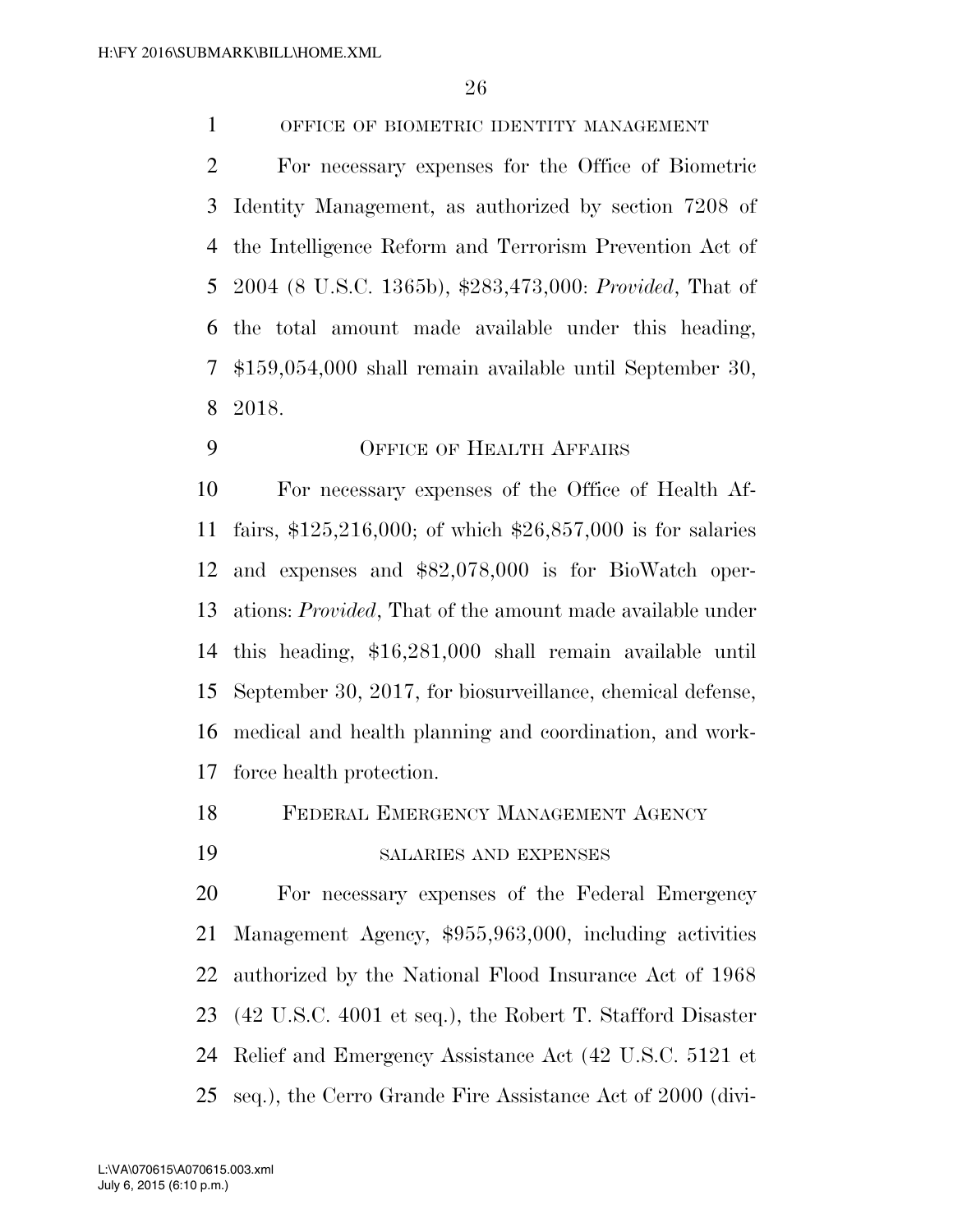sion C, title I, 114 Stat. 583), the Earthquake Hazards Reduction Act of 1977 (42 U.S.C. 7701 et seq.), the De- fense Production Act of 1950 (50 U.S.C. App. 2061 et seq.), sections 107 and 303 of the National Security Act of 1947 (50 U.S.C. 404, 405), Reorganization Plan No. 3 of 1978 (5 U.S.C. App.), the National Dam Safety Pro- gram Act (33 U.S.C. 467 et seq.), the Homeland Security Act of 2002 (6 U.S.C. 101 et seq.), the Implementing Rec- ommendations of the 9/11 Commission Act of 2007 (Pub- lic Law 110–53), the Federal Fire Prevention and Control Act of 1974 (15 U.S.C. 2201 et seq.), the Post-Katrina Emergency Management Reform Act of 2006 (Public Law 109–295; 120 Stat. 1394), the Biggert-Waters Flood In- surance Reform Act of 2012 (Public Law 112–141, 126 Stat. 916), and the Homeowner Flood Insurance Afford- ability Act of 2014 (Public Law 113–89): *Provided*, That not to exceed \$2,250 shall be for official reception and representation expenses: *Provided further*, That of the total amount made available under this heading, \$35,180,000 shall be for the Urban Search and Rescue Response System, of which none is available for Federal Emergency Management Agency administrative costs: *Provided further*, That of the total amount made available under this heading, \$27,500,000 shall remain available until September 30, 2017, for capital improvements and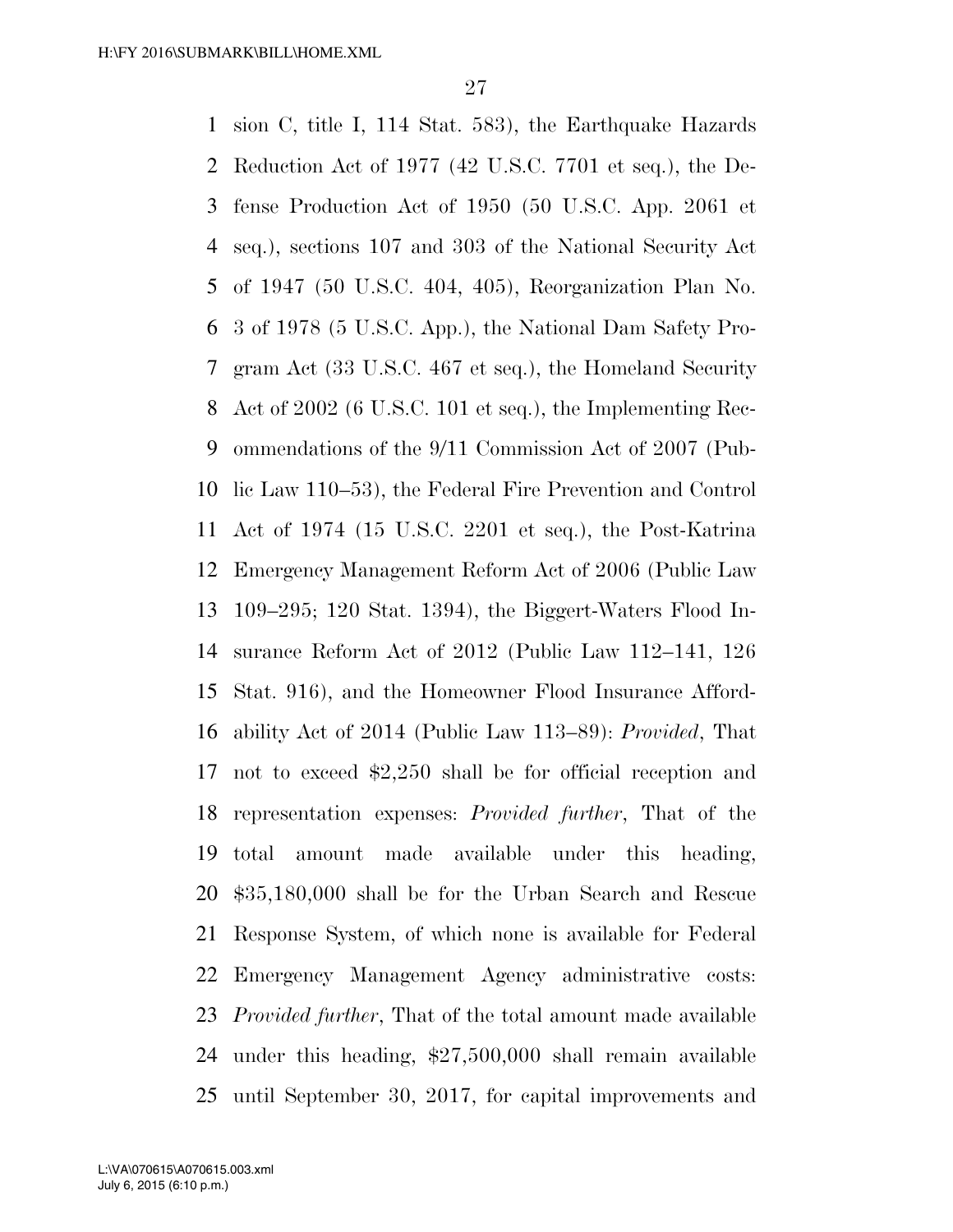other expenses related to continuity of operations at the Mount Weather Emergency Operations Center.

STATE AND LOCAL PROGRAMS

 For grants, contracts, cooperative agreements, and other activities, \$1,500,000,000, which shall be allocated as follows:

 (1) \$467,000,000 shall be for the State Home- land Security Grant Program under section 2004 of the Homeland Security Act of 2002 (6 U.S.C. 605), of which not less than \$55,000,000 shall be for Op- eration Stonegarden: *Provided*, That notwith- standing subsection (c)(4) of such section 2004, for fiscal year 2016, the Commonwealth of Puerto Rico shall make available to local and tribal governments amounts provided to the Commonwealth of Puerto Rico under this paragraph in accordance with sub-17 section  $(c)(1)$  of such section 2004.

 (2) \$600,000,000 shall be for the Urban Area Security Initiative under section 2003 of the Home- land Security Act of 2002 (6 U.S.C. 604), of which not less than \$13,000,000 shall be for organizations 22 (as described under section  $501(c)(3)$  of the Internal Revenue Code of 1986 and exempt from tax under section 501(a) of such code) determined by the Sec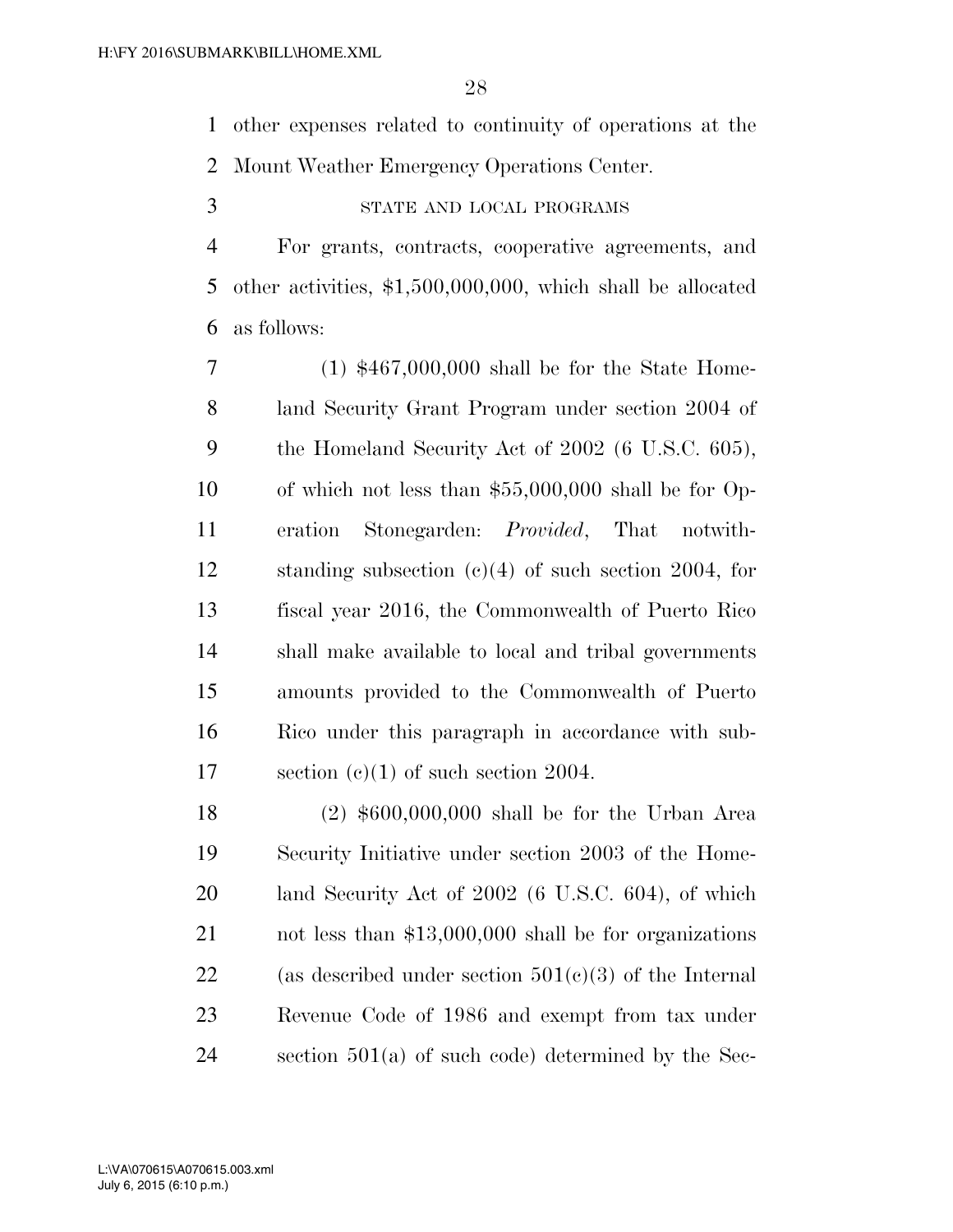retary of Homeland Security to be at high risk of a terrorist attack.

 (3) \$100,000,000 shall be for Public Transpor- tation Security Assistance, Railroad Security Assist- ance, and Over-the-Road Bus Security Assistance under sections 1406, 1513, and 1532 of the Imple- menting Recommendations of the 9/11 Commission Act of 2007 (Public Law 110–53; 6 U.S.C. 1135, 1163, and 1182), of which not less than \$10,000,000 shall be for Amtrak security and \$3,000,000 shall be for Over-the-Road Bus Security: *Provided*, That such public transportation security assistance shall be provided directly to public trans-portation agencies.

 (4) \$100,000,000 shall be for Port Security Grants in accordance with 46 U.S.C. 70107.

 (5) \$233,000,000 shall be to sustain current operations for training, exercises, technical assist- ance, and other programs, of which \$162,991,000 shall be for training of State, local, and tribal emer-gency response providers:

 *Provided*, That for grants under paragraphs (1) through (4), applications for grants shall be made available to eligi- ble applicants not later than 60 days after the date of en-actment of this Act, that eligible applicants shall submit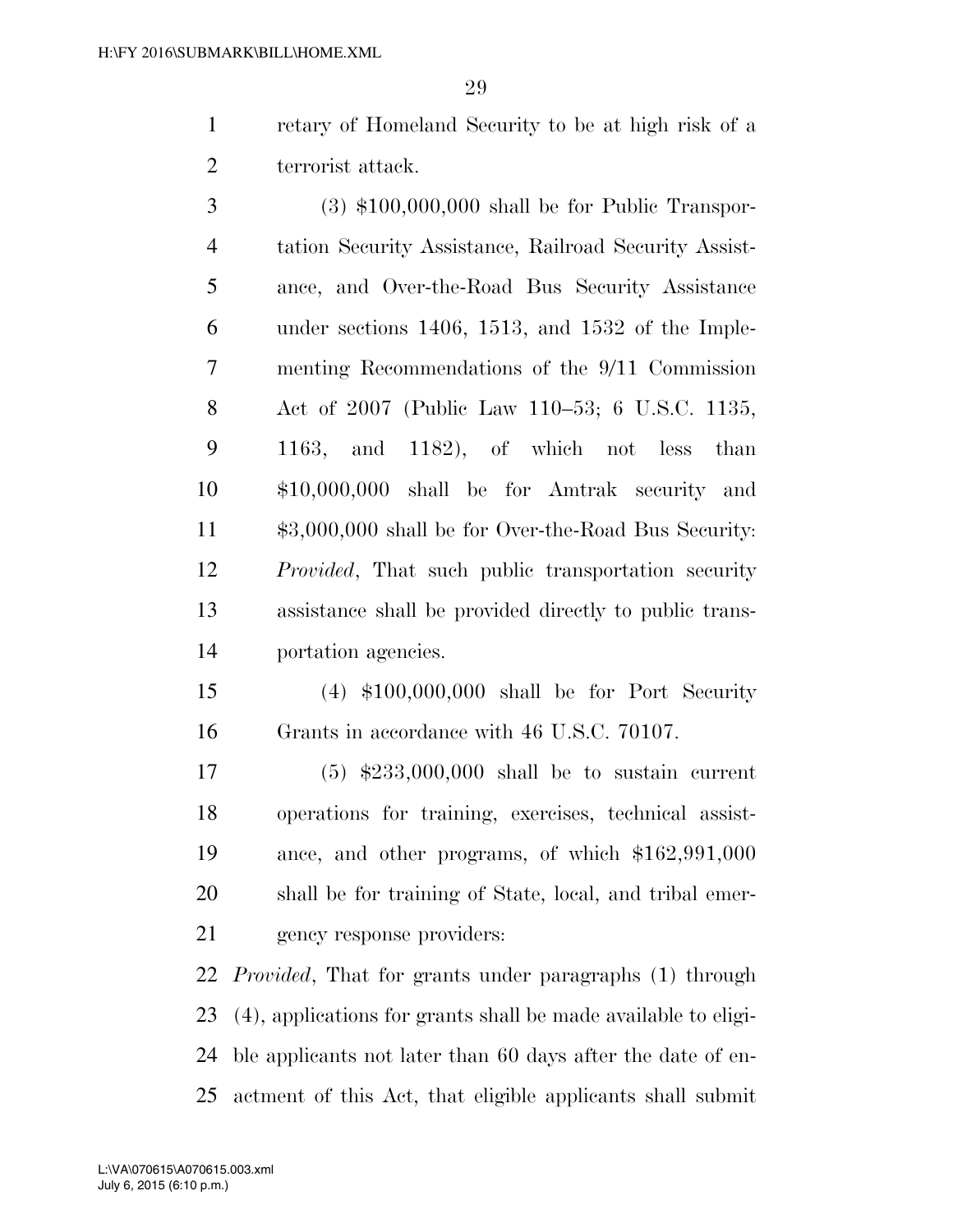applications not later than 80 days after the grant an- nouncement, and the Administrator of the Federal Emer- gency Management Agency shall act within 65 days after the receipt of an application: *Provided further*, That not- withstanding section 2008(a)(11) of the Homeland Secu-6 rity Act of 2002 (6 U.S.C.  $609(a)(11)$ ) or any other provi- sion of law, a grantee may not use more than 5 percent of the amount of a grant made available under this head- ing for expenses directly related to administration of the grant: *Provided further*, That for grants under paragraphs (1) and (2), the installation of communications towers is not considered construction of a building or other physical facility: *Provided further*, That grantees shall provide re- ports on their use of funds, as determined necessary by the Secretary of Homeland Security: *Provided further*, That notwithstanding section 509 of this Act, the Admin- istrator of the Federal Emergency Management Agency may use the funds provided in paragraph (5) to acquire real property for the purpose of establishing or appro- priately extending the security buffer zones around Fed-eral Emergency Management Agency training facilities.

# 22 FIREFIGHTER ASSISTANCE GRANTS

 For grants for programs authorized by the Federal Fire Prevention and Control Act of 1974 (15 U.S.C. 2201 et seq.), \$680,000,000, to remain available until Sep-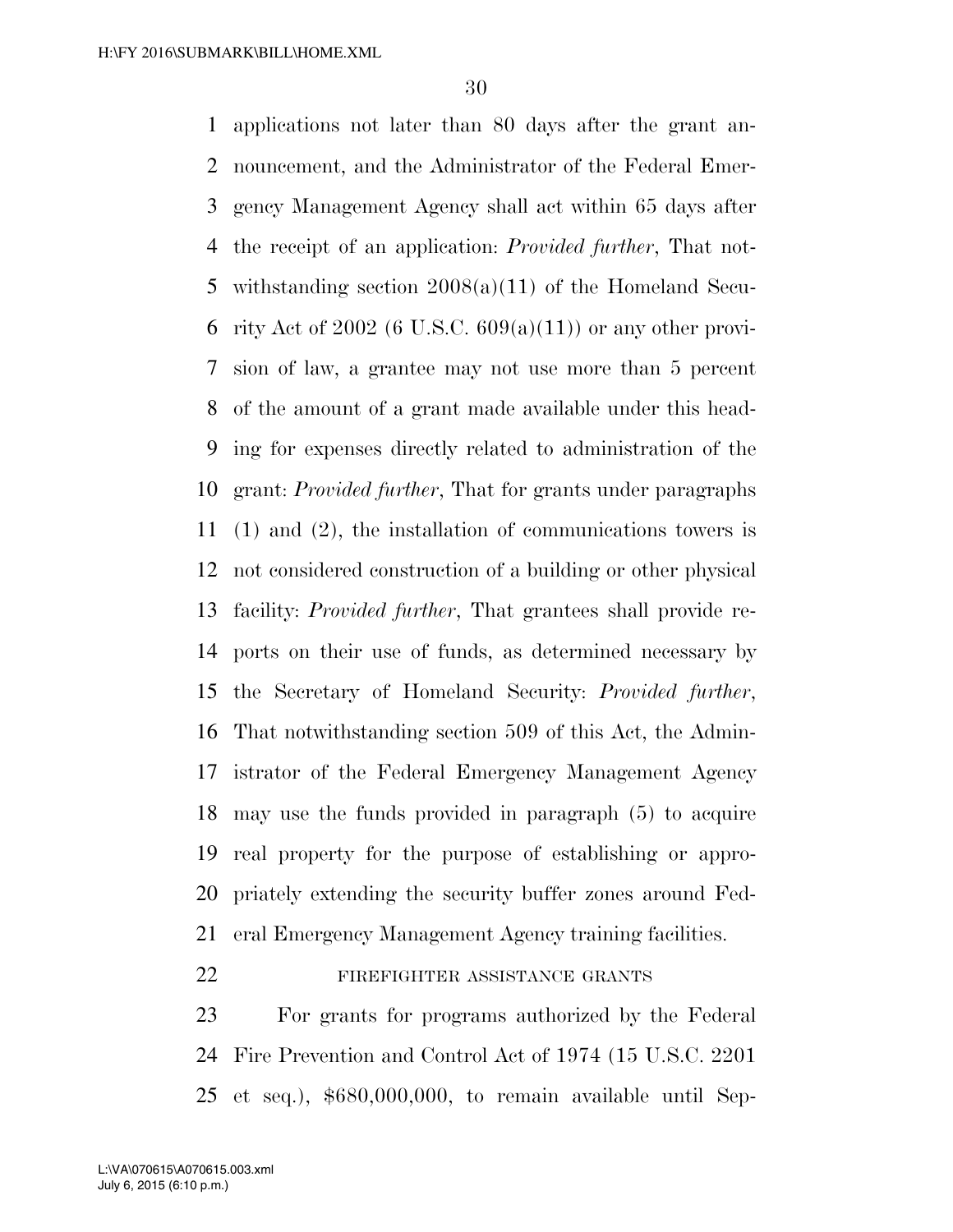tember 30, 2017, of which \$340,000,000 shall be available to carry out section 33 of that Act (15 U.S.C. 2229) and \$340,000,000 shall be available to carry out section 34 of that Act (15 U.S.C. 2229a).

## EMERGENCY MANAGEMENT PERFORMANCE GRANTS

 For emergency management performance grants, as authorized by the National Flood Insurance Act of 1968 (42 U.S.C. 4001 et seq.), the Robert T. Stafford Disaster Relief and Emergency Assistance Act (42 U.S.C. 5121 et seq.), the Earthquake Hazards Reduction Act of 1977 (42 U.S.C. 7701 et seq.), and Reorganization Plan No. 3 of 1978 (5 U.S.C. App.), \$350,000,000.

RADIOLOGICAL EMERGENCY PREPAREDNESS PROGRAM

 The aggregate charges assessed during fiscal year 2016, as authorized in title III of the Departments of Vet- erans Affairs and Housing and Urban Development, and Independent Agencies Appropriations Act, 1999 (42 U.S.C. 5196e), shall not be less than 100 percent of the amounts anticipated by the Department of Homeland Se- curity necessary for its radiological emergency prepared- ness program for the next fiscal year: *Provided*, That the methodology for assessment and collection of fees shall be fair and equitable and shall reflect costs of providing such services, including administrative costs of collecting such fees: *Provided further*, That fees received under this head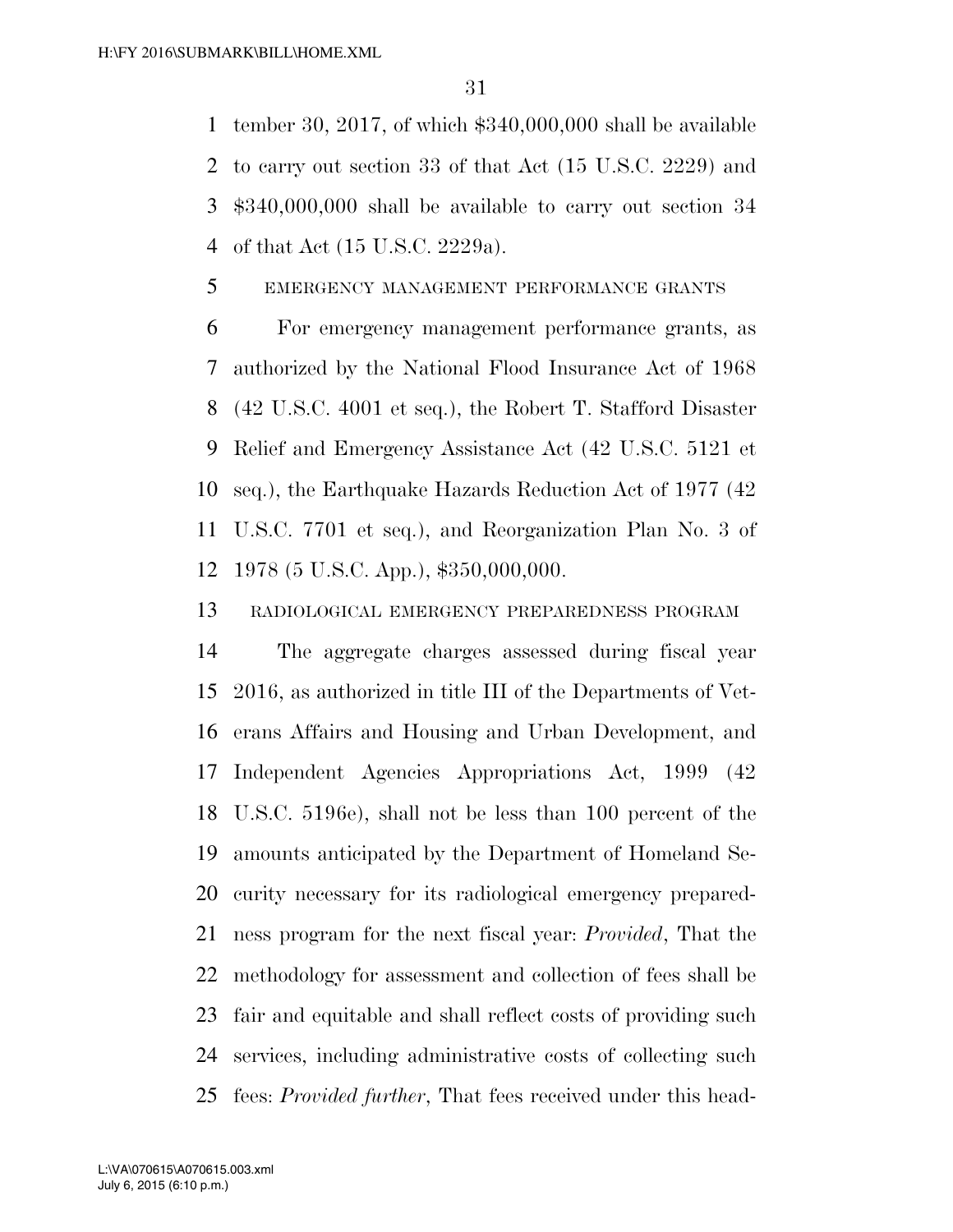ing shall be deposited in this account as offsetting collec- tions and will become available for authorized purposes on October 1, 2016, and remain available until expended.

UNITED STATES FIRE ADMINISTRATION

 For necessary expenses of the United States Fire Ad- ministration and for other purposes, as authorized by the Federal Fire Prevention and Control Act of 1974 (15 U.S.C. 2201 et seq.) and the Homeland Security Act of 9 2002 (6 U.S.C. 101 et seq.),  $$44,000,000$ .

- 10 DISASTER RELIEF FUND
- 11 (INCLUDING TRANSFER OF FUNDS)

 For necessary expenses in carrying out the Robert T. Stafford Disaster Relief and Emergency Assistance Act (42 U.S.C. 5121 et seq.), \$7,374,693,000 to remain avail- able until expended, of which \$24,000,000 shall be trans- ferred to the Department of Homeland Security Office of Inspector General for audits and investigations related to disasters: *Provided*, That the reporting requirements in paragraphs (1) and (2) under the heading ''Federal Emer- gency Management Agency, Disaster Relief Fund'' in the Department of Homeland Security Appropriations Act, 2015 (Public Law 114–4) shall be applied in fiscal year 2016 with respect to budget year 2017 and current fiscal year 2016, respectively, by substituting ''fiscal year 2017'' for ''fiscal year 2016'' in paragraph (1): *Provided further*,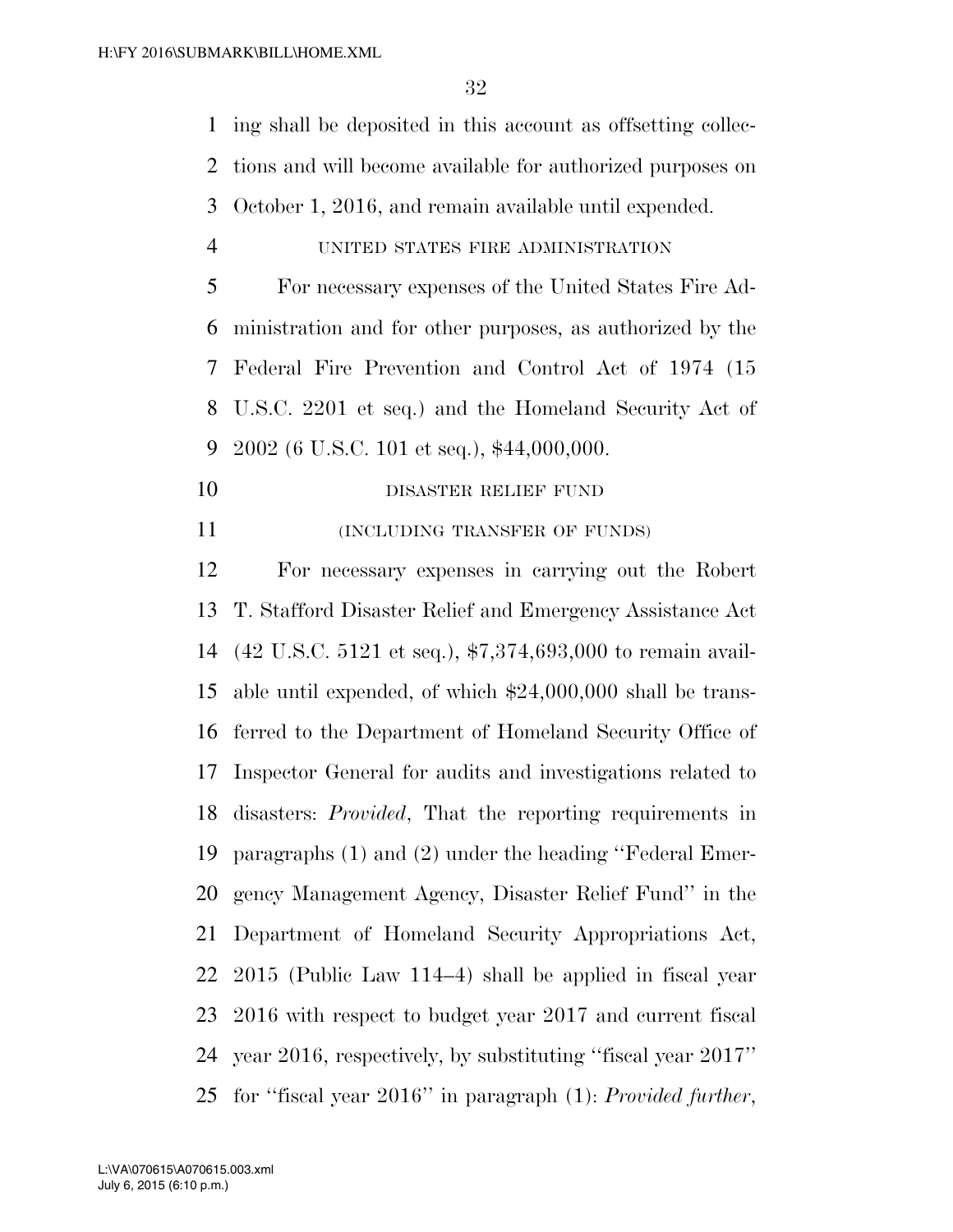That of the amount provided under this heading, \$6,712,953,000 shall be for major disasters declared pur- suant to the Robert T. Stafford Disaster Relief and Emer- gency Assistance Act (42 U.S.C. 5121 et seq.): *Provided further*, That the amount in the preceding proviso is des- ignated by the Congress as being for disaster relief pursu- ant to section 251(b)(2)(D) of the Balanced Budget and Emergency Deficit Control Act of 1985.

 FLOOD HAZARD MAPPING AND RISK ANALYSIS PROGRAM For necessary expenses, including administrative costs, under section 1360 of the National Flood Insurance Act of 1968 (42 U.S.C. 4101), and under sections 100215, 100216, 100226, 100230, and 100246 of the Biggert-Waters Flood Insurance Reform Act of 2012, (Public Law 112–141, 126 Stat. 924), \$100,000,000, and such additional sums as may be provided by State and local governments or other political subdivisions for cost-18 shared mapping activities under section  $1360(f)(2)$  of such 19 Act (42 U.S.C.  $4101(f)(2)$ ), to remain available until ex-pended.

## NATIONAL FLOOD INSURANCE FUND

 For activities under the National Flood Insurance Act of 1968 (42 U.S.C. 4001 et seq.), the Flood Disaster Protection Act of 1973 (42 U.S.C. 4001 et seq.), the Biggert-Waters Flood Insurance Reform Act of 2012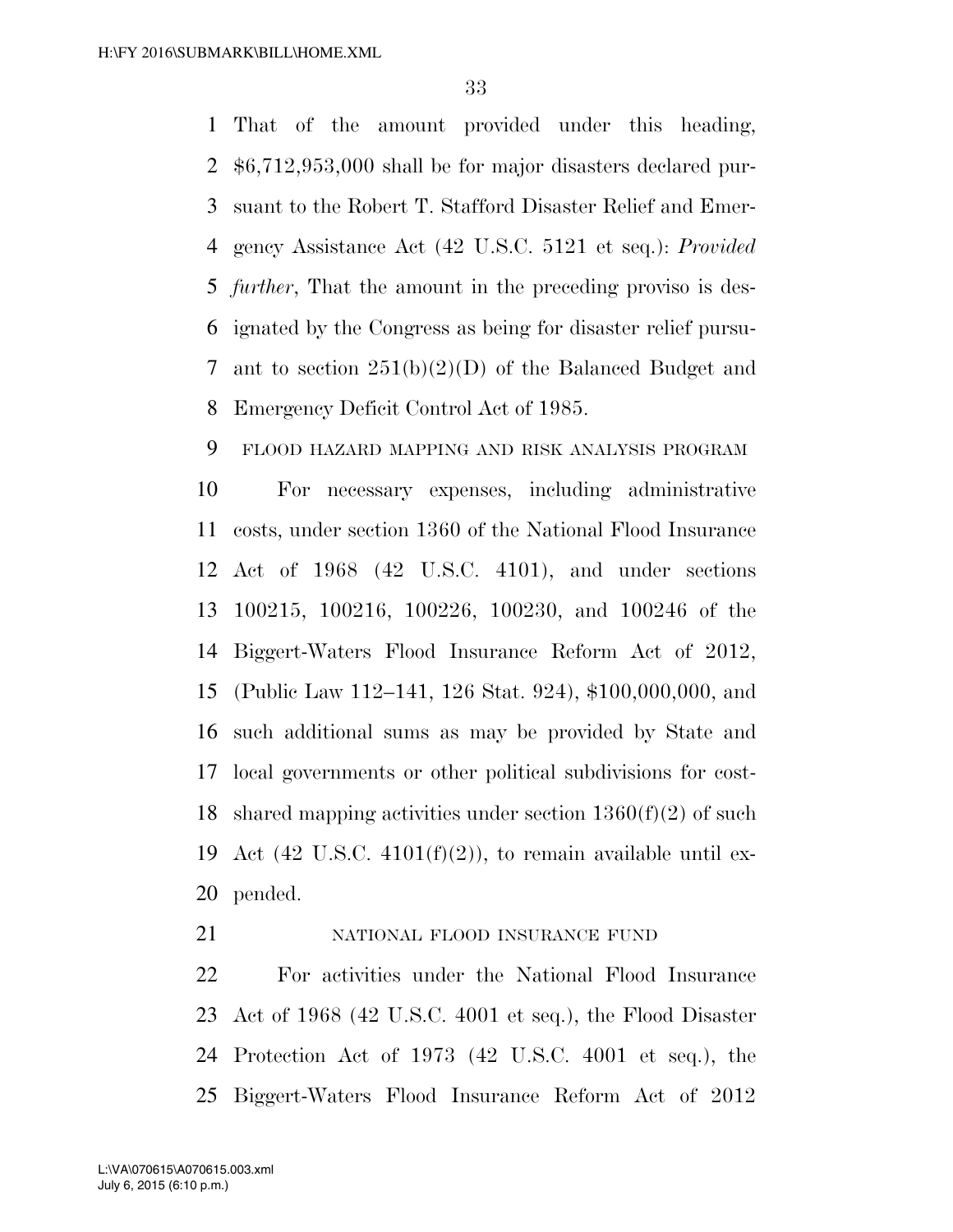(Public Law 112–141, 126 Stat. 916), and the Home- owner Flood Insurance Affordability Act of 2014 (Public Law 113–89; 128 Stat. 1020), \$181,198,000, which shall remain available until September 30, 2017, and shall be derived from offsetting amounts collected under section 1308(d) of the National Flood Insurance Act of 1968 (42 U.S.C. 4015(d)); of which \$25,299,000 shall be available for salaries and expenses associated with flood manage- ment and flood insurance operations and \$155,899,000 shall be available for flood plain management and flood mapping: *Provided*, That any additional fees collected pur- suant to section 1308(d) of the National Flood Insurance Act of 1968 (42 U.S.C. 4015(d)) shall be credited as an offsetting collection to this account, to be available for flood plain management and flood mapping: *Provided fur- ther*, That in fiscal year 2016, no funds shall be available from the National Flood Insurance Fund under section 1310 of the National Flood Insurance Act of 1968 (42 U.S.C. 4017) in excess of:

- (1) \$133,252,000 for operating expenses;
- (2) \$1,123,000,000 for commissions and taxes of agents;
- (3) such sums as are necessary for interest on Treasury borrowings; and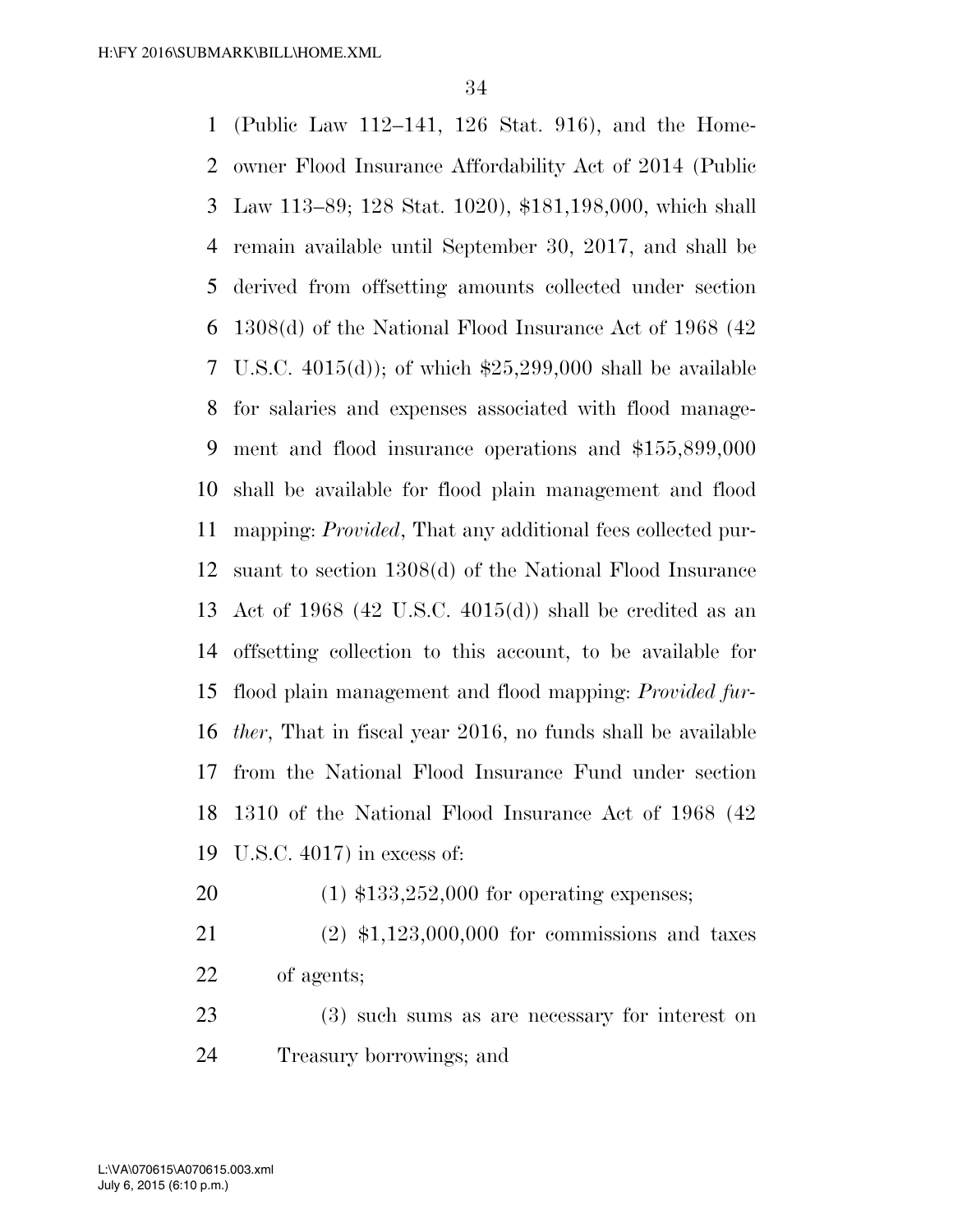(4) \$175,000,000, which shall remain available until expended, for flood mitigation actions and for flood mitigation assistance under section 1366 of the National Flood Insurance Act of 1968 (42 U.S.C. 4104c), notwithstanding sections 1366(e) and 6 1310(a)(7) of such Act (42 U.S.C. 4104c(e), 4017): *Provided further*, That the amounts collected under section 102 of the Flood Disaster Protection Act of 1973 (42 U.S.C. 4012a) and section 1366(e) of the National Flood Insurance Act of 1968 shall be deposited in the National Flood Insurance Fund to supplement other amounts speci- fied as available for section 1366 of the National Flood Insurance Act of 1968, notwithstanding section 102(f)(8), section 1366(e), and paragraphs (1) through (3) of section 1367(b) of such Act (42 U.S.C. 4012a(f)(8), 4104c(e), 4104d(b)(1)–(3)): *Provided further*, That total administra- tive costs shall not exceed 4 percent of the total appropria- tion: *Provided further*, That \$5,000,000 is available to carry out section 24 of the Homeowner Flood Insurance Affordability Act of 2014 (42 U.S.C. 4033). NATIONAL PREDISASTER MITIGATION FUND

 For the predisaster mitigation grant program under section 203 of the Robert T. Stafford Disaster Relief and Emergency Assistance Act (42 U.S.C. 5133), \$25,000,000, to remain available until expended.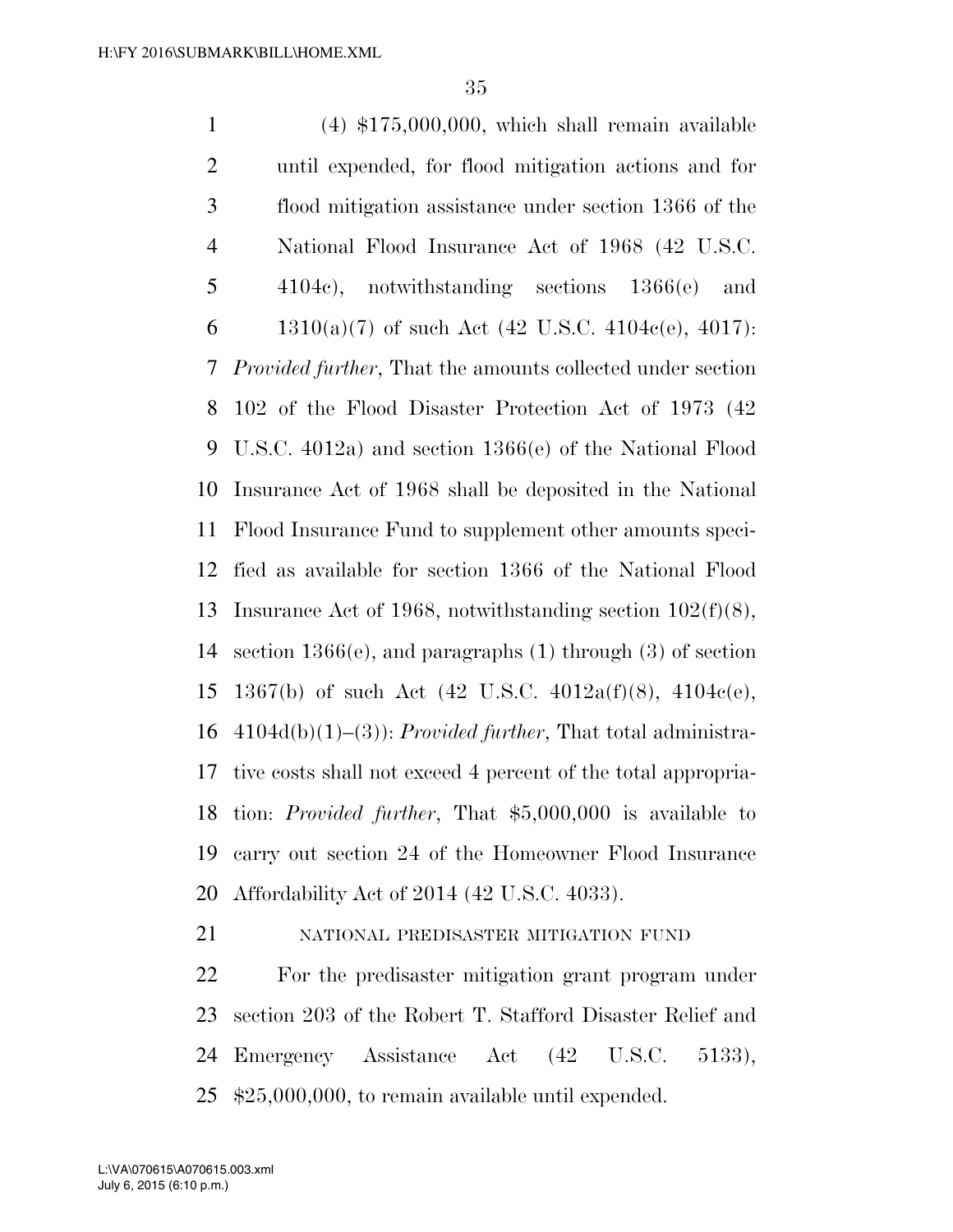| $\mathbf{1}$   | EMERGENCY FOOD AND SHELTER                                            |
|----------------|-----------------------------------------------------------------------|
| $\overline{2}$ | To carry out the emergency food and shelter program                   |
| 3              | pursuant to title III of the McKinney-Vento Homeless As-              |
| $\overline{4}$ | sistance Act (42 U.S.C. 11331 et seq.), \$120,000,000, to             |
| 5              | remain available until expended: <i>Provided</i> , That total ad-     |
| 6              | ministrative costs shall not exceed 3.5 percent of the total          |
| 7              | amount made available under this heading.                             |
| 8              | <b>TITLE IV</b>                                                       |
| 9              | RESEARCH, DEVELOPMENT, TRAINING, AND                                  |
| 10             | <b>SERVICES</b>                                                       |
| 11             | UNITED STATES CITIZENSHIP AND IMMIGRATION                             |
| 12             | <b>SERVICES</b>                                                       |
| 13             | For necessary expenses for citizenship and immigra-                   |
| 14             | tion services, $$119,671,000$ for the E-Verify Program, as            |
| 15             | described in section $403(a)$ of the Illegal Immigration Re-          |
| 16             | form and Immigrant Responsibility Act of 1996 (8 U.S.C.               |
| 17             | 1324a note), to assist United States employers with main-             |
|                | 18 taining a legal workforce: <i>Provided</i> , That, notwithstanding |
| 19             | any other provision of law, funds otherwise made available            |
| 20             | to United States Citizenship and Immigration Services                 |
| 21             | may be used to acquire, operate, equip, and dispose of up             |
| 22             | to 5 vehicles, for replacement only, for areas where the              |
| 23             | Administrator of General Services does not provide vehi-              |
|                | 24 cles for lease: <i>Provided further</i> , That the Director of     |
| 25             | United States Citizenship and Immigration Services may                |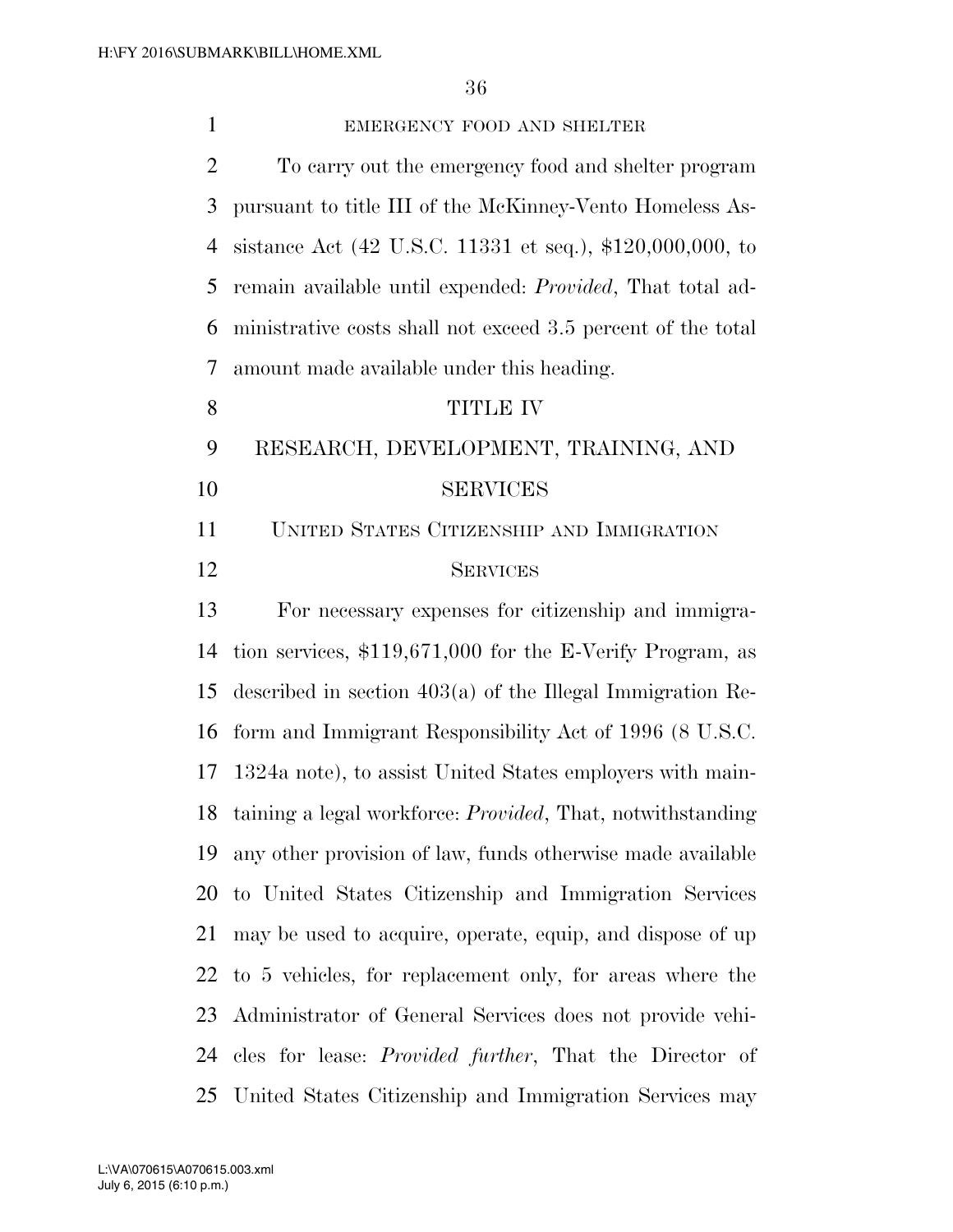authorize employees who are assigned to those areas to use such vehicles to travel between the employees' resi- dences and places of employment: *Provided further*, That of the funds deposited into the ''Immigration Examination Fees Account'' established under section 286(m) of the Immigration and Nationality Act (8 U.S.C. 1356(m)), not to exceed \$10,000 may be allocated by the Director of United States Citizenship and Immigration Services in fis- cal year 2016 for official reception and representation ex- penses notwithstanding section 286(n) of the Immigration and Nationality Act (8 U.S.C. 1356(n)).

# FEDERAL LAW ENFORCEMENT TRAINING CENTER 13 SALARIES AND EXPENSES

 For necessary expenses of the Federal Law Enforce- ment Training Center, including materials and support costs of Federal law enforcement basic training; the pur- chase of not to exceed 117 vehicles for police-type use and hire of passenger motor vehicles; expenses for student ath- letic and related activities; the conduct of and participa- tion in firearms matches and presentation of awards; pub- lic awareness and enhancement of community support of law enforcement training; room and board for student in- terns; a flat monthly reimbursement to employees author- ized to use personal mobile phones for official duties; and services as authorized by section 3109 of title 5, United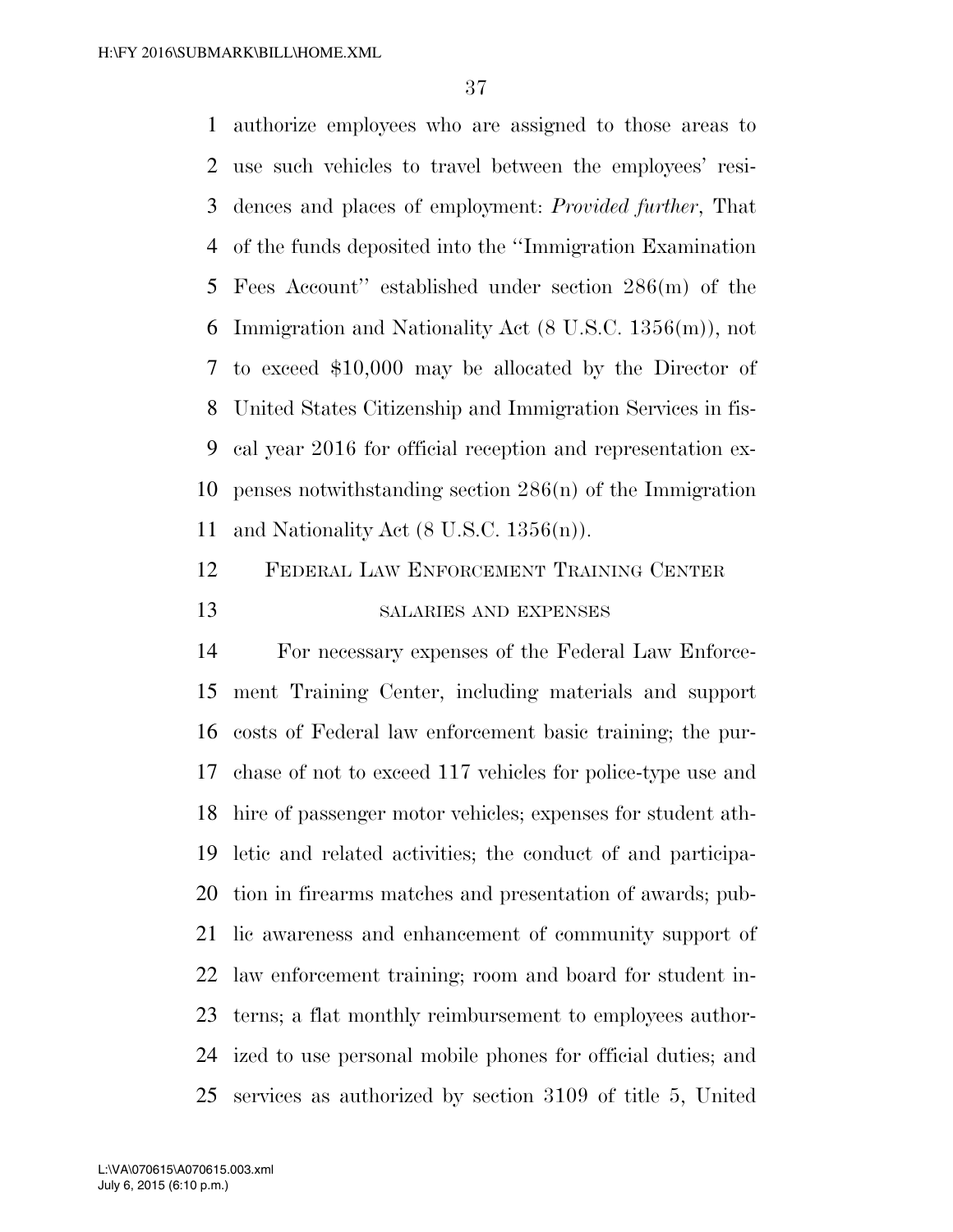States Code; \$211,502,000; of which up to \$47,181,000 shall remain available until September 30, 2017, for mate- rials and support costs of Federal law enforcement basic training; of which \$300,000 shall remain available until expended to be distributed to Federal law enforcement agencies for expenses incurred participating in training ac- creditation; and of which not to exceed \$7,180 shall be for official reception and representation expenses: *Pro- vided*, That the Center is authorized to obligate funds in anticipation of reimbursements from agencies receiving training sponsored by the Center, except that total obliga- tions at the end of the fiscal year shall not exceed total budgetary resources available at the end of the fiscal year: *Provided further*, That section 1202(a) of Public Law 107–206 (42 U.S.C. 3771 note), as amended under this heading in Public Law 114–4, is further amended by striking ''December 31, 2017'' and inserting ''December 31, 2018'': *Provided further*, That the Director of the Fed- eral Law Enforcement Training Center shall schedule basic or advanced law enforcement training, or both, at all four training facilities under the control of the Federal Law Enforcement Training Center to ensure that such training facilities are operated at the highest capacity throughout the fiscal year: *Provided further*, That the Fed-eral Law Enforcement Training Accreditation Board, in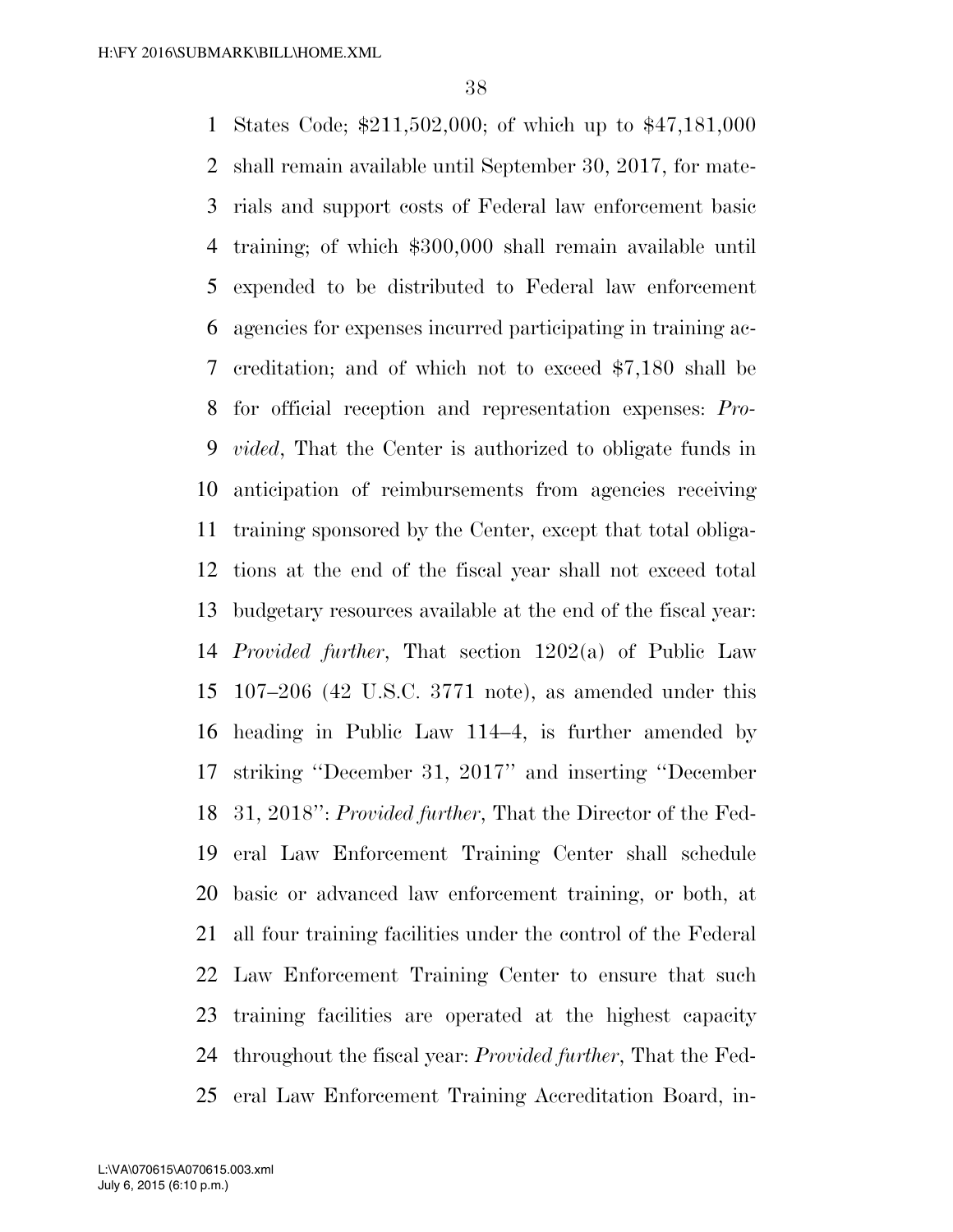cluding representatives from the Federal law enforcement community and non-Federal accreditation experts involved in law enforcement training, shall lead the Federal law enforcement training accreditation process to continue the implementation of measuring and assessing the quality and effectiveness of Federal law enforcement training pro-grams, facilities, and instructors.

ACQUISITIONS, CONSTRUCTION, IMPROVEMENTS, AND

## RELATED EXPENSES

 For acquisition of necessary additional real property and facilities, construction, and ongoing maintenance, fa- cility improvements, and related expenses of the Federal Law Enforcement Training Center, \$27,553,000, to re- main available until September 30, 2020: *Provided*, That the Center is authorized to accept reimbursement to this appropriation from government agencies requesting the construction of special use facilities.

- 18 SCIENCE AND TECHNOLOGY
- MANAGEMENT AND ADMINISTRATION

 For salaries and expenses of the Office of the Under Secretary for Science and Technology and for manage- ment and administration of programs and activities, as authorized by title III of the Homeland Security Act of 2002 (6 U.S.C. 181 et seq.), \$131,531,000: *Provided*,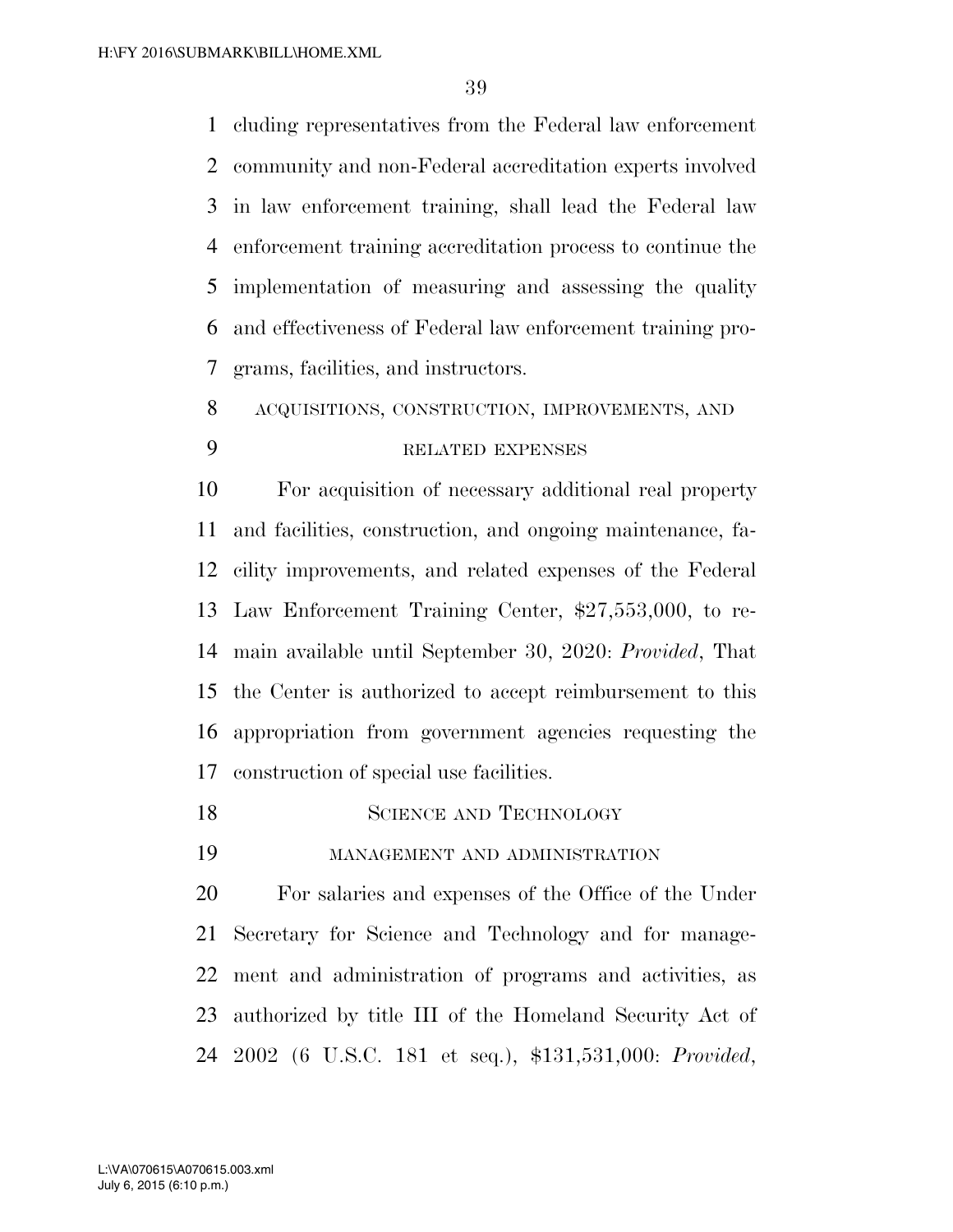That not to exceed \$7,650 shall be for official reception and representation expenses.

RESEARCH, DEVELOPMENT, ACQUISITION, AND

#### OPERATIONS

 For necessary expenses for science and technology re- search, including advanced research projects, development, test and evaluation, acquisition, and operations as author- ized by title III of the Homeland Security Act of 2002 (6 U.S.C. 181 et seq.), and the purchase or lease of not to exceed 5 vehicles, \$655,407,000; of which \$521,676,000 shall remain available until September 30, 2018; and of which \$133,731,000 shall remain available until September 30, 2020, solely for operation and con-struction of laboratory facilities.

## 15 DOMESTIC NUCLEAR DETECTION OFFICE

#### MANAGEMENT AND ADMINISTRATION

 For salaries and expenses of the Domestic Nuclear Detection Office, as authorized by title XIX of the Home- land Security Act of 2002 (6 U.S.C. 591 et seq.), for man- agement and administration of programs and activities, \$38,109,000: *Provided*, That not to exceed \$2,250 shall be for official reception and representation expenses.

RESEARCH, DEVELOPMENT, AND OPERATIONS

 For necessary expenses for radiological and nuclear research, development, testing, evaluation, and operations,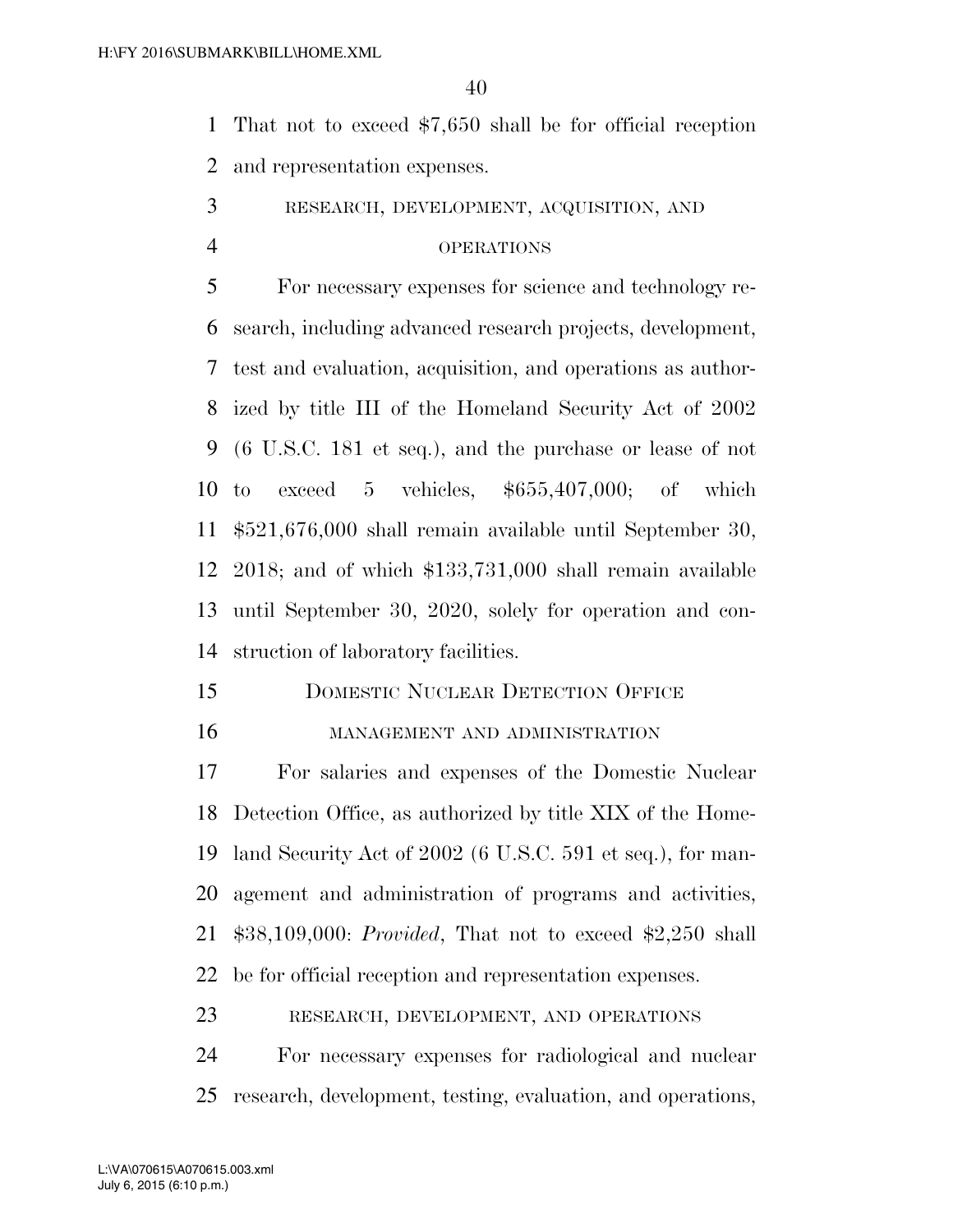\$196,000,000, to remain available until September 30, 2018.

### SYSTEMS ACQUISITION

 For necessary expenses for the Domestic Nuclear De- tection Office acquisition and deployment of radiological detection systems in accordance with the global nuclear detection architecture, \$123,011,000, to remain available until September 30, 2018.

- TITLE V
- GENERAL PROVISIONS

(INCLUDING TRANSFERS AND RESCISSIONS OF FUNDS)

 SEC. 501. No part of any appropriation contained in this Act shall remain available for obligation beyond the current fiscal year unless expressly so provided herein.

 SEC. 502. Subject to the requirements of section 503 of this Act, the unexpended balances of prior appropria- tions provided for activities in this Act may be transferred to appropriation accounts for such activities established pursuant to this Act, may be merged with funds in the applicable established accounts, and thereafter may be ac- counted for as one fund for the same time period as origi-nally enacted.

 SEC. 503. (a) None of the funds provided by this Act, provided by previous appropriations Acts to the agencies in or transferred to the Department of Homeland Security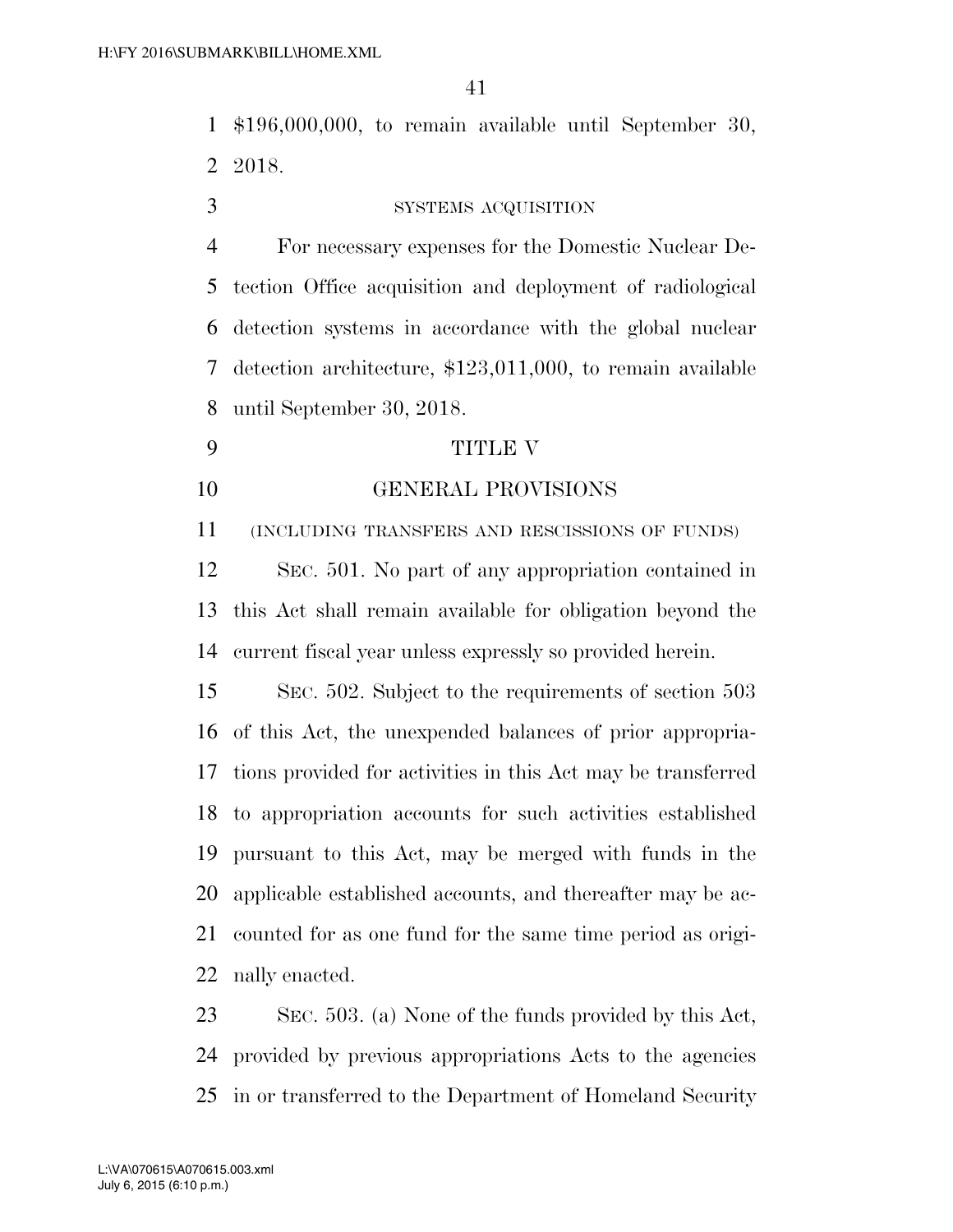that remain available for obligation or expenditure in fiscal year 2016, or provided from any accounts in the Treasury of the United States derived by the collection of fees avail- able to the agencies funded by this Act, shall be available for obligation or expenditure through a reprogramming of funds that:

 (1) creates a new program, project, or activity; (2) eliminates a program, project, office, or ac-tivity;

 (3) increases funds for any program, project, or activity for which funds have been denied or re-stricted by the Congress;

 (4) proposes to use funds directed for a specific activity by either of the Committees on Appropria- tions of the Senate or the House of Representatives for a different purpose; or

 (5) contracts out any function or activity for which funding levels were requested for Federal full- time equivalents in the object classification tables contained in the fiscal year 2016 Budget Appendix for the Department of Homeland Security, as modi- fied by the report accompanying this Act, unless the Committees on Appropriations of the Senate and the House of Representatives are notified 15 days in ad-vance of such reprogramming of funds.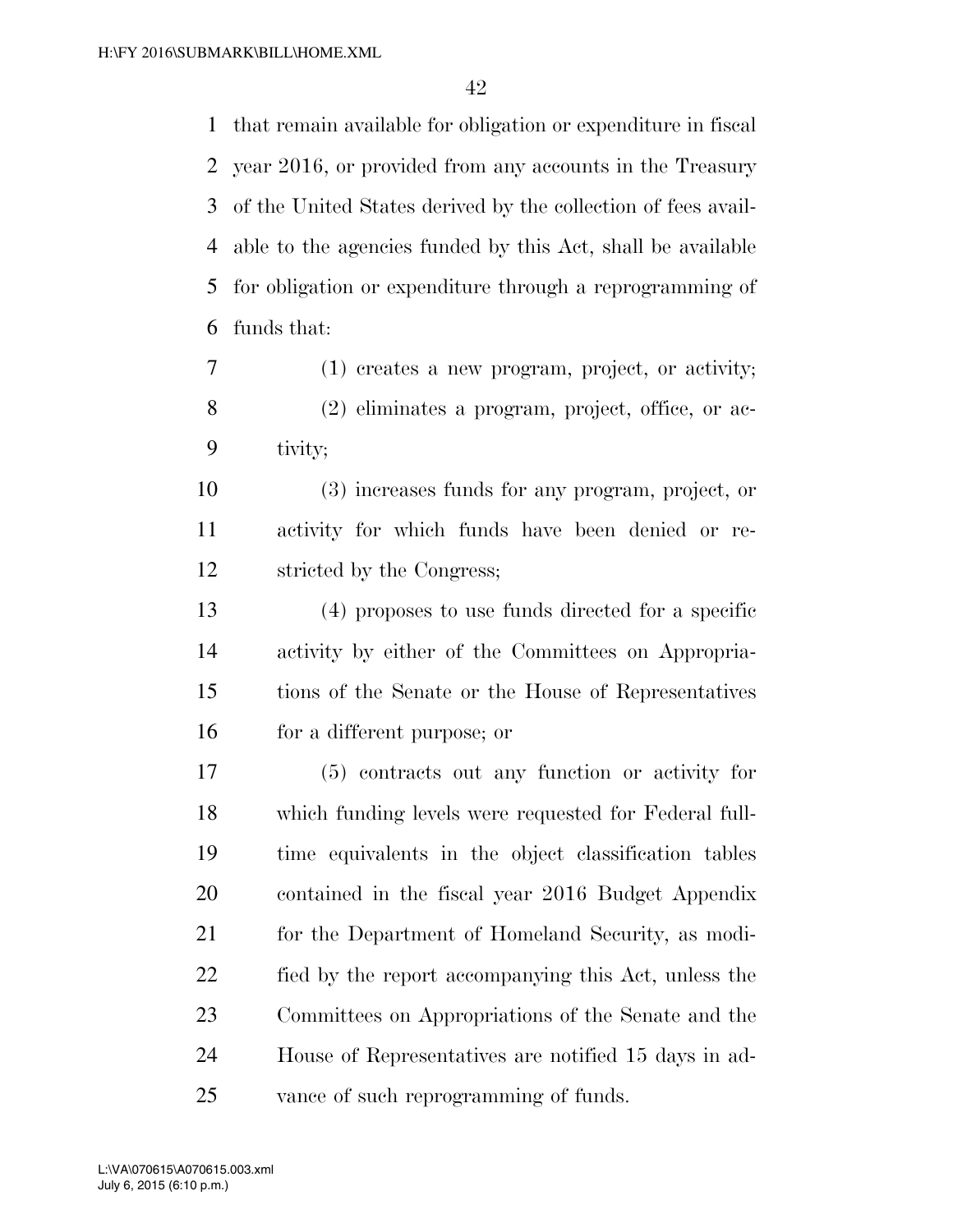(b) None of the funds provided by this Act, provided by previous appropriations Acts to the agencies in or transferred to the Department of Homeland Security that remain available for obligation or expenditure in fiscal year 2016, or provided from any accounts in the Treasury of the United States derived by the collection of fees or proceeds available to the agencies funded by this Act, shall be available for obligation or expenditure for programs, projects, or activities through a reprogramming of funds in excess of \$5,000,000 or 10 percent, whichever is less, that:

- (1) augments existing programs, projects, or ac-tivities;
- (2) reduces by 10 percent funding for any exist-ing program, project, or activity;
- (3) reduces by 10 percent the numbers of per-sonnel approved by the Congress; or

 (4) results from any general savings from a re- duction in personnel that would result in a change in existing programs, projects, or activities as ap- proved by the Congress, unless the Committees on Appropriations of the Senate and the House of Rep- resentatives are notified 15 days in advance of such reprogramming of funds.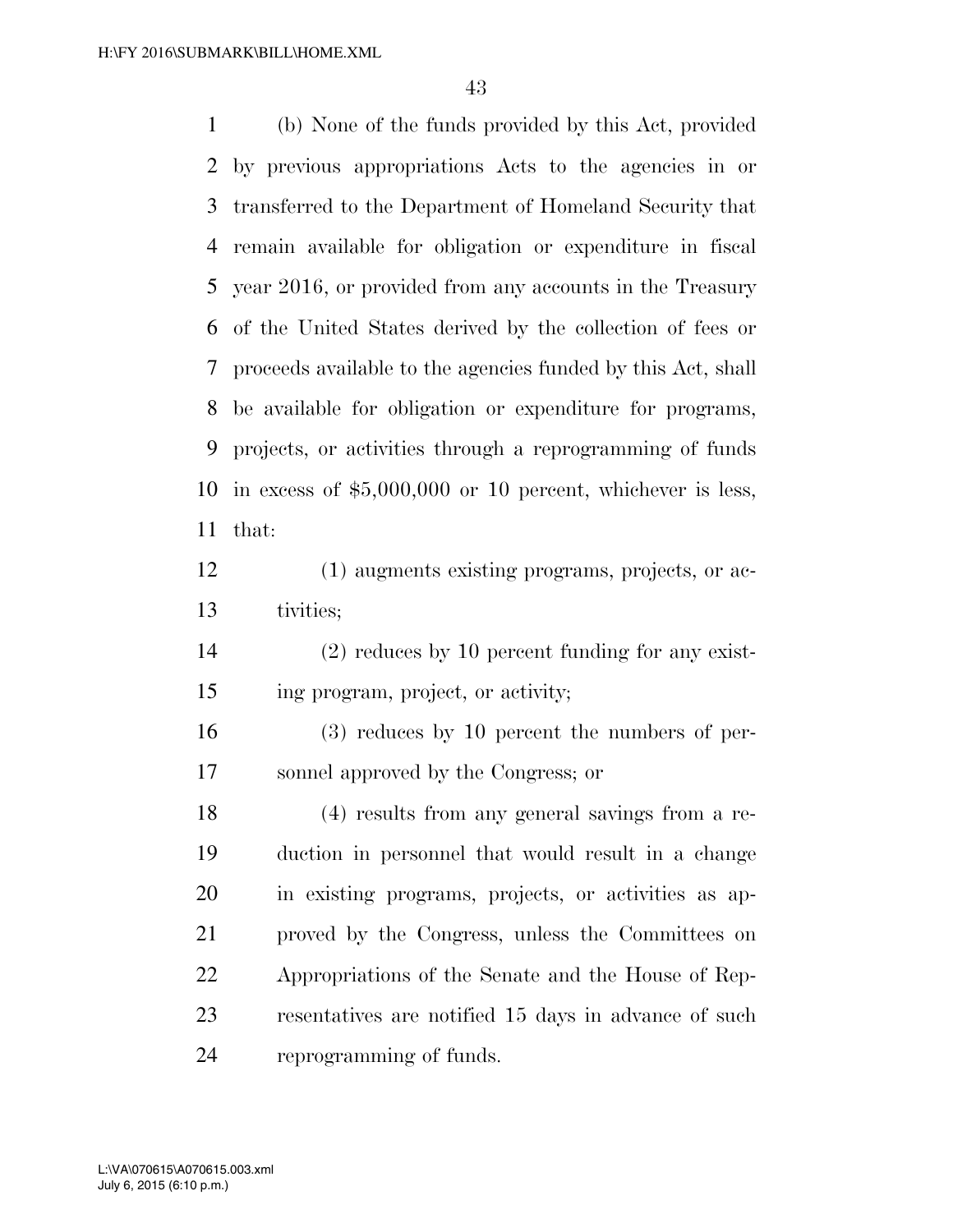(c) Not to exceed 5 percent of any appropriation made available for the current fiscal year for the Depart- ment of Homeland Security by this Act or provided by previous appropriations Acts may be transferred between such appropriations, but no such appropriation, except as otherwise specifically provided, shall be increased by more than 10 percent by such transfers: *Provided*, That any transfer under this section shall be treated as a re- programming of funds under subsection (b) and shall not be available for obligation unless the Committees on Ap- propriations of the Senate and the House of Representa-tives are notified 15 days in advance of such transfer.

 (d) Notwithstanding subsections (a), (b), and (c) of this section, no funds shall be reprogrammed within or transferred between appropriations based upon an initial notification provided after June 30, except in extraor- dinary circumstances that imminently threaten the safety of human life or the protection of property.

 (e) The notification thresholds and procedures set forth in this section shall apply to any use of deobligated balances of funds provided in previous Department of Homeland Security Appropriations Acts.

 SEC. 504. The Department of Homeland Security Working Capital Fund, established pursuant to section 403 of Public Law 103–356 (31 U.S.C. 501 note), shall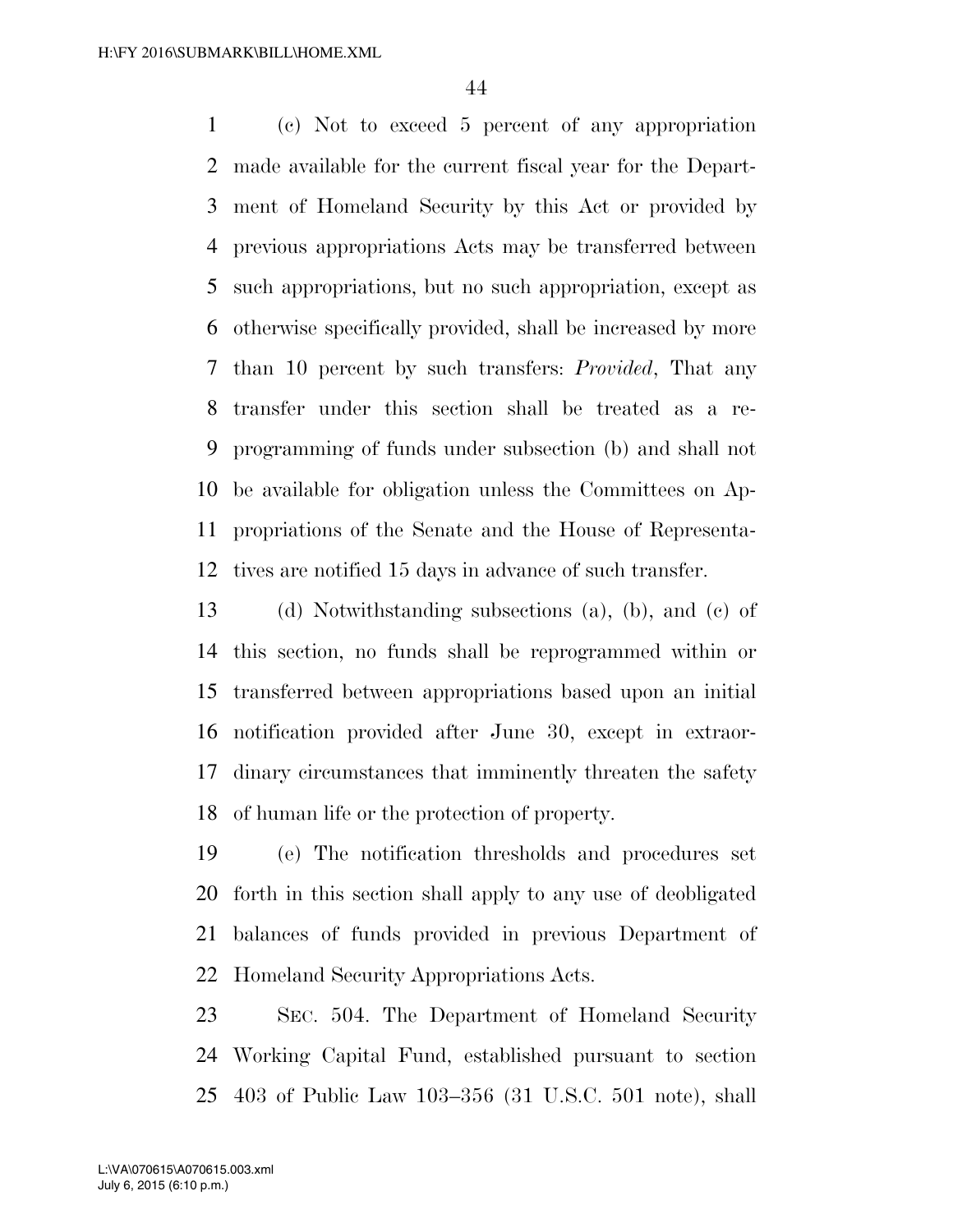continue operations as a permanent working capital fund for fiscal year 2016: *Provided*, That none of the funds ap- propriated or otherwise made available to the Department of Homeland Security may be used to make payments to the Working Capital Fund, except for the activities and amounts allowed in the President's fiscal year 2016 budg- et: *Provided further*, That funds provided to the Working Capital Fund shall be available for obligation until ex- pended to carry out the purposes of the Working Capital Fund: *Provided further*, That all departmental components shall be charged only for direct usage of each Working Capital Fund service: *Provided further*, That funds pro- vided to the Working Capital Fund shall be used only for purposes consistent with the contributing component: *Pro- vided further*, That the Working Capital Fund shall be paid in advance or reimbursed at rates which will return the full cost of each service: *Provided further*, That the Committees on Appropriations of the Senate and House of Representatives shall be notified of any activity added to or removed from the fund and the activity's accom- panying offset by component: *Provided further*, That the Chief Financial Officer of the Department of Homeland Security shall submit a quarterly execution report with ac- tivity level detail, not later than 30 days after the end of each quarter.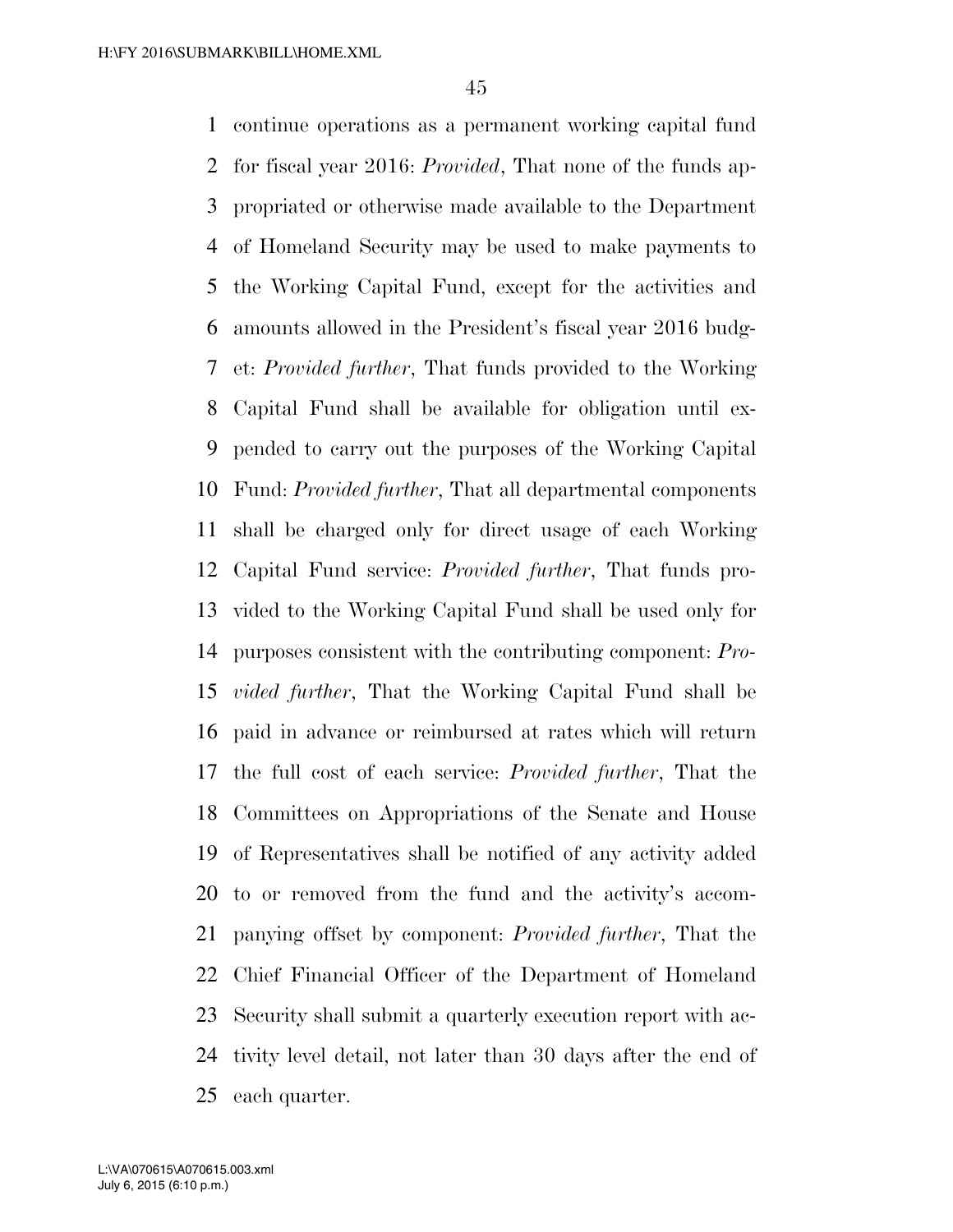SEC. 505. Except as otherwise specifically provided by law, not to exceed 50 percent of unobligated balances remaining available at the end of fiscal year 2016, as re- corded in the financial records at the time of a reprogram- ming request, but not later than June 30, 2017, from ap- propriations for salaries and expenses for fiscal year 2016 in this Act shall remain available through September 30, 2017, in the account and for the purposes for which the appropriations were provided: *Provided*, That prior to the obligation of such funds, a request shall be submitted to the Committees on Appropriations of the Senate and the House of Representatives for approval in accordance with section 503 of this Act.

 SEC. 506. Funds made available by this Act for intel- ligence activities are deemed to be specifically authorized by the Congress for purposes of section 504 of the Na- tional Security Act of 1947 (50 U.S.C. 414) during fiscal year 2016 until the enactment of an Act authorizing intel-ligence activities for fiscal year 2016.

 SEC. 507. (a) Except as provided in subsections (b) and (c), none of the funds made available by this Act may be used to—

 (1) make or award a grant allocation, grant, contract, other transaction agreement, or task or de-livery order on a Department of Homeland Security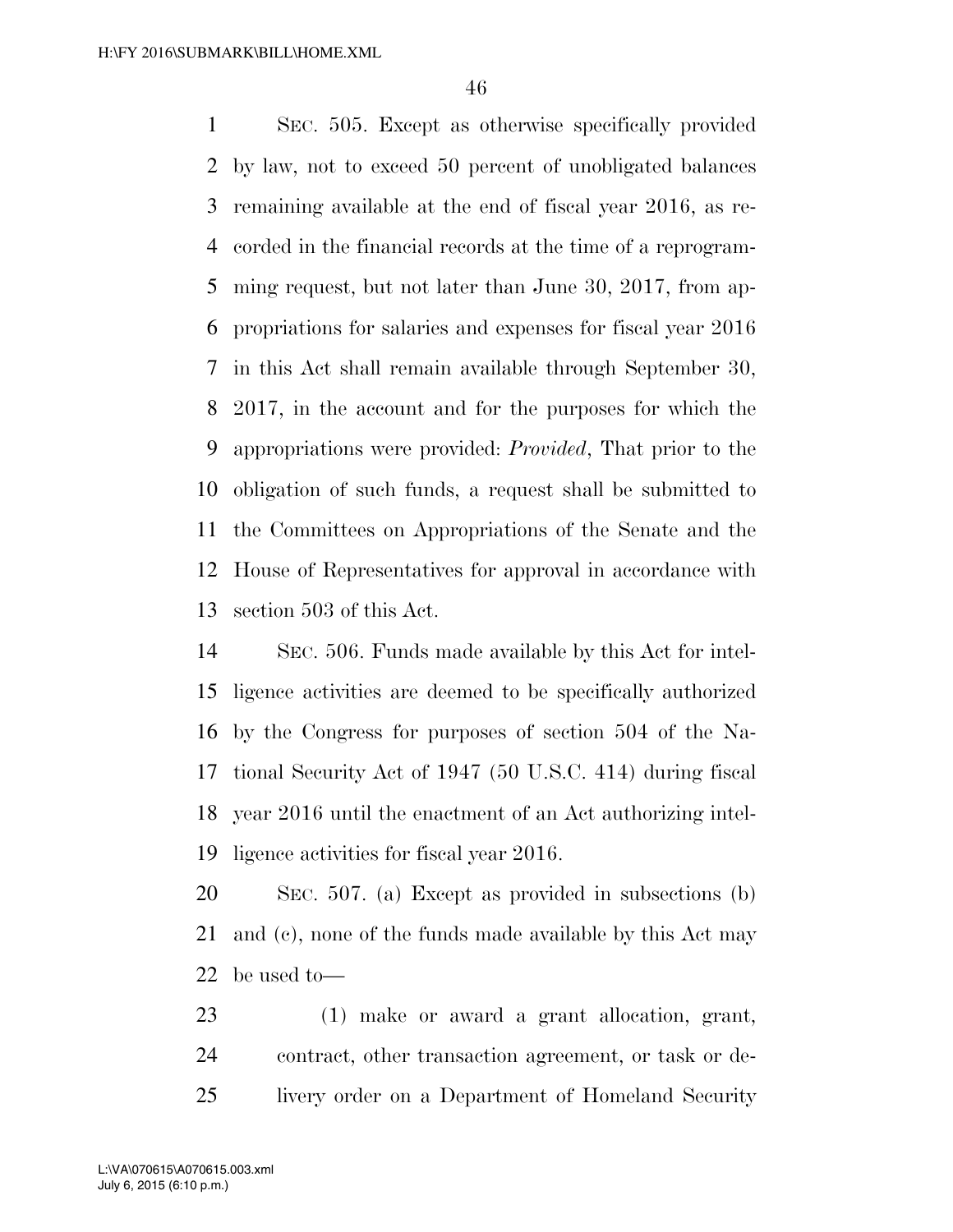multiple award contract, or to issue a letter of intent 2 totaling in excess of  $$1,000,000;$ 

 (2) award a task or delivery order requiring an obligation of funds in an amount greater than \$10,000,000 from multi-year Department of Home-land Security funds;

(3) make a sole-source grant award; or

 (4) announce publicly the intention to make or award items under paragraph (1), (2), or (3) includ- ing a contract covered by the Federal Acquisition Regulation.

 (b) The Secretary of Homeland Security may waive the prohibition under subsection (a) if the Secretary noti- fies the Committees on Appropriations of the Senate and the House of Representatives at least 3 full business days in advance of making an award or issuing a letter as de-scribed in that subsection.

 (c) If the Secretary of Homeland Security determines that compliance with this section would pose a substantial risk to human life, health, or safety, an award may be made without notification, and the Secretary shall notify the Committees on Appropriations of the Senate and the House of Representatives not later than 5 full business days after such an award is made or letter issued.

(d) A notification under this section—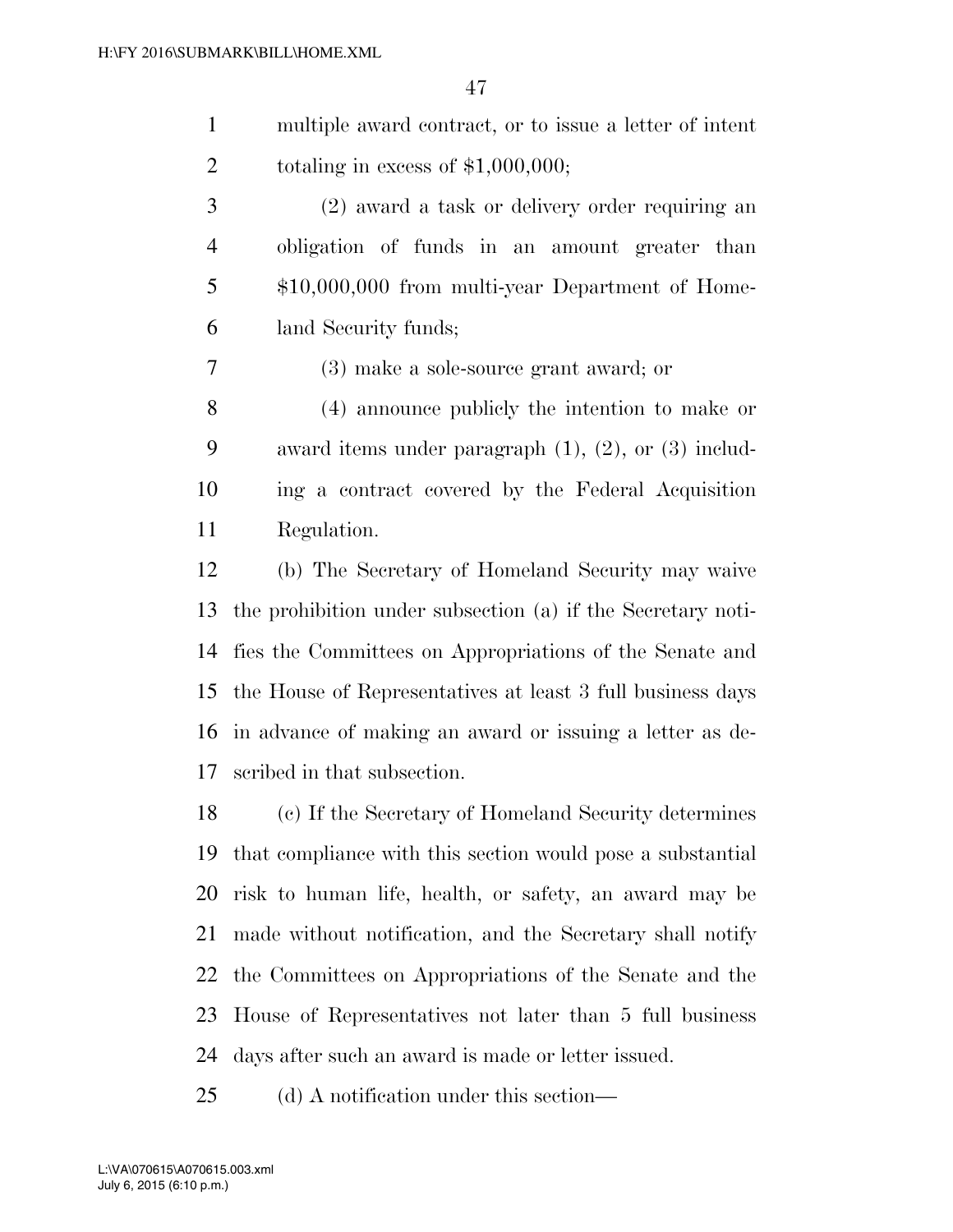(1) may not involve funds that are not available for obligation; and

 (2) shall include the amount of the award; the fiscal year for which the funds for the award were appropriated; the type of contract; and the account from which the funds are being drawn.

 (e) The Administrator of the Federal Emergency Management Agency shall brief the Committees on Appro- priations of the Senate and the House of Representatives 5 full business days in advance of announcing publicly the intention of making an award under ''State and Local Programs''.

 SEC. 508. Notwithstanding any other provision of law, no agency shall purchase, construct, or lease any ad- ditional facilities, except within or contiguous to existing locations, to be used for the purpose of conducting Federal law enforcement training without the advance approval of the Committees on Appropriations of the Senate and the House of Representatives, except that the Federal Law Enforcement Training Center is authorized to obtain the temporary use of additional facilities by lease, contract, or other agreement for training that cannot be accommo-dated in existing Center facilities.

 SEC. 509. None of the funds appropriated or other-wise made available by this Act may be used for expenses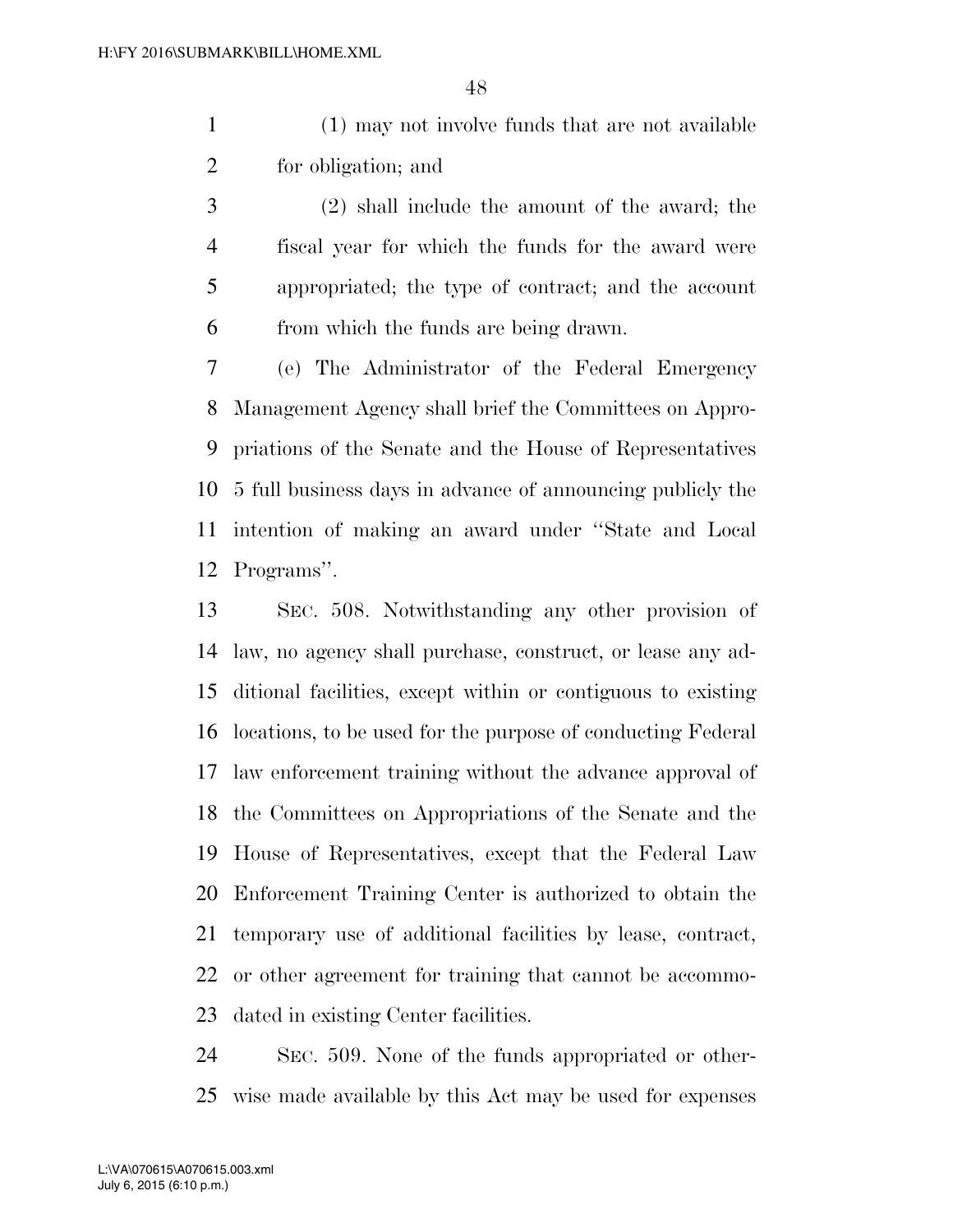for any construction, repair, alteration, or acquisition project for which a prospectus otherwise required under chapter 33 of title 40, United States Code, has not been approved, except that necessary funds may be expended for each project for required expenses for the development of a proposed prospectus.

 SEC. 510. (a) Sections 520, 522, and 530 of the De- partment of Homeland Security Appropriations Act, 2008 (division E of Public Law 110–161; 121 Stat. 2073 and 2074) shall apply with respect to funds made available in this Act in the same manner as such sections applied to funds made available in that Act.

 (b) The third proviso of section 537 of the Depart- ment of Homeland Security Appropriations Act, 2006 (6 U.S.C. 114), shall not apply with respect to funds made available in this Act.

 SEC. 511. None of the funds made available in this Act may be used in contravention of the applicable provi- sions of the Buy American Act. For purposes of the pre- ceding sentence, the term ''Buy American Act'' means chapter 83 of title 41, United States Code.

 SEC. 512. None of the funds made available in this Act may be used to amend the oath of allegiance required by section 337 of the Immigration and Nationality Act (8 U.S.C. 1448).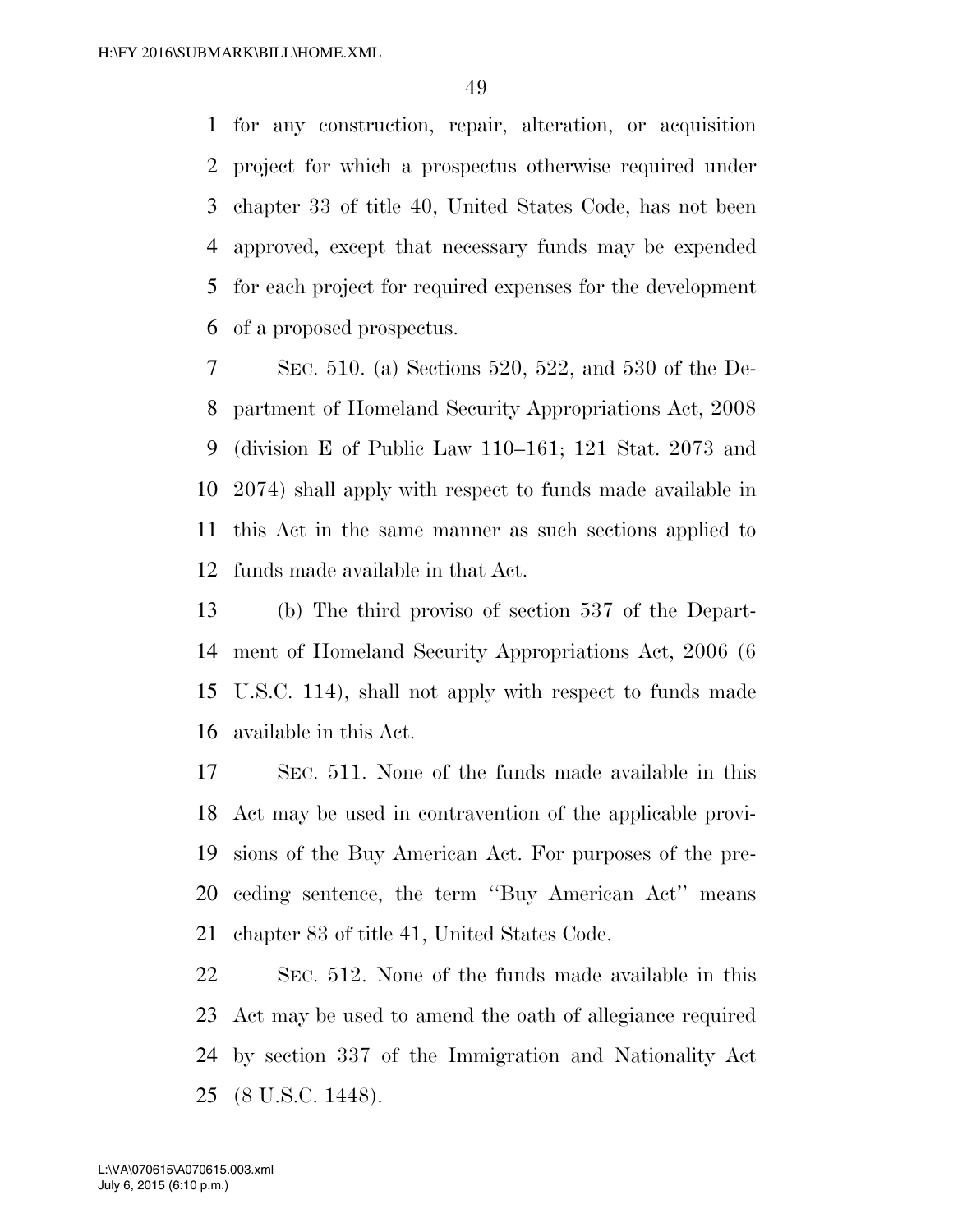SEC. 513. Not later than 30 days after the last day of each month, the Chief Financial Officer of the Depart- ment of Homeland Security shall submit to the Commit- tees on Appropriations of the Senate and the House of Representatives a monthly budget and staffing report for that month that includes total obligations of the Depart- ment for that month for the fiscal year at the appropria- tion and program, project, and activity levels, by the source year of the appropriation. Total obligations for staffing shall also be provided by subcategory of on-board and funded full-time equivalent staffing levels, respec- tively, and the report shall specify the number of, and total obligations for, contract employees for each office of the Department.

 SEC. 514. Except as provided in section 44945 of title 49, United States Code, funds appropriated or transferred to Transportation Security Administration ''Aviation Se- curity'', ''Administration'', and ''Transportation Security Support'' for fiscal years 2004 and 2005 that are recov- ered or deobligated shall be available only for the procure- ment or installation of explosives detection systems, air cargo, baggage, and checkpoint screening systems, subject to notification: *Provided*, That semiannual reports shall be submitted to the Committees on Appropriations of the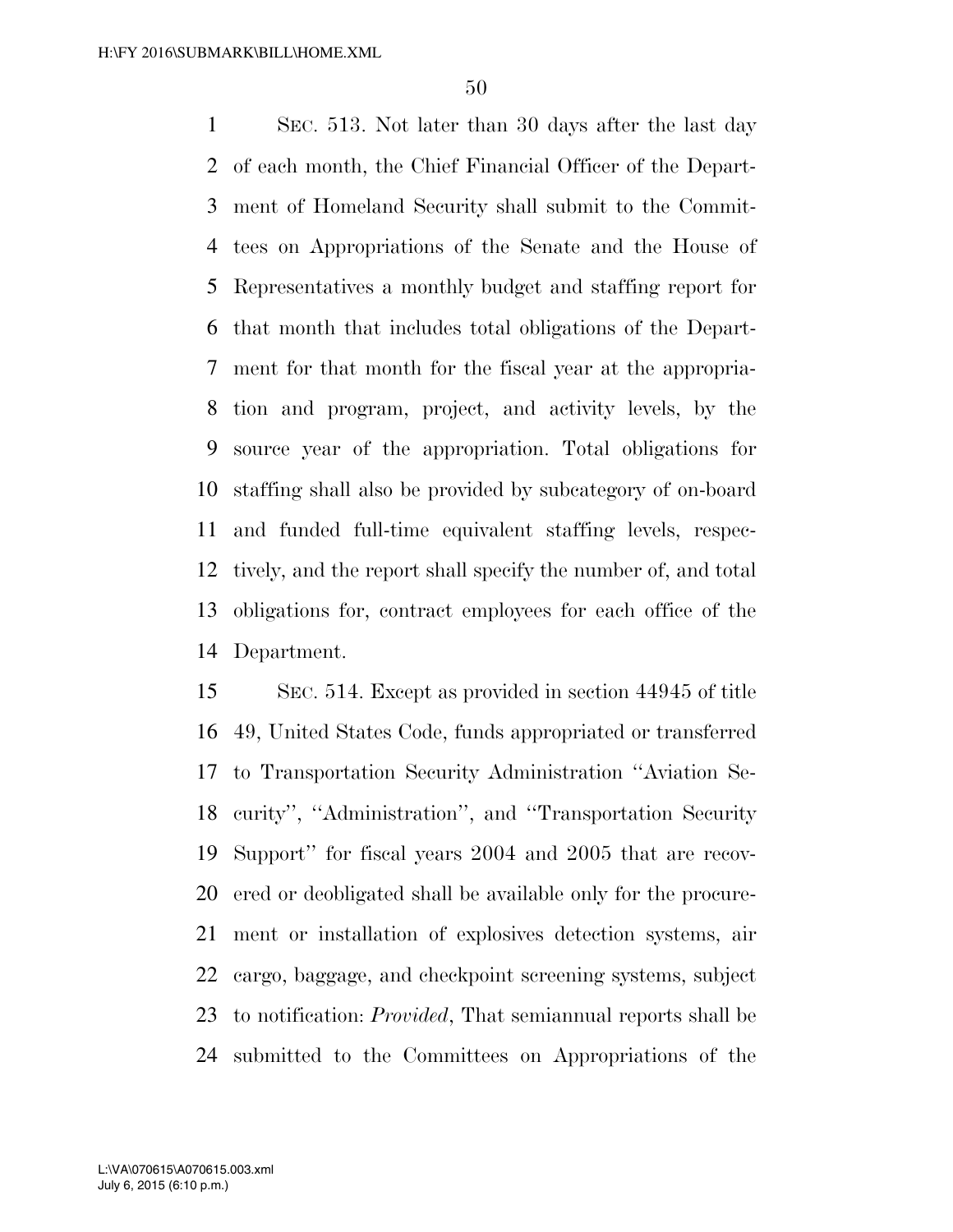Senate and the House of Representatives on any funds that are recovered or deobligated.

 SEC. 515. None of the funds appropriated by this Act may be used to process or approve a competition under Office of Management and Budget Circular A–76 for serv- ices provided by employees (including employees serving on a temporary or term basis) of United States Citizen- ship and Immigration Services of the Department of Homeland Security who are known as Immigration Infor- mation Officers, Contact Representatives, Investigative Assistants, or Immigration Services Officers.

 SEC. 516. Any funds appropriated to ''Coast Guard, Acquisition, Construction, and Improvements'' for fiscal years 2002, 2003, 2004, 2005, and 2006 for the 110– 123 foot patrol boat conversion that are recovered, col- lected, or otherwise received as the result of negotiation, mediation, or litigation, shall be available until expended for the Fast Response Cutter program.

 SEC. 517. The functions of the Federal Law Enforce- ment Training Center instructor staff shall be classified as inherently governmental for the purpose of the Federal Activities Inventory Reform Act of 1998 (31 U.S.C. 501 note).

 SEC. 518. (a) The Secretary of Homeland Security shall submit a report not later than October 15, 2016,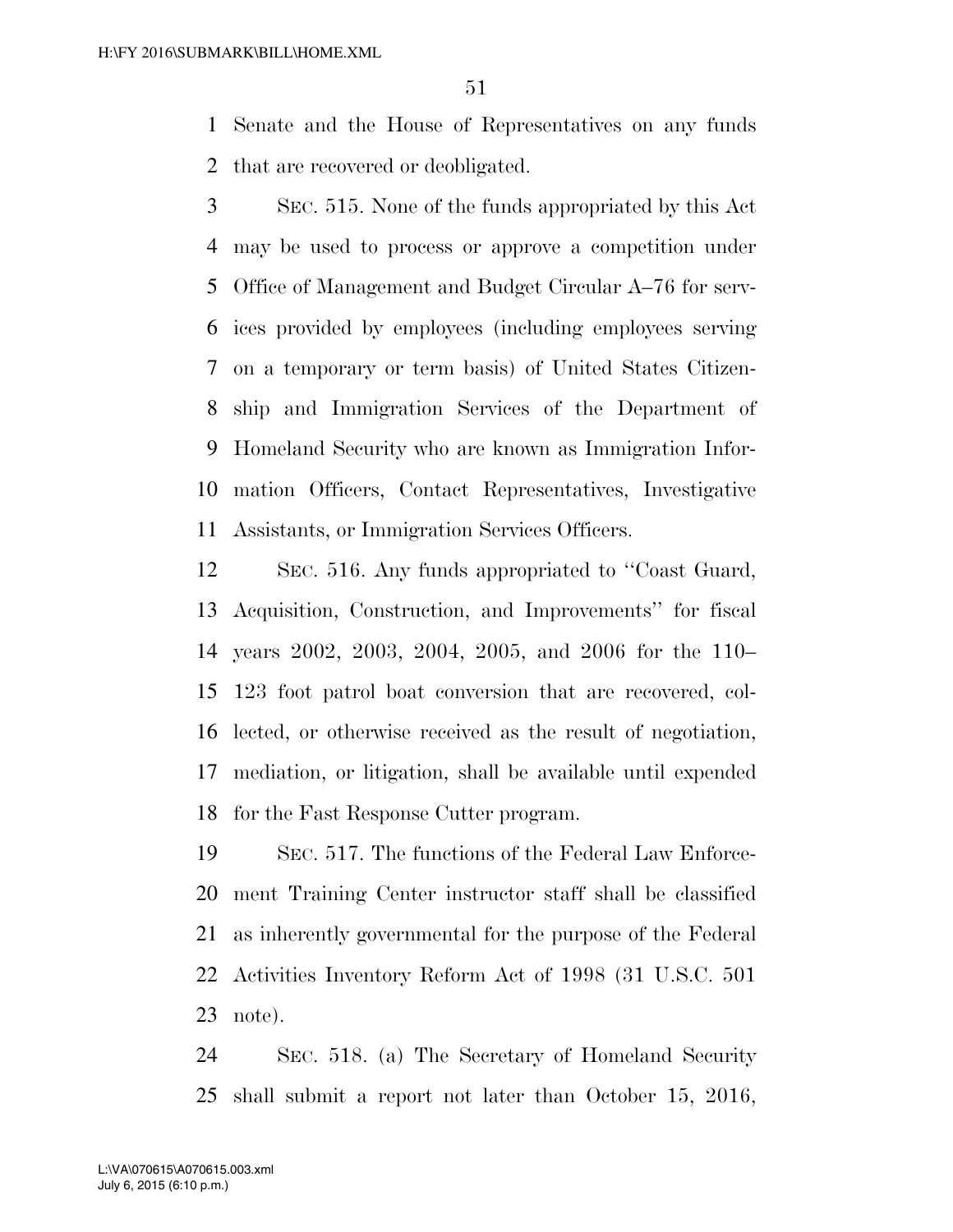to the Office of Inspector General of the Department of Homeland Security listing all grants and contracts award- ed by any means other than full and open competition dur-ing fiscal year 2016.

 (b) The Inspector General shall review the report re- quired by subsection (a) to assess Departmental compli- ance with applicable laws and regulations and report the results of that review to the Committees on Appropriations of the Senate and the House of Representatives not later than February 15, 2017.

 SEC. 519. None of the funds provided by this or pre- vious appropriations Acts shall be used to fund any posi- tion designated as a Principal Federal Official (or the suc- cessor thereto) for any Robert T. Stafford Disaster Relief and Emergency Assistance Act (42 U.S.C. 5121 et seq.) declared disasters or emergencies unless—

 (1) the responsibilities of the Principal Federal Official do not include operational functions related to incident management, including coordination of operations, and are consistent with the requirements 21 of section  $509(c)$  and sections  $503(c)(3)$  and  $22 \qquad 503(c)(4)(A)$  of the Homeland Security Act of 2002 23 (6 U.S.C. 319(c), 313(c)(3), and 313(e)(4)(A)) and section 302 of the Robert T. Stafford Disaster Relief 25 and Assistance Act (42 U.S.C. 5143);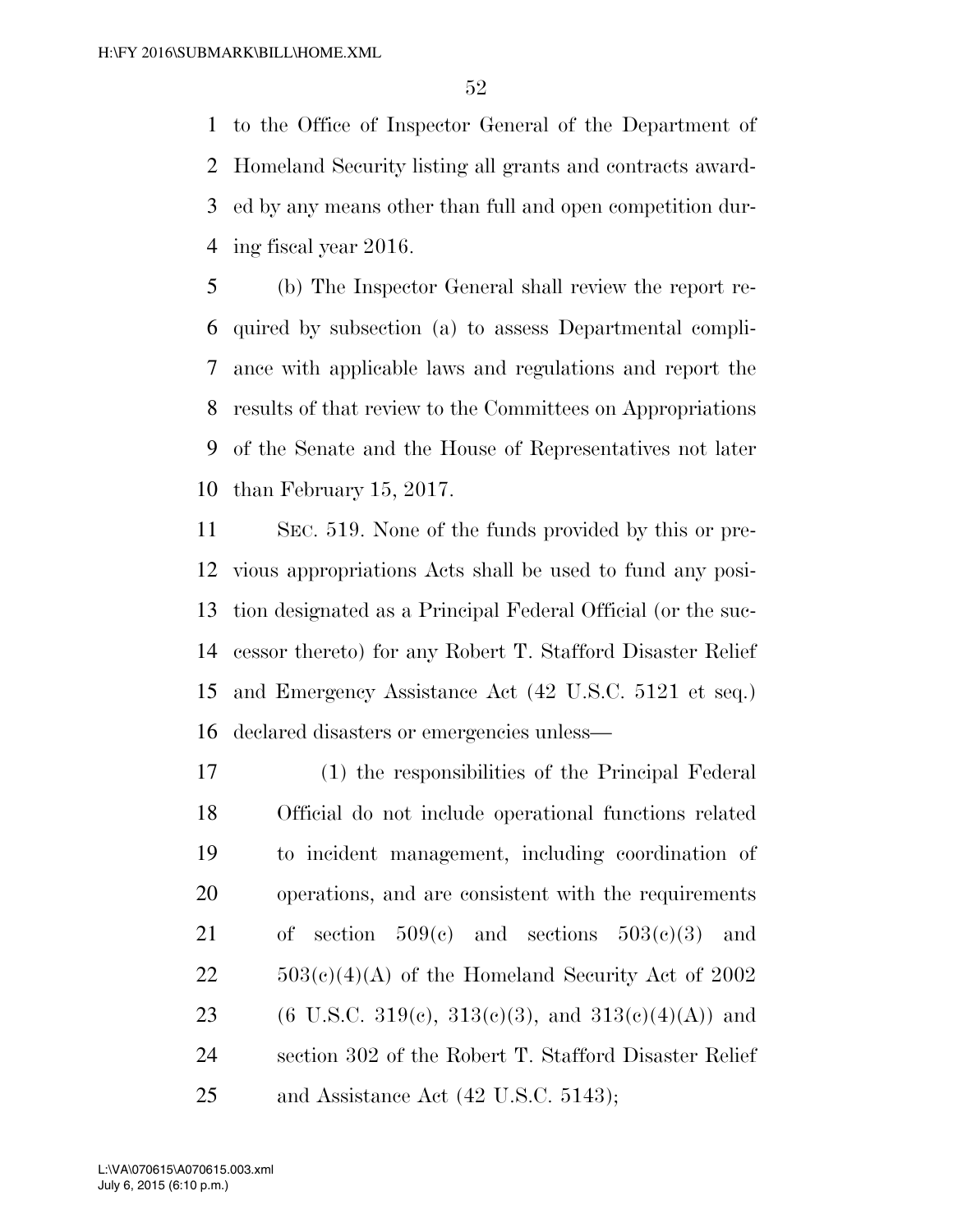(2) not later than 10 business days after the latter of the date on which the Secretary of Home- land Security appoints the Principal Federal Official and the date on which the President issues a dec- laration under section 401 or section 501 of the Robert T. Stafford Disaster Relief and Emergency Assistance Act (42 U.S.C. 5170 and 5191, respec- tively), the Secretary of Homeland Security shall submit a notification of the appointment of the Prin- cipal Federal Official and a description of the re- sponsibilities of such Official and how such respon- sibilities are consistent with paragraph (1) to the Committees on Appropriations of the Senate and the House of Representatives, the Committee on Trans- portation and Infrastructure of the House of Rep- resentatives, and the Committee on Homeland Secu- rity and Governmental Affairs of the Senate; and (3) not later than 60 days after the date of en- actment of this Act, the Secretary shall provide a re- port specifying timeframes and milestones regarding the update of operations, planning and policy docu-ments, and training and exercise protocols, to ensure

consistency with paragraph (1) of this section.

 SEC. 520. None of the funds provided or otherwise made available in this Act shall be available to carry out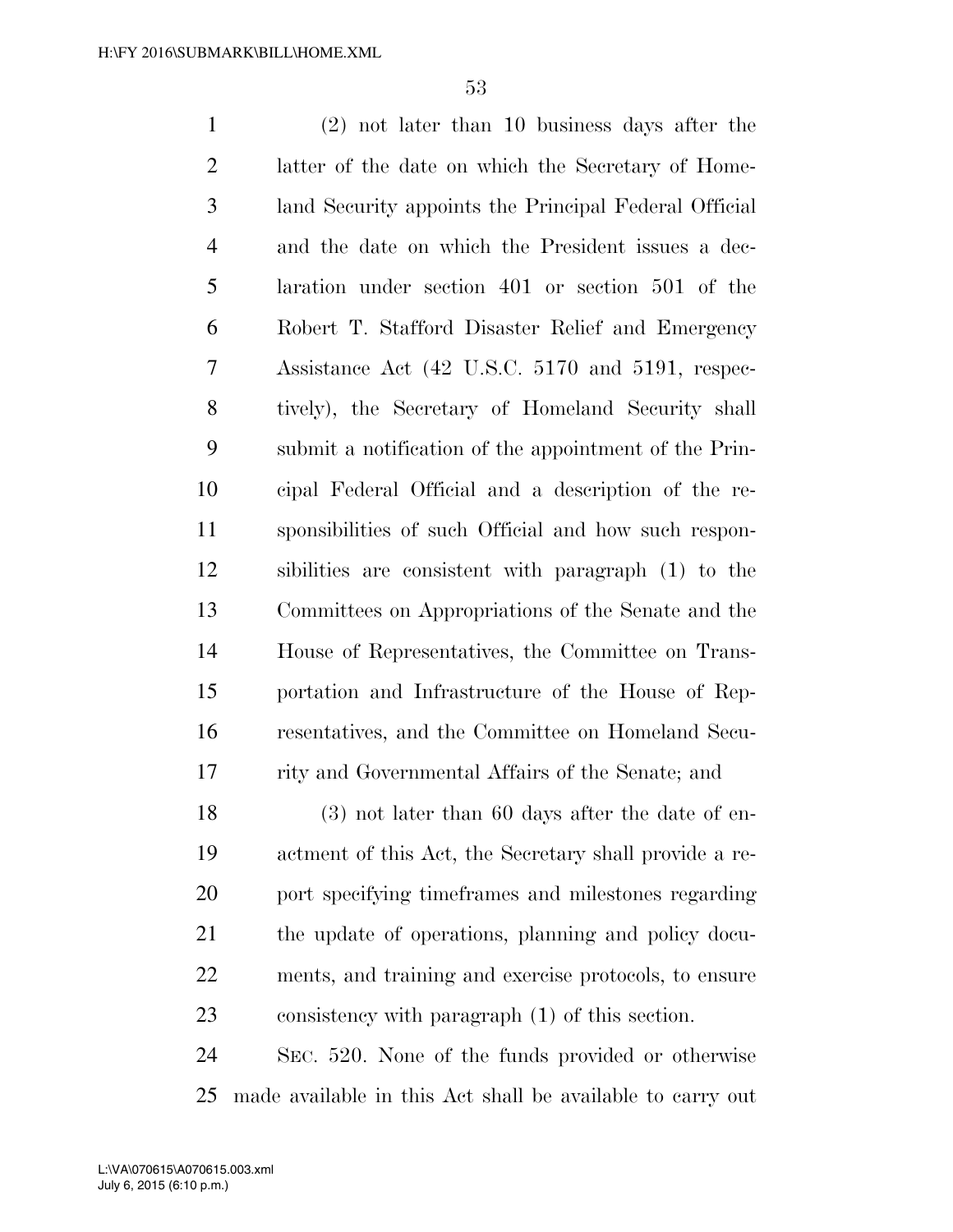section 872 of the Homeland Security Act of 2002 (6 U.S.C. 452) unless explicitly authorized by Congress.

 SEC. 521. None of the funds made available in this Act may be used by United States Citizenship and Immi- gration Services to grant an immigration benefit unless the results of background checks required by law to be completed prior to the granting of the benefit have been received by United States Citizenship and Immigration Services, and the results do not preclude the granting of the benefit.

 SEC. 522. Section 831 of the Homeland Security Act of 2002 (6 U.S.C. 391) is amended—

 (1) in subsection (a), by striking ''Until Sep- tember 30, 2015,'' and inserting ''Until September 30, 2016,''; and

16 (2) in subsection (c)(1), by striking "September 30, 2015,'' and inserting ''September 30, 2016,''.

 SEC. 523. The Secretary of Homeland Security shall require that all contracts of the Department of Homeland Security that provide award fees link such fees to success- ful acquisition outcomes (which outcomes shall be speci-fied in terms of cost, schedule, and performance).

 SEC. 524. Notwithstanding any other provision of law, none of the funds provided in this or any other Act shall be used to approve a waiver of the navigation and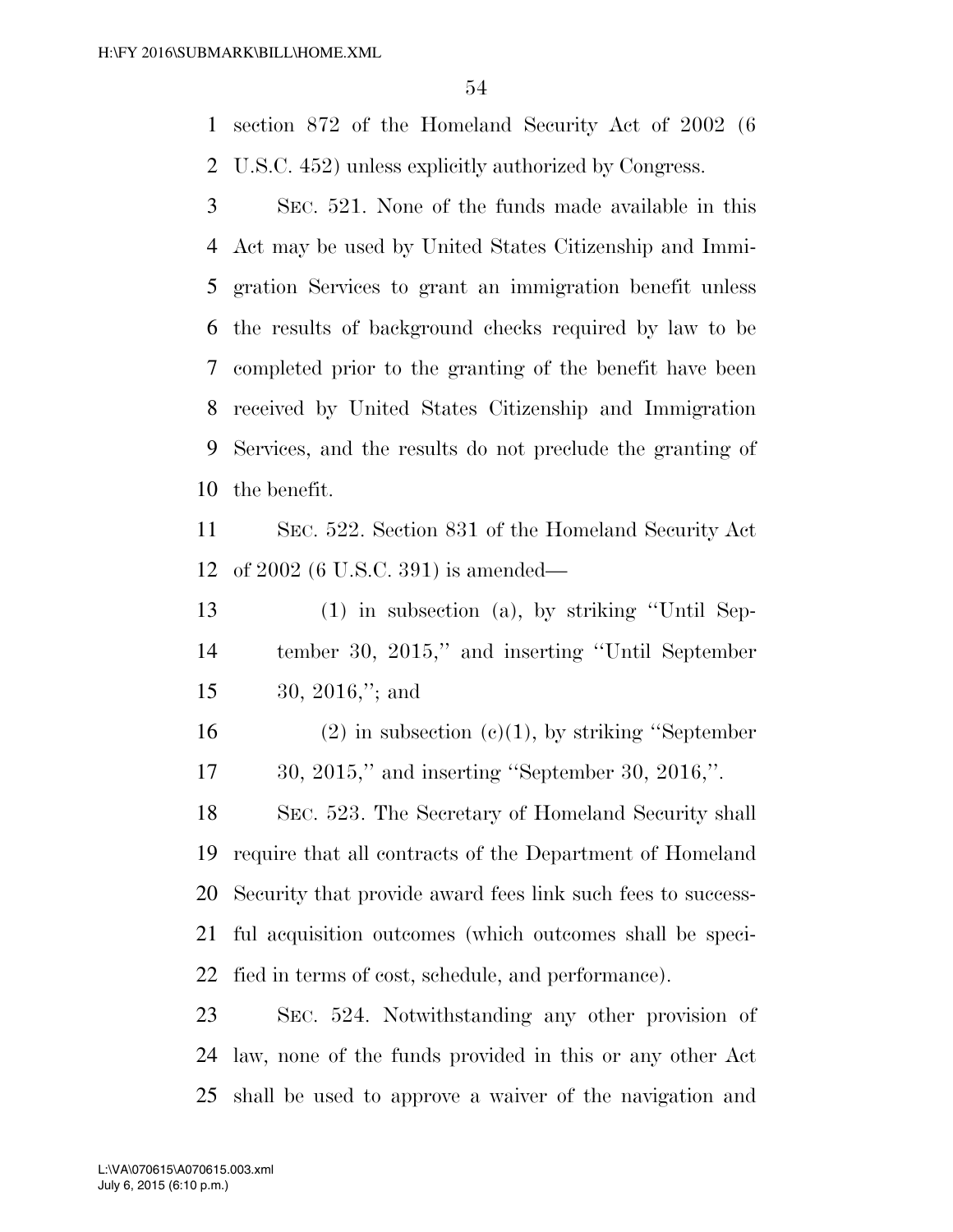vessel-inspection laws pursuant to 46 U.S.C. 501(b) for the transportation of crude oil distributed from and to the Strategic Petroleum Reserve until the Secretary of Home- land Security, after consultation with the Secretaries of the Departments of Energy and Transportation and rep- resentatives from the United States flag maritime indus- try, takes adequate measures to ensure the use of United States flag vessels: *Provided*, That the Secretary shall no- tify the Committees on Appropriations of the Senate and the House of Representatives, the Committee on Com- merce, Science, and Transportation of the Senate, and the Committee on Transportation and Infrastructure of the House of Representatives within 2 business days of any request for waivers of navigation and vessel-inspection laws pursuant to 46 U.S.C. 501(b).

 SEC. 525. None of the funds made available in this Act for United States Customs and Border Protection may be used to prevent an individual not in the business of importing a prescription drug (within the meaning of section 801(g) of the Federal Food, Drug, and Cosmetic Act) from importing a prescription drug from Canada that complies with the Federal Food, Drug, and Cosmetic Act: *Provided*, That this section shall apply only to individuals transporting on their person a personal-use quantity of the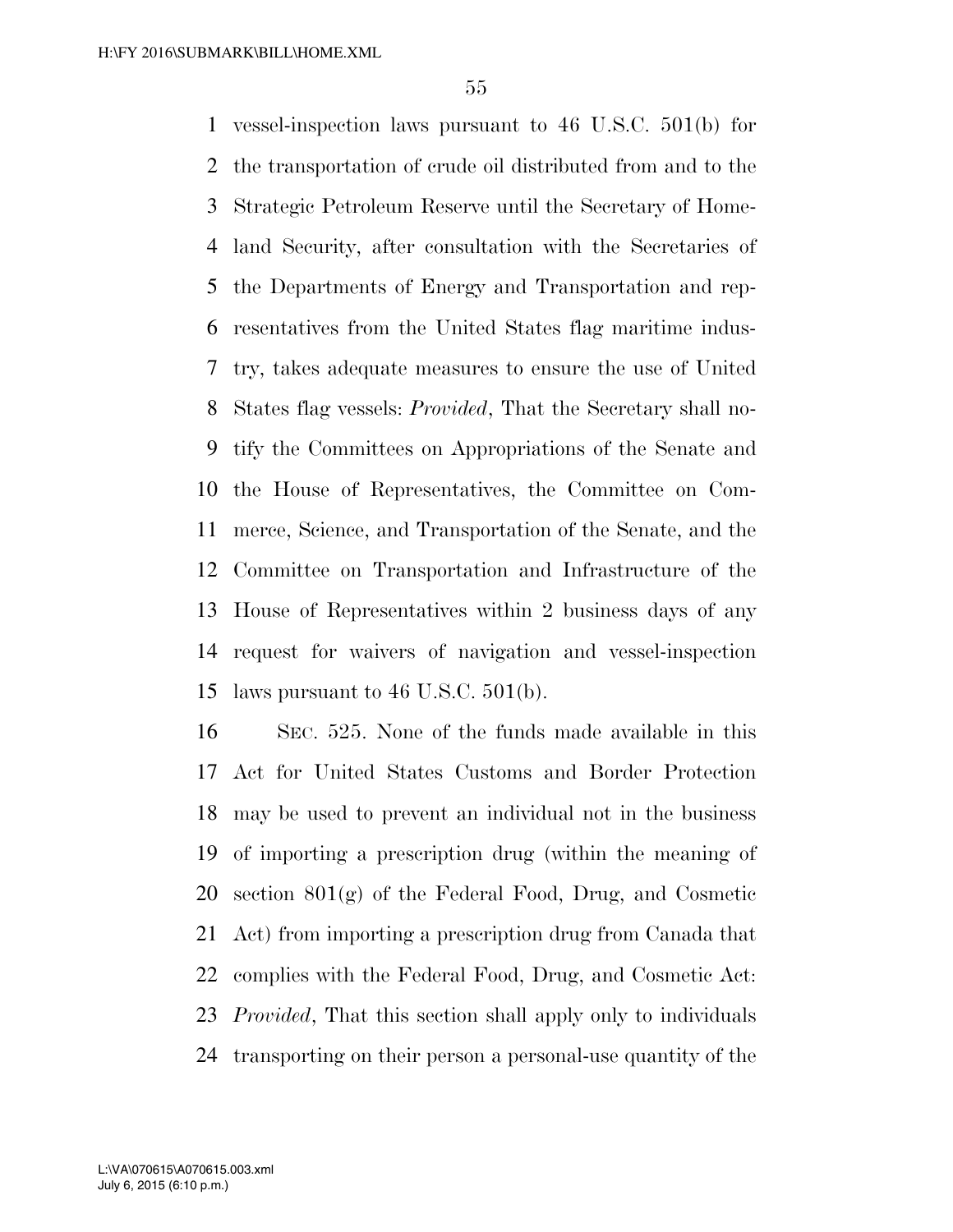prescription drug, not to exceed a 90-day supply: *Provided further*, That the prescription drug may not be—

 (1) a controlled substance, as defined in section 102 of the Controlled Substances Act (21 U.S.C. 5 ; or

 (2) a biological product, as defined in section 351 of the Public Health Service Act (42 U.S.C. 262).

 SEC. 526. The Secretary of Homeland Security, in consultation with the Secretary of the Treasury, shall no- tify the Committees on Appropriations of the Senate and the House of Representatives of any proposed transfers 13 of funds available under section  $9703(g)(4)(B)$  of title 31, United States Code (added by section 638 of Public Law 102–393), from the Department of the Treasury For- feiture Fund to any agency within the Department of Homeland Security: *Provided*, That none of the funds identified for such a transfer may be obligated until the Committees on Appropriations of the Senate and the House of Representatives approve the proposed transfers.

 SEC. 527. None of the funds made available in this Act may be used for planning, testing, piloting, or devel-oping a national identification card.

 SEC. 528. Any official that is required by this Act to report or to certify to the Committees on Appropria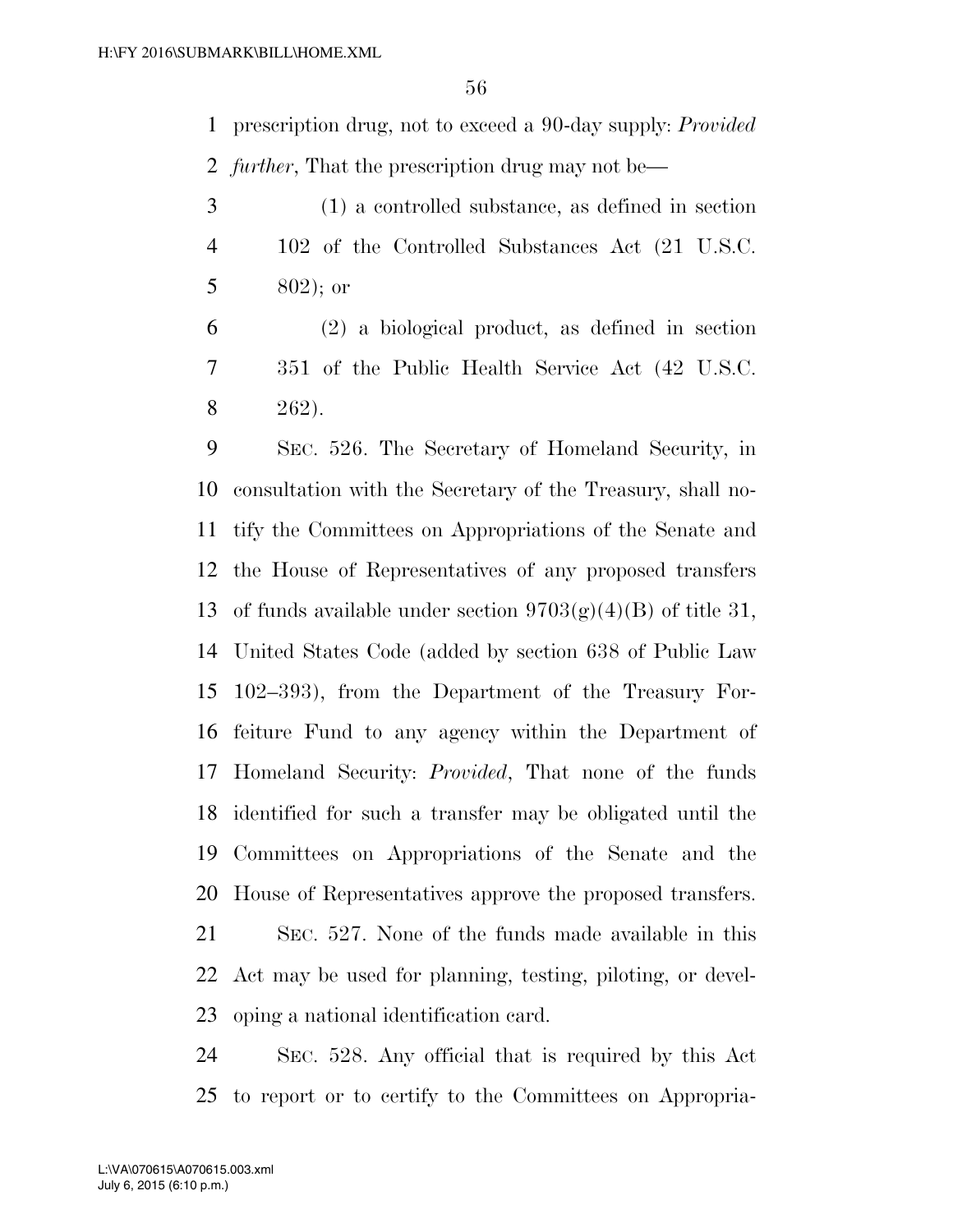tions of the Senate and the House of Representatives may not delegate such authority to perform that act unless spe-cifically authorized herein.

 SEC. 529. None of the funds appropriated or other- wise made available in this or any other Act may be used to transfer, release, or assist in the transfer or release to or within the United States, its territories, or possessions Khalid Sheikh Mohammed or any other detainee who—

- (1) is not a United States citizen or a member of the Armed Forces of the United States; and
- (2) is or was held on or after June 24, 2009, at the United States Naval Station, Guantanamo Bay, Cuba, by the Department of Defense.
- SEC. 530. None of the funds made available in this Act may be used for first-class travel by the employees of agencies funded by this Act in contravention of sections 301–10.122 through 301–10.124 of title 41, Code of Fed-eral Regulations.

 SEC. 531. None of the funds made available in this Act may be used to employ workers described in section 274A(h)(3) of the Immigration and Nationality Act (8 U.S.C. 1324a(h)(3)).

 SEC. 532. Notwithstanding any other provision of this Act, none of the funds appropriated or otherwise made available by this Act may be used to pay award or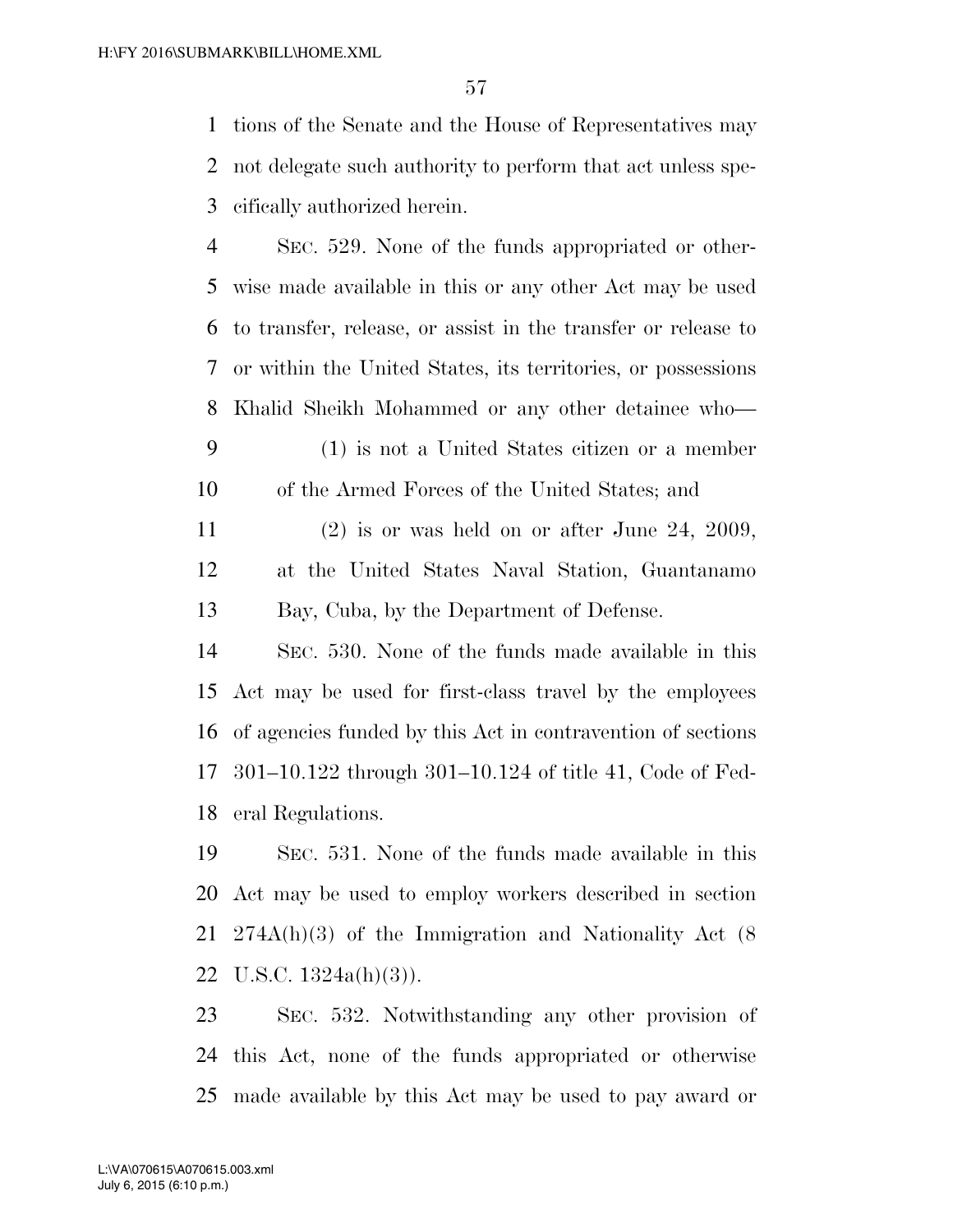incentive fees for contractor performance that has been judged to be below satisfactory performance or perform- ance that does not meet the basic requirements of a con-tract.

 SEC. 533. In developing any process to screen avia- tion passengers and crews for transportation or national security purposes, the Secretary of Homeland Security shall ensure that all such processes take into consideration such passengers' and crews' privacy and civil liberties con-sistent with applicable laws, regulations, and guidance.

 SEC. 534. (a) Notwithstanding section 1356(n) of title 8, United States Code, of the funds deposited into the Immigration Examinations Fee Account, \$10,000,000 may be allocated by United States Citizenship and Immi- gration Services in fiscal year 2016 for the purpose of pro-viding an immigrant integration grants program.

 (b) None of the funds made available to United States Citizenship and Immigration Services for grants for immigrant integration may be used to provide services to aliens who have not been lawfully admitted for permanent residence.

 SEC. 535. For an additional amount for the ''Office of the Under Secretary for Management'', \$43,886,000, to remain available until expended, for necessary expenses to plan, acquire, design, construct, renovate, remediate,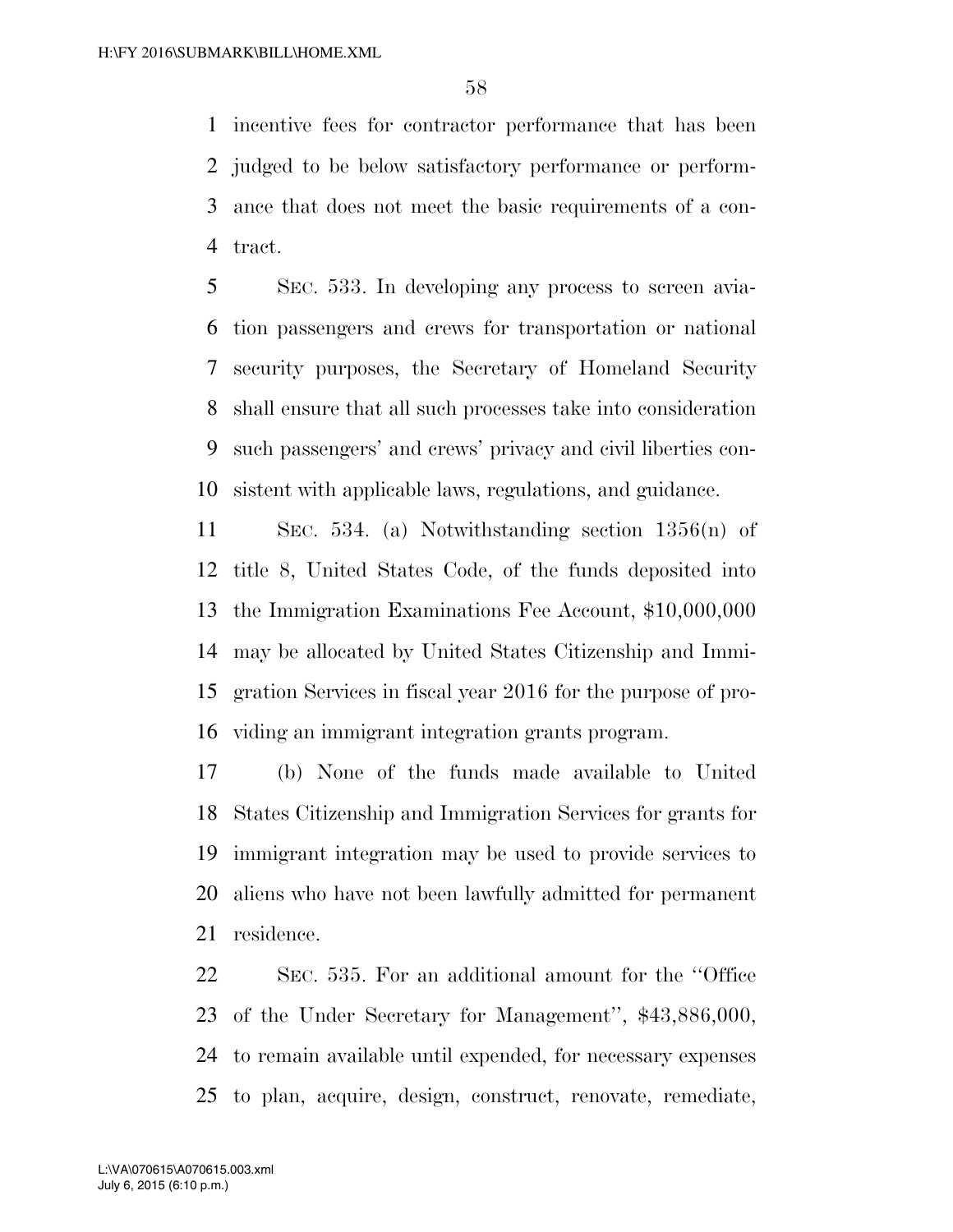equip, furnish, improve infrastructure, and occupy build- ings and facilities for the department headquarters con- solidation project and associated mission support consoli-dation.

 SEC. 536. None of the funds appropriated or other- wise made available by this Act may be used by the De- partment of Homeland Security to enter into any Federal contract unless such contract is entered into in accordance with the requirements of subtitle I of title 41, United States Code, or chapter 137 of title 10, United States Code, and the Federal Acquisition Regulation, unless such contract is otherwise authorized by statute to be entered into without regard to the above referenced statutes.

 SEC. 537. (a) For an additional amount for financial systems modernization, \$52,977,000 to remain available until September 30, 2017.

 (b) Funds made available in subsection (a) for finan- cial systems modernization may be transferred by the Sec- retary of Homeland Security between appropriations for the same purpose, notwithstanding section 503 of this Act.

 (c) No transfer described in subsection (b) shall occur until 15 days after the Committees on Appropriations of the Senate and the House of Representatives are notified of such transfer.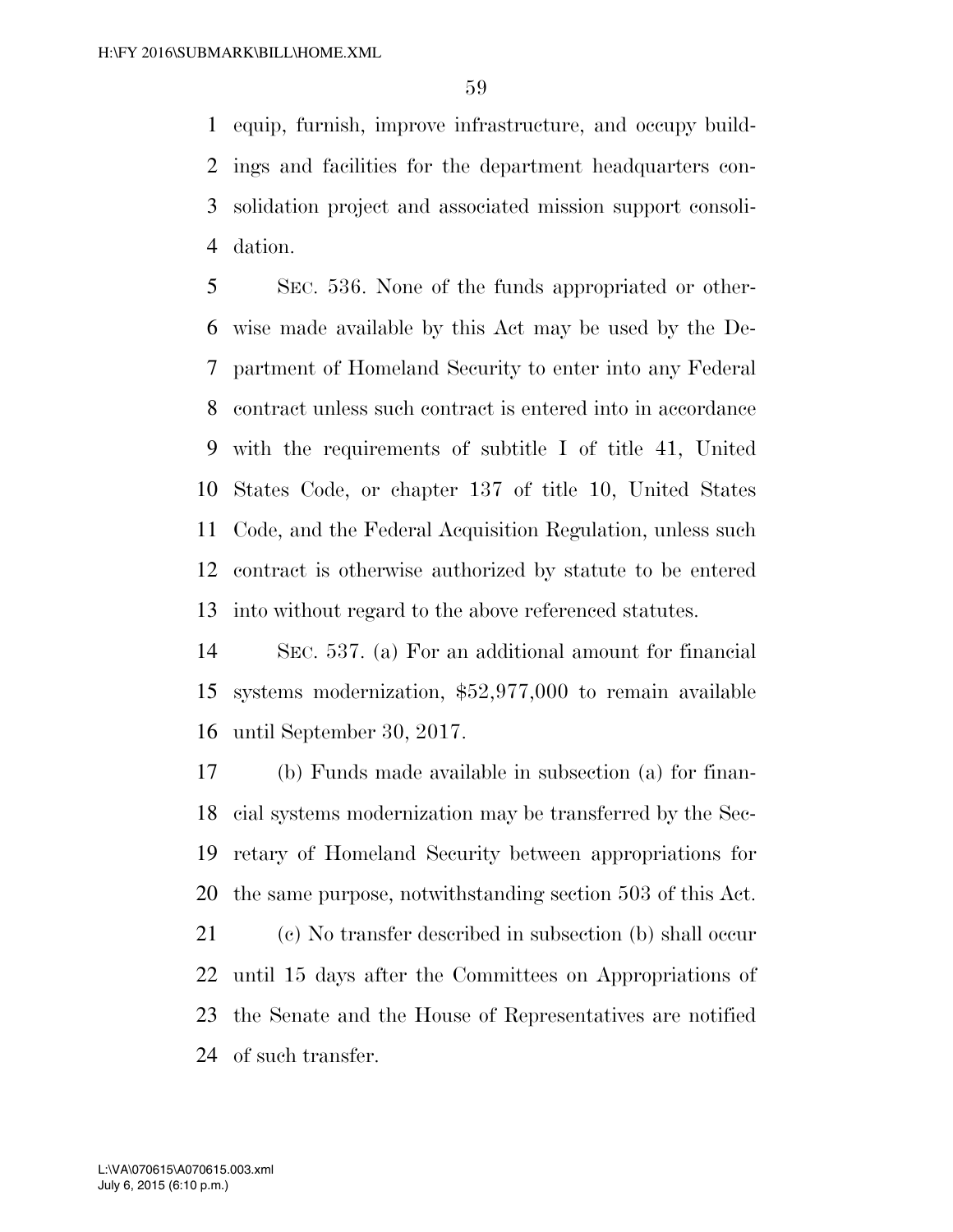SEC. 538. Notwithstanding the 10 percent limitation contained in section 503(c) of this Act, the Secretary of Homeland Security may transfer to the fund established by 8 U.S.C. 1101 note, up to \$20,000,000 from appro- priations available to the Department of Homeland Secu- rity: *Provided*, That the Secretary shall notify the Com- mittees on Appropriations of the Senate and the House of Representatives 5 days in advance of such transfer.

 SEC. 539. Notwithstanding any other provision of law, if the Secretary of Homeland Security determines that specific United States Immigration and Customs En- forcement Service Processing Centers or other United States Immigration and Customs Enforcement owned de- tention facilities no longer meet the mission need, the Sec- retary is authorized to dispose of individual Service Proc- essing Centers or other United States Immigration and Customs Enforcement owned detention facilities by direct- ing the Administrator of General Services to sell all real and related personal property which support Service Proc- essing Centers or other United States Immigration and Customs Enforcement owned detention facilities, subject to such terms and conditions as necessary to protect Gov- ernment interests and meet program requirements: *Pro- vided*, That the proceeds, net of the costs of sale incurred by the General Services Administration and United States

July 6, 2015 (6:10 p.m.) L:\VA\070615\A070615.003.xml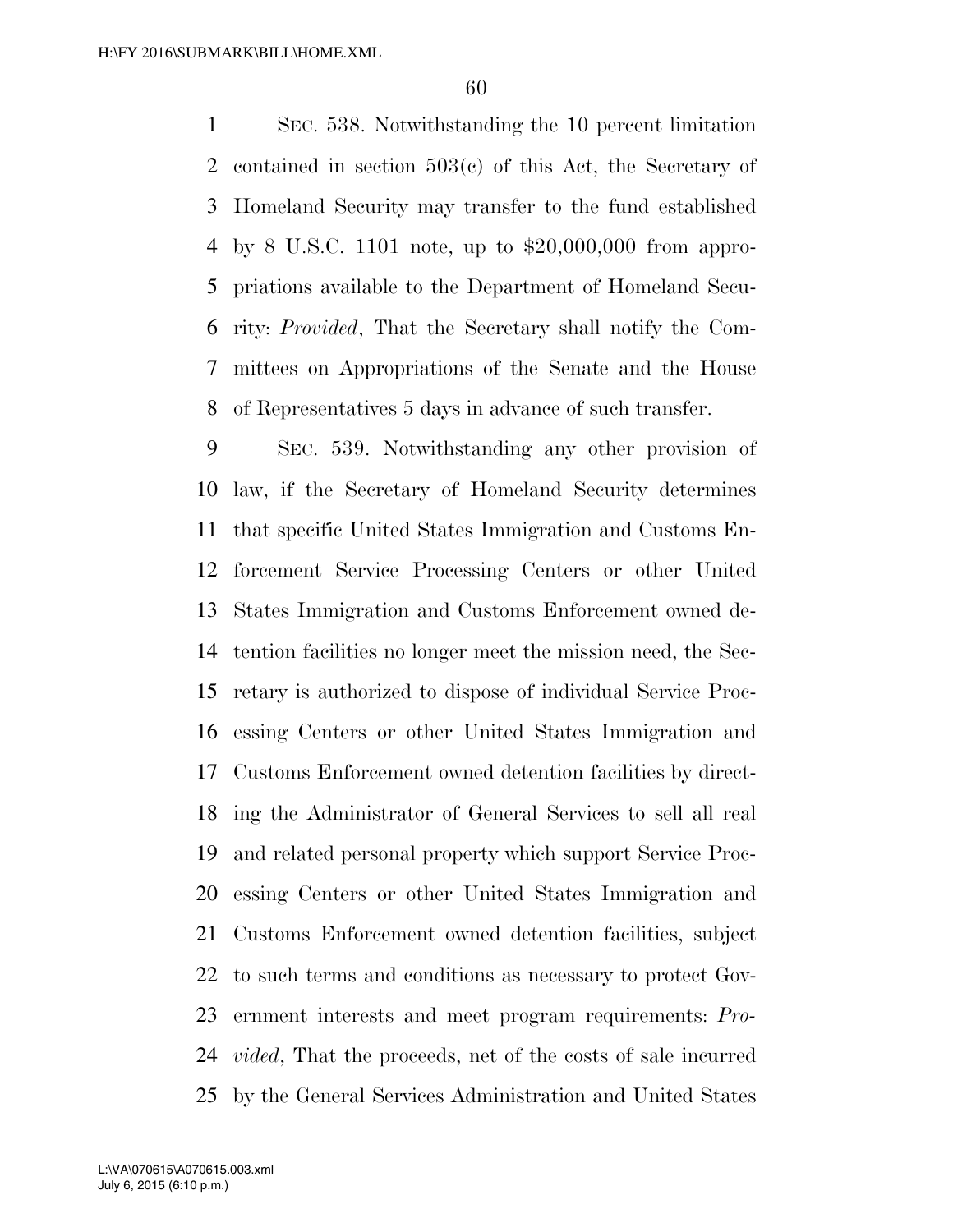Immigration and Customs Enforcement, shall be deposited as offsetting collections into a separate account that shall be available, subject to appropriation, until expended for other real property capital asset needs of existing United States Immigration and Customs Enforcement assets, ex- cluding daily operations and maintenance costs, as the Secretary deems appropriate: *Provided further*, That any sale or collocation of federally owned detention facilities shall not result in the maintenance of fewer than 34,000 detention beds: *Provided further*, That the Committees on Appropriations of the Senate and the House of Represent- atives shall be notified 15 days prior to the announcement of any proposed sale or collocation.

 SEC. 540. The Secretary of Homeland Security shall ensure enforcement of all immigration laws (as defined in section 101(a)(17) of the Immigration and Nationality Act  $(8 \text{ U.S.C. } 1101(a)(17))).$ 

 SEC. 541. (a) None of the funds made available in this Act may be used to maintain or establish a computer network unless such network blocks the viewing, downloading, and exchanging of pornography.

 (b) Nothing in subsection (a) shall limit the use of funds necessary for any Federal, State, tribal, or local law enforcement agency or any other entity carrying out crimi-nal investigations, prosecution, or adjudication activities.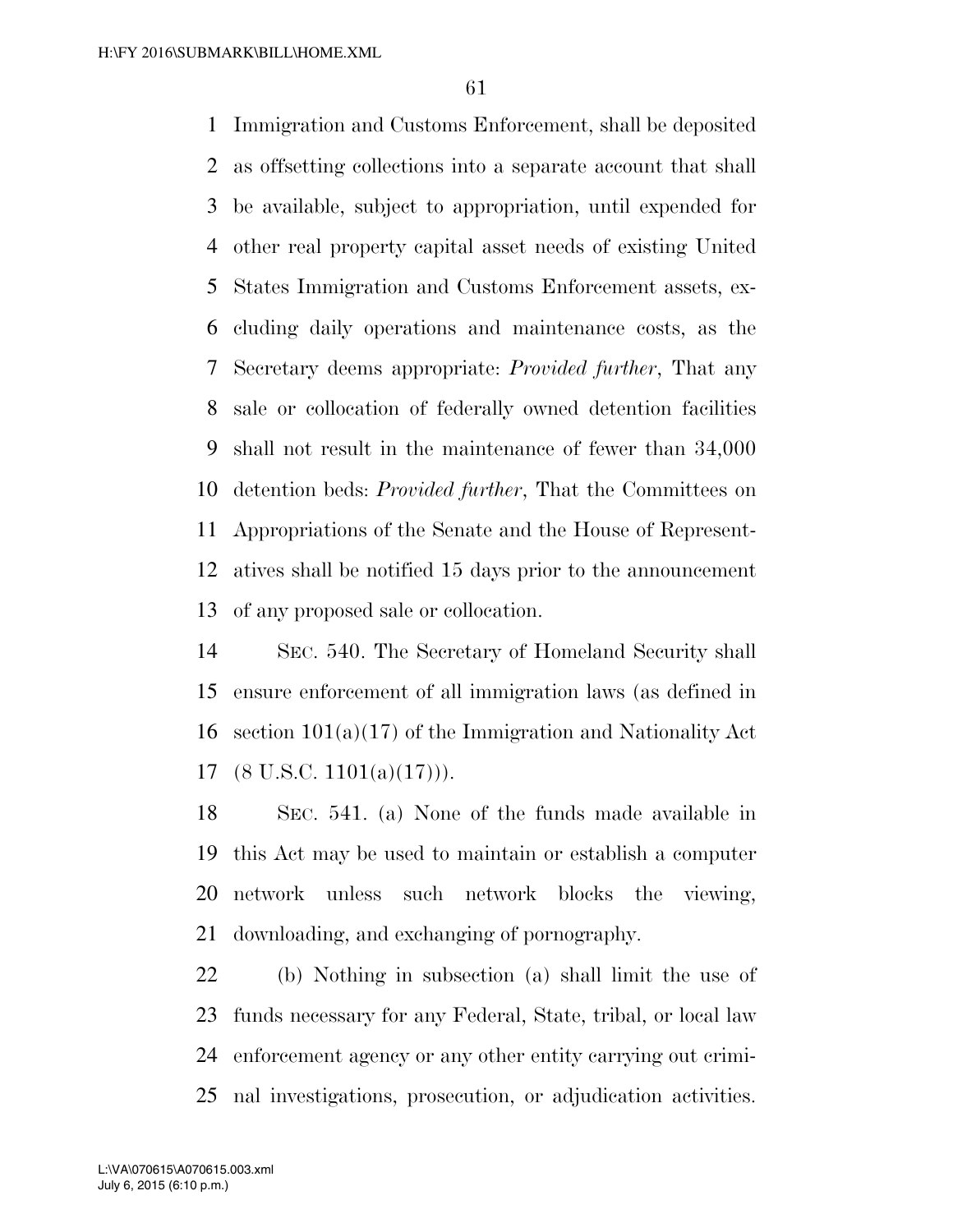SEC. 542. None of the funds made available in this Act may be used by a Federal law enforcement officer to facilitate the transfer of an operable firearm to an indi- vidual if the Federal law enforcement officer knows or sus- pects that the individual is an agent of a drug cartel unless law enforcement personnel of the United States continu-ously monitor or control the firearm at all times.

 SEC. 543. None of the funds provided in this or any other Act may be obligated to implement the National Pre- paredness Grant Program or any other successor grant programs unless explicitly authorized by Congress.

 SEC. 544. None of the funds made available in this Act may be used to provide funding for the position of Public Advocate, or a successor position, within United States Immigration and Customs Enforcement.

16 SEC. 545. Section  $559(e)(3)(D)$  of division F of Pub- lic Law 113–76 (6 U.S.C. 211 note) is amended by strik-ing ''five'' and inserting ''ten''.

 SEC. 546. None of the funds made available in this Act may be used to pay for the travel to or attendance of more than 50 employees of a single component of the Department of Homeland Security, who are stationed in the United States, at a single international conference un- less the Secretary of Homeland Security, or a designee, determines that such attendance is in the national interest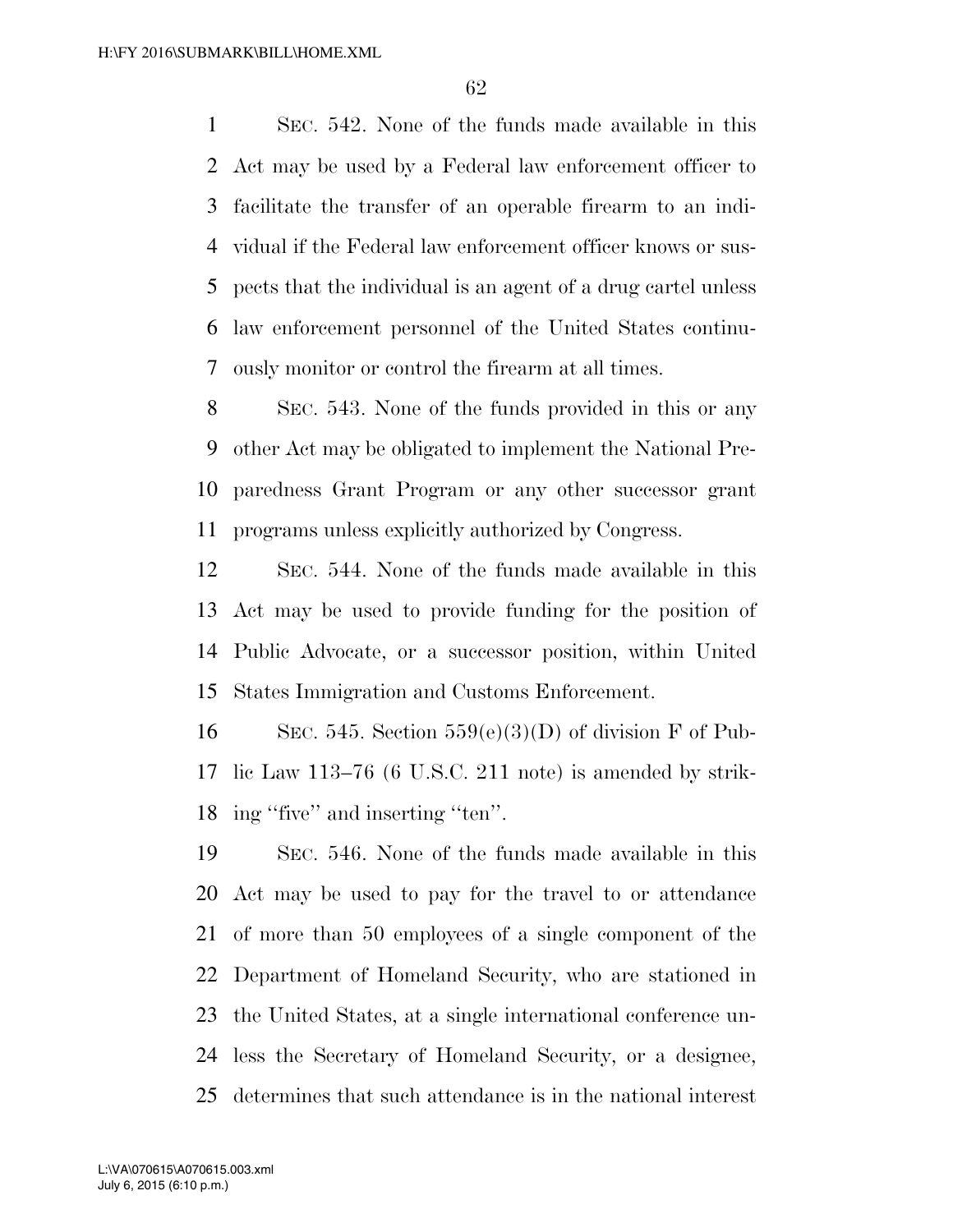and notifies the Committees on Appropriations of the Sen- ate and the House of Representatives within at least 10 days of that determination and the basis for that deter- mination: *Provided*, That for purposes of this section the term ''international conference'' shall mean a conference occurring outside of the United States attended by rep- resentatives of the United States Government and of for- eign governments, international organizations, or non-governmental organizations.

 SEC. 547. None of the funds made available in this Act may be used to reimburse any Federal department or agency for its participation in a National Special Secu-rity Event.

 SEC. 548. With the exception of countries with preclearance facilities in service prior to 2014, none of the funds made available in this Act may be used for new United States Customs and Border Protection air preclearance agreements entering into force after Feb-ruary 1, 2015, unless—

20 (1) the Secretary of Homeland Security, in con- sultation with the Secretary of State, has certified to Congress that air preclearance operations at the air- port provide a homeland or national security benefit to the United States;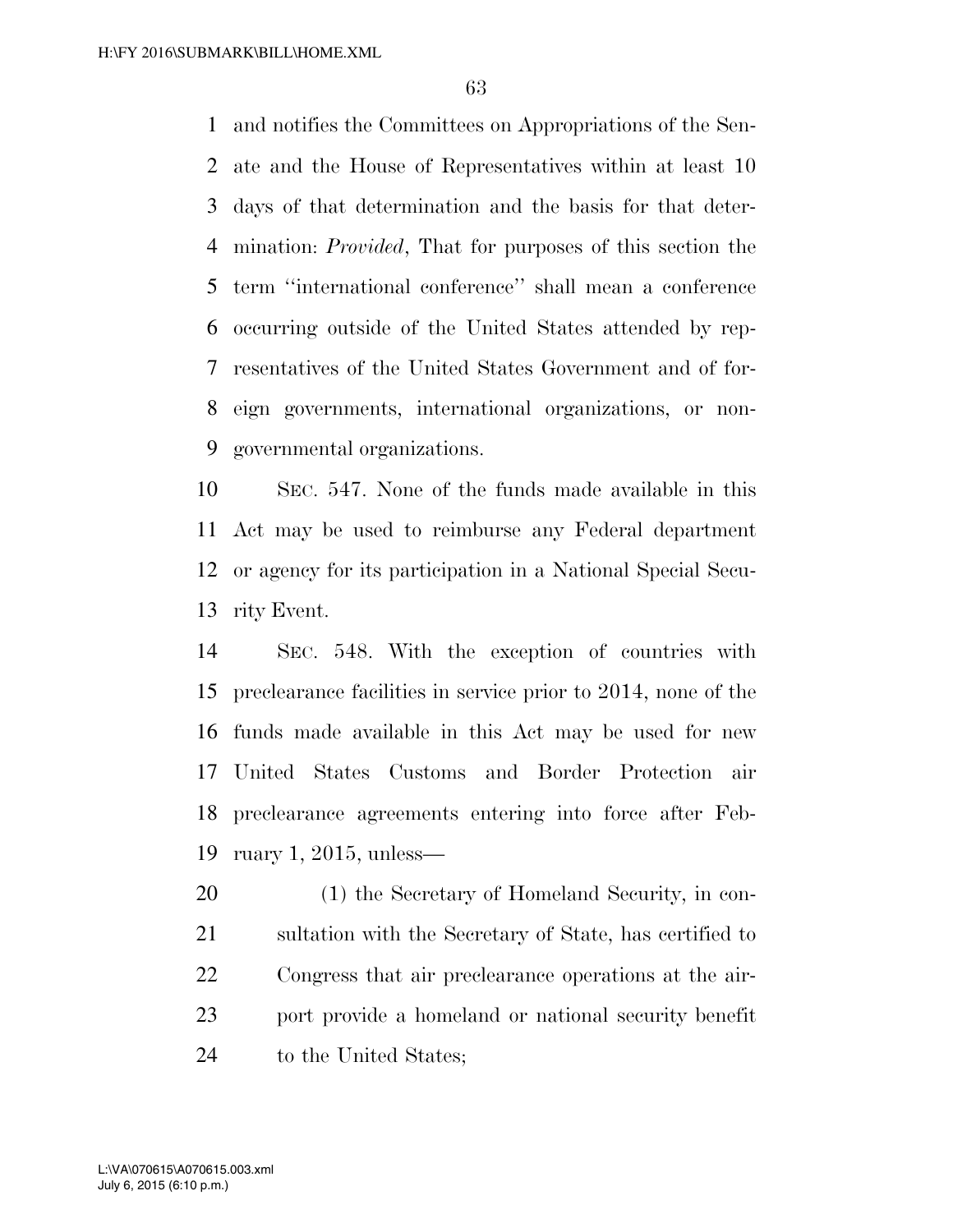(2) United States passenger air carriers are not precluded from operating at existing preclearance lo-cations; and

 (3) a United States passenger air carrier is op- erating at all airports contemplated for establish-ment of new air preclearance operations.

 SEC. 549. None of the funds made available by this or any other Act may be used by the Administrator of the Transportation Security Administration to implement, administer, or enforce, in abrogation of the responsibility 11 described in section  $44903(n)(1)$  of title 49, United States Code, any requirement that airport operators provide air- port-financed staffing to monitor exit points from the ster- ile area of any airport at which the Transportation Secu- rity Administration provided such monitoring as of De-cember 1, 2013.

 SEC. 550. The administrative law judge annuitants participating in the Senior Administrative Law Judge Program managed by the Director of the Office of Per- sonnel Management under section 3323 of title 5, United States Code, shall be available on a temporary reemploy- ment basis to conduct arbitrations of disputes arising from delivery of assistance under the Federal Emergency Man-agement Agency Public Assistance Program.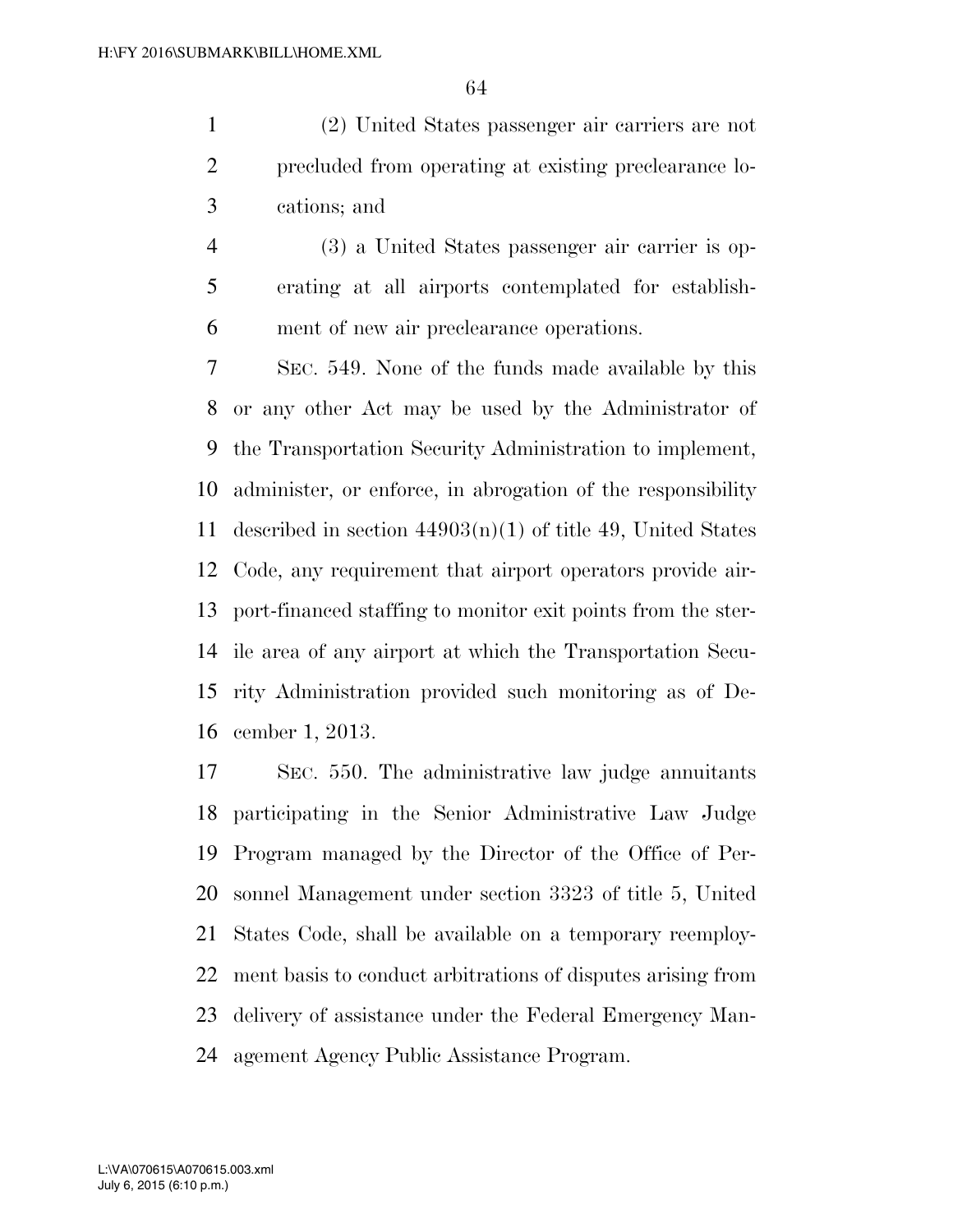SEC. 551. As authorized by section 601(b) of the United States-Colombia Trade Promotion Agreement Im- plementation Act (Public Law 112–42), not to exceed \$180,000,000 in fees collected from passengers arriving from Canada, Mexico, or an adjacent island pursuant to section 13031(a)(5) of the Consolidated Omnibus Budget Reconciliation Act of 1985 (19 U.S.C. 58c(a)(5)) shall be available until expended.

 SEC. 552. None of the funds made available to the Department of Homeland Security by this or any other Act may be obligated for any structural pay reform that affects more than 100 full-time equivalent employee posi- tions or costs more than \$5,000,000 in a single year be- fore the end of the 30-day period beginning on the date on which the Secretary of Homeland Security submits to Congress a notification that includes—

- (1) the number of full-time equivalent employee positions affected by such change;
- (2) funding required for such change for the current year and through the Future Years Home-21 land Security Program;
- (3) justification for such change; and

 (4) an analysis of compensation alternatives to such change that were considered by the Depart-ment.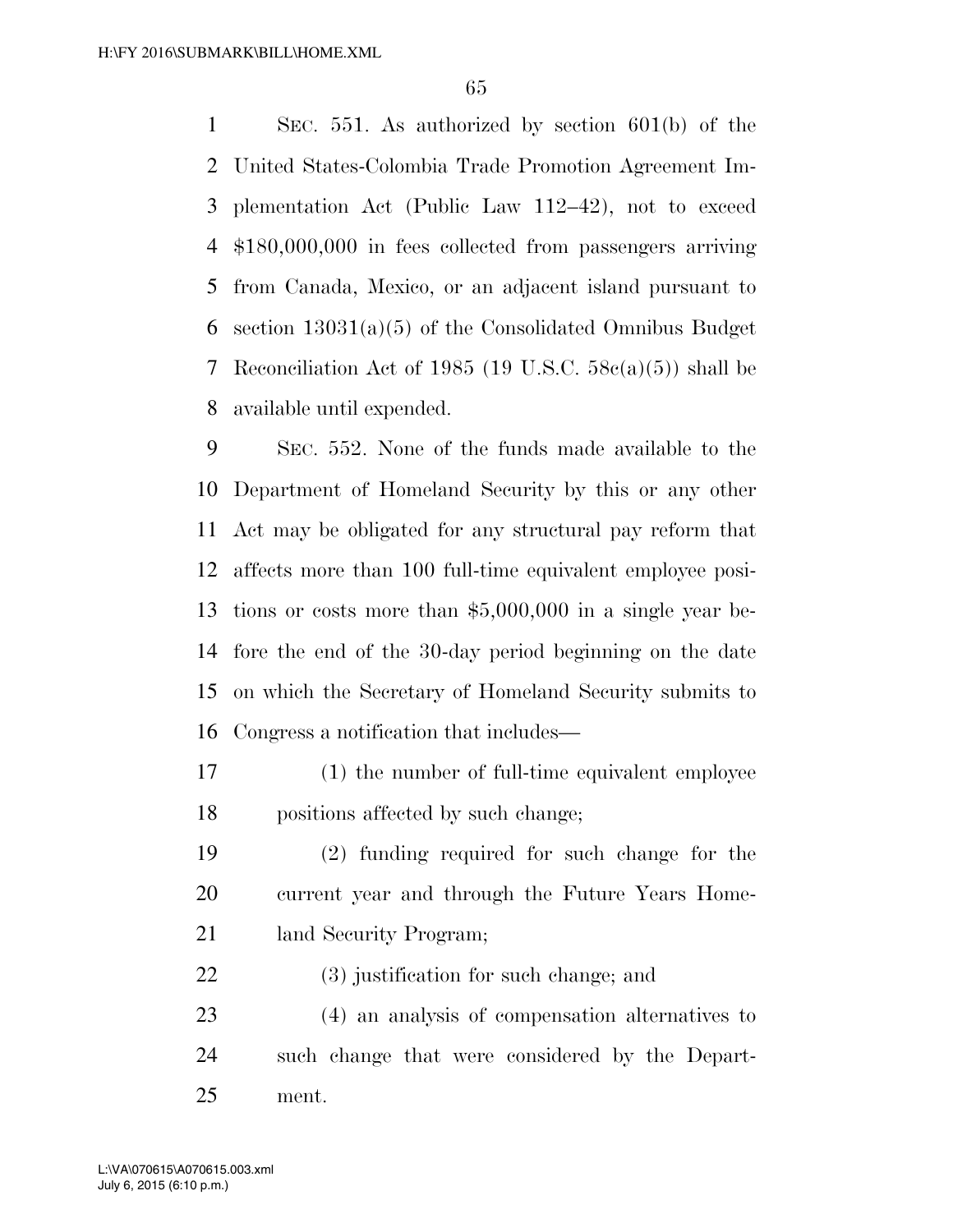SEC. 553. (a) Any agency receiving funds made avail- able in this Act shall, subject to subsections (b) and (c), post on the public Web site of that agency any report re- quired to be submitted by the Committees on Appropria- tions of the Senate and the House of Representatives in this Act, upon the determination by the head of the agency that it shall serve the national interest.

 (b) Subsection (a) shall not apply to a report if— (1) the public posting of the report com-promises homeland or national security; or

 (2) the report contains proprietary information. (c) The head of the agency posting such report shall do so only after such report has been made available to the requesting Committee or Committees of Congress for no less than 45 days except as otherwise specified in law. SEC. 554. Notwithstanding any other provision of law, grants awarded to States along the Southwest Border of the United States under sections 2003 or 2004 of the Homeland Security Act of 2002 (6 U.S.C. 604 and 605) using funds provided under the heading ''Federal Emer- gency Management Agency, State and Local Programs'' in Public Law 114–4, division F of Public Law 113–76, or division D of Public Law 113–6 may be used by recipi- ents or sub-recipients for costs, or reimbursement of costs, related to providing humanitarian relief to unaccompanied

July 6, 2015 (6:10 p.m.) L:\VA\070615\A070615.003.xml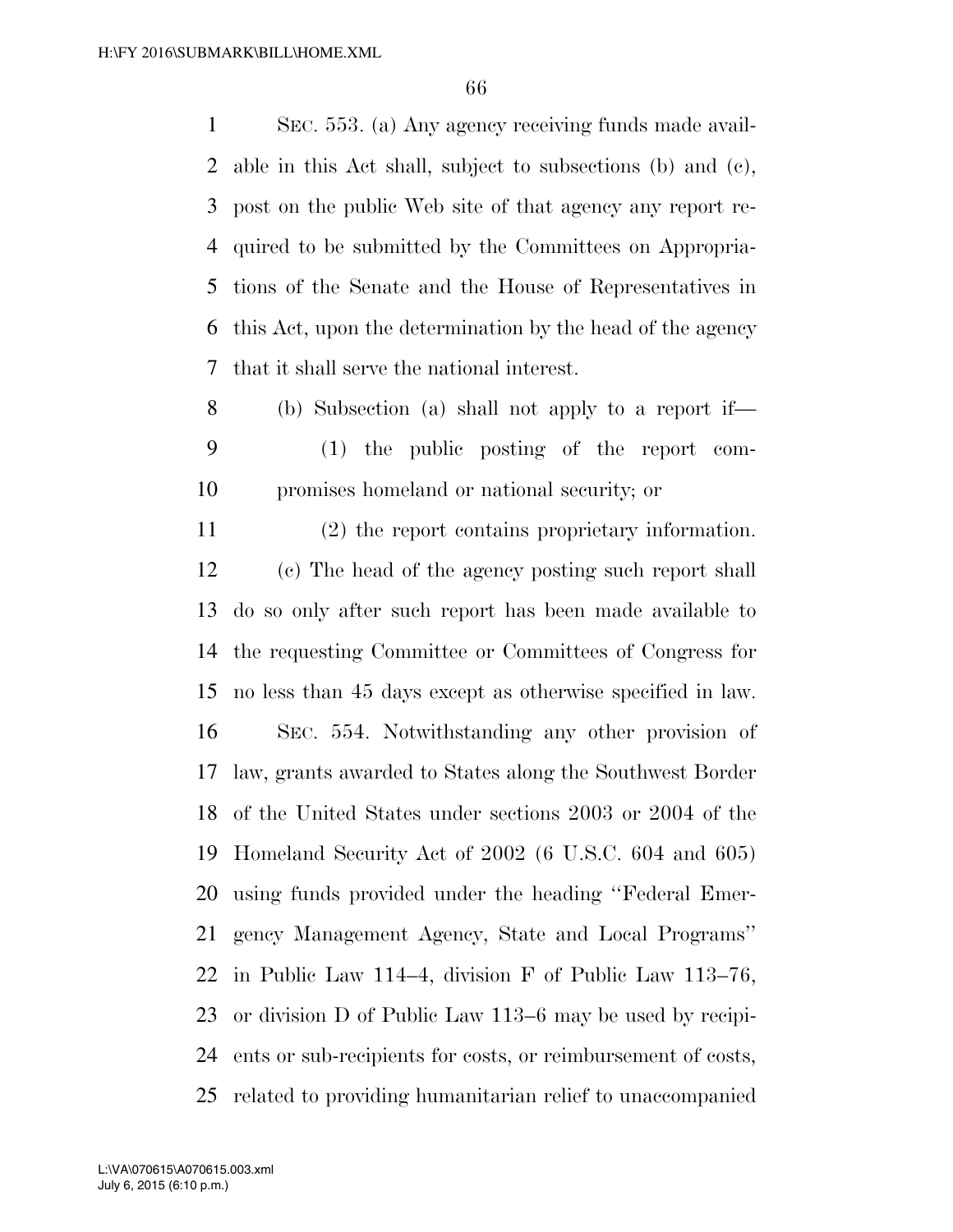alien children and alien adults accompanied by an alien minor where they are encountered after entering the United States, provided that such costs were incurred dur-ing the award period of performance.

 SEC. 555. (a) Notwithstanding any limitation or re- quirement in section 503 of this Act with respect to the reprogramming and transfer of funds, amounts made available by this Act for the Transportation Security Ad- ministration may be reprogrammed within ''Aviation Se- curity'' or transferred from ''Transportation Security Sup- port'' for obligations associated with private screening contract awards made by the Screening Partnership Pro-gram.

 (b) The Committees on Appropriations of the Senate and the House of Representatives shall be notified of any reprogramming or transfer under subsection (a) within 10 days after such action.

 SEC. 556. Each major acquisition program of the De- partment of Homeland Security, as defined in Department of Homeland Security Management Directive 102–2, shall meet established acquisition documentation requirements for its acquisition program baseline established in the De- partment of Homeland Security Instruction Manual 102– 01–001 and the Department of Homeland Security Acqui-sition Instruction/Guidebook 102–01–001, Appendix K.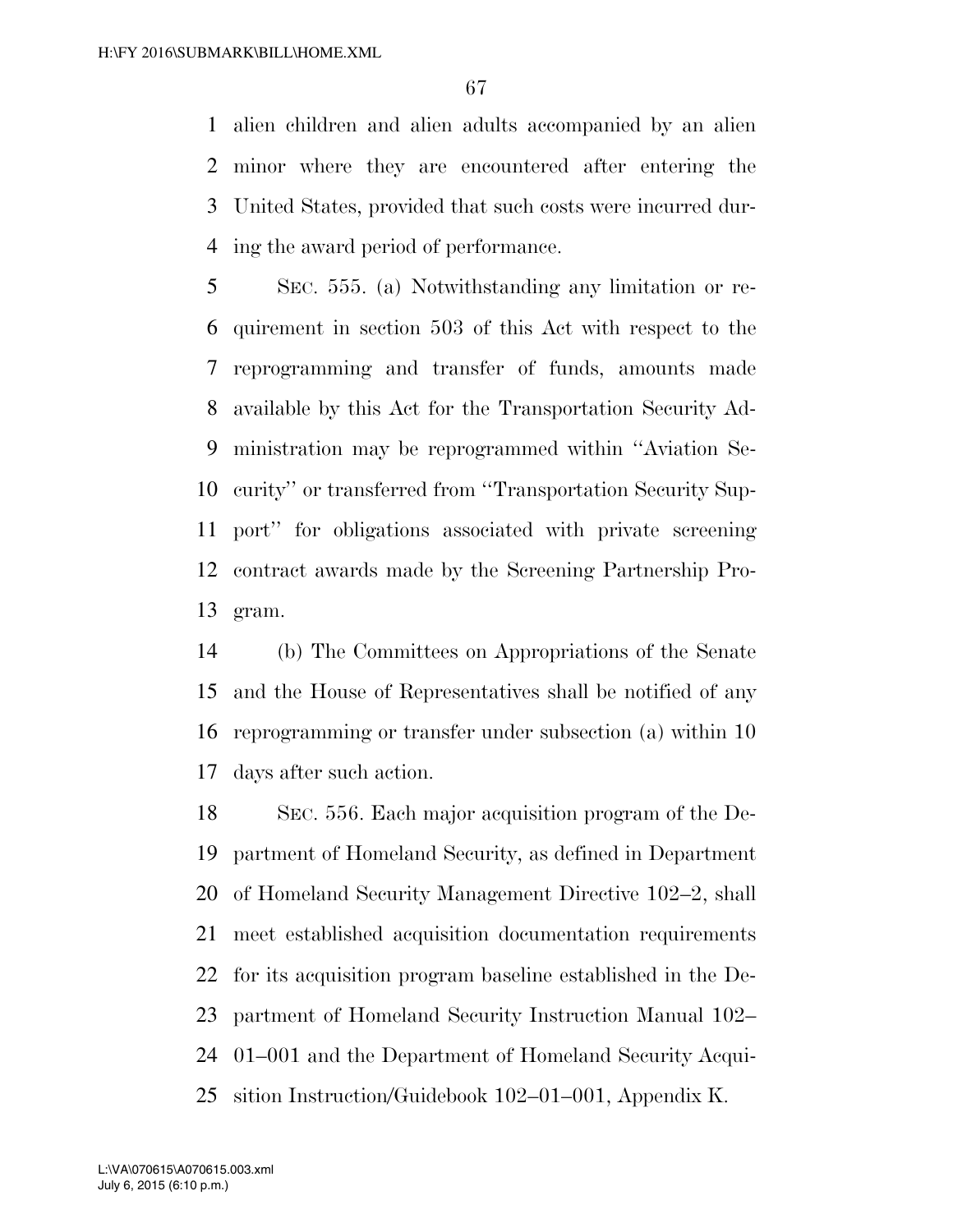| $\mathbf{1}$ | SEC. 557. None of the funds made available by this           |
|--------------|--------------------------------------------------------------|
| 2            | Act or any other Act for any fiscal year may be used for     |
| 3            | any of the following major acquisition programs, until it    |
| 4            | meets the documentation requirements established in the      |
| 5            | Department of Homeland Security Instruction Manual           |
| 6            | 102–01–001 and the Department of Homeland Security           |
| 7            | Acquisition Instruction/Guidebook 102–01–001, Appendix       |
| 8            | K, for its acquisition program baseline:                     |
| 9            | (1) U.S. Customs and Border Protection's                     |
| 10           | Land Border Integration program.                             |
| 11           | (2) U.S. Customs and Border Protection's Non-                |
| 12           | Intrusive Inspection Systems program.                        |
| 13           | (3) U.S. Customs and Border Protection's Stra-               |
| 14           | tegic Air and Marine Program.                                |
| 15           | (4) U.S. Customs and Border Protection's Tac-                |
| 16           | tical Communications Modernization program.                  |
| 17           | (5) Federal Emergency Management Agency's                    |
| 18           | Logistics Supply Chain Management System.                    |
| 19           | (6) Coast Guard's Medium Range Surveillance                  |
| 20           | Aircraft program.                                            |
| 21           | SEC. 558. (a) The Secretary of Homeland Security             |
| 22           | shall include, in the President's budget proposal for fiscal |
| 23           | year 2017, submitted pursuant to section $1105(a)$ of title  |
| 24           | 31, United States Code, and accompanying justification       |
| 25           | materials, an account structure under which the following    |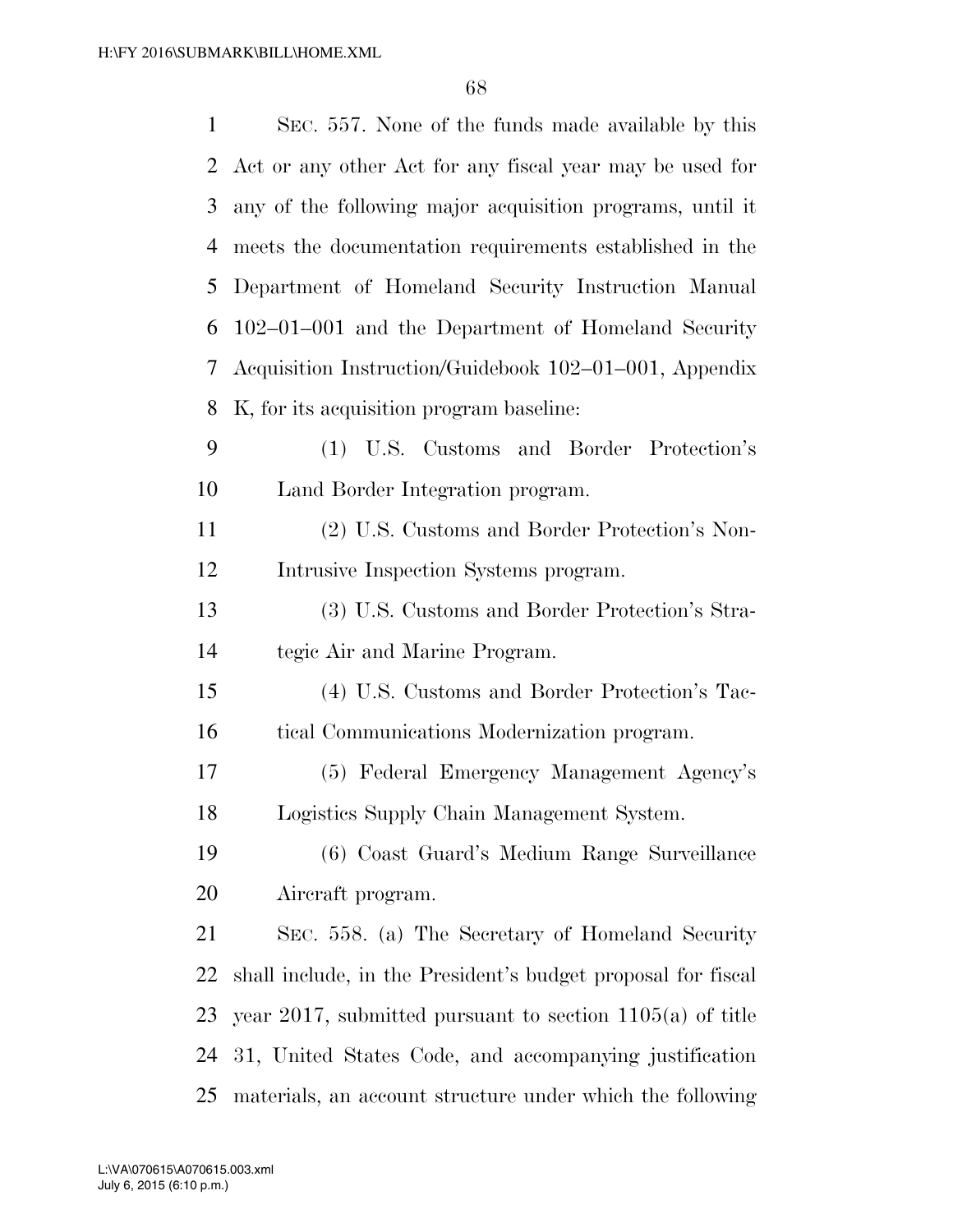categories of appropriation are included under each agen-

cy heading in accounts of the same name:

- (1) Operations and Support.
- (2) Procurements, Construction, and Improve-ments.

(3) Research and Development.

(4) Federal Assistance.

 (b) The Under Secretary for Management, acting through the Chief Financial Officer, shall determine, and provide centralized guidance to each agency on, how to structure appropriations for purposes of subsection (a).

 (c) In fiscal year 2017, the accounts designed under subsection (a) shall be created, and the Secretary of Homeland Security shall structure appropriations of the Department as provided pursuant to such subsection, in- cluding any continuing appropriations made available for such fiscal year before enactment of a regular appropria-tion Act.

 (d) Notwithstanding any other provision of law, the Secretary of Homeland Security may transfer any appro- priation made available to the Department of Homeland Security by previous appropriation Acts to the accounts created pursuant to subsection (c) to carry out the re-quirements of such subsection.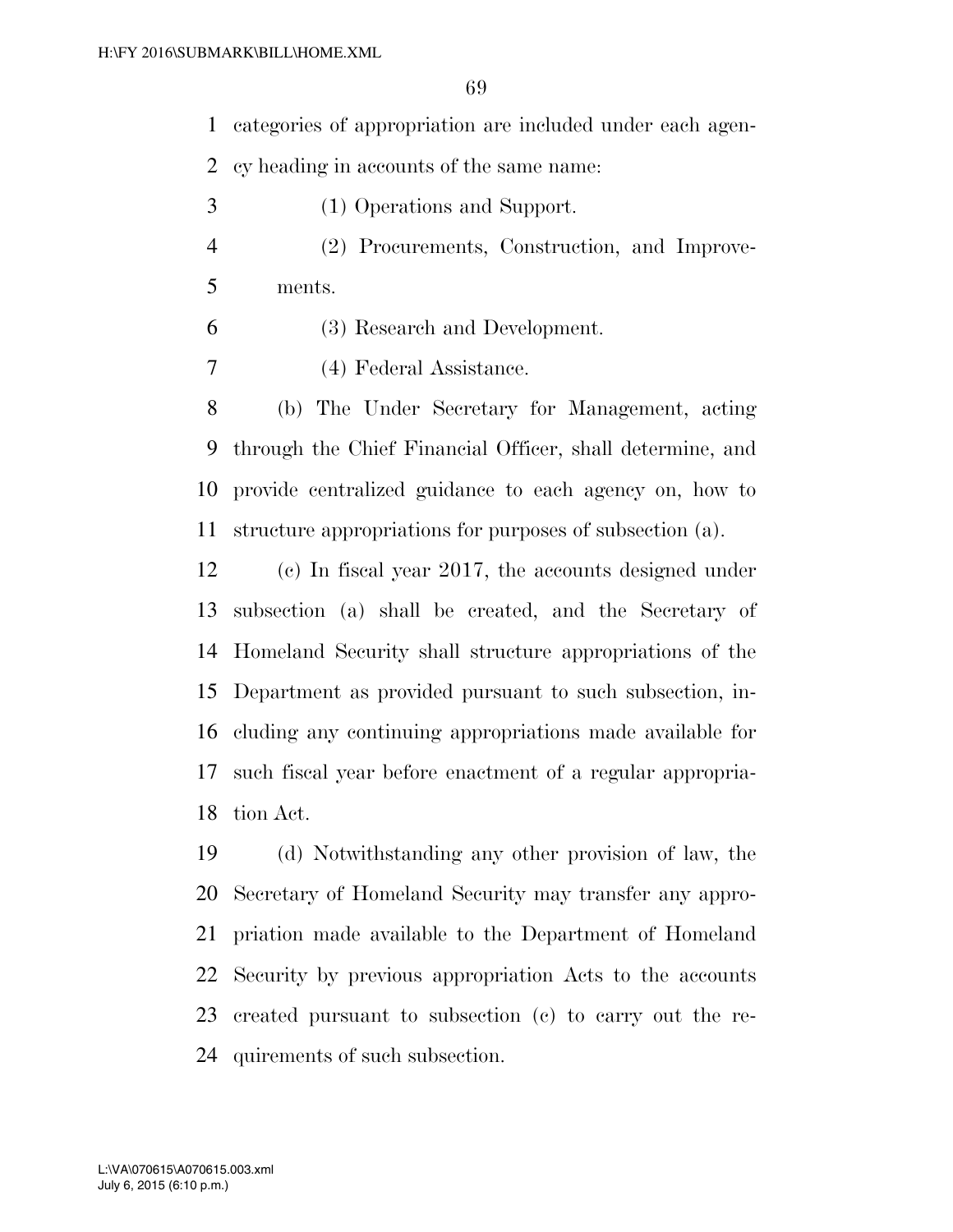(e)(1) Not later than 60 days after the date of enact- ment of the regular or full-year continuing appropriation Act or resolution for the Department of Homeland Secu- rity for fiscal year 2017, the Secretary of Homeland Secu- rity shall establish the baseline for application of re- programming and transfer authorities and submit the re- port specified in paragraph (2) to the Committees on Ap- propriations of the Senate and the House of Representa- tives. (2) The report required in this subsection shall include— (A) a delineation of the amount and ac- count of each transfer made pursuant to sub-14 section (c) or (d); (B) a table for each appropriation with a separate column to display the President's budget request, adjustments made by Congress, adjustments due to enacted rescissions, if ap- propriate, adjustments made pursuant to the transfer authority in subsection (c) or (d), and 21 the fiscal year enacted level; (C) a delineation in the table for each ap- propriation, adjusted as described in paragraph (2), both by budget activity and program,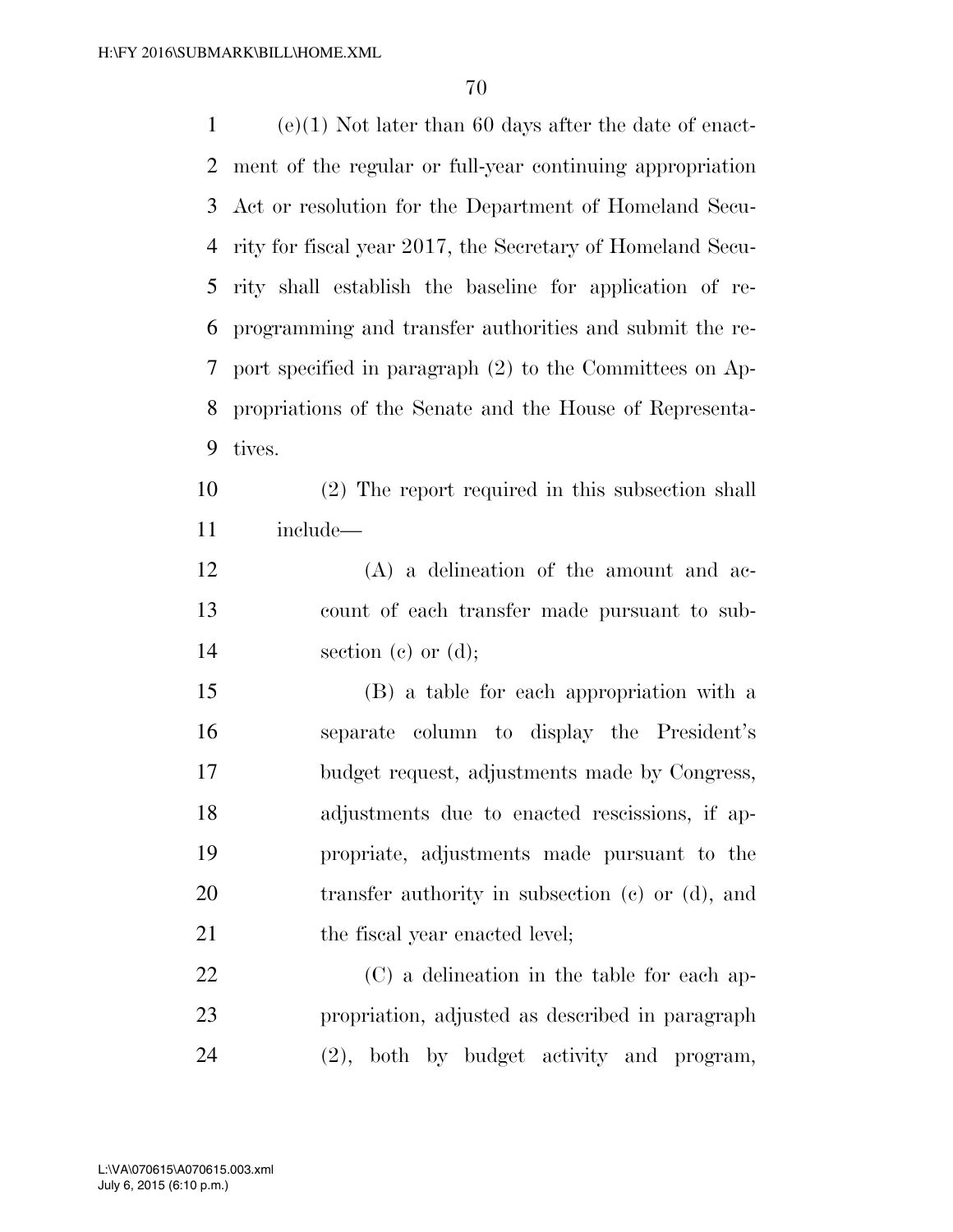project, and activity as detailed in the Budget Appendix; and

 (D) an identification of items of special congressional interest.

 SEC. 559. (a) None of the funds made available by this Act may be used to approve, license, facilitate, author- ize, or otherwise allow the trafficking or import of prop-erty confiscated by the Cuban Government.

 (b) In this section, the terms ''confiscated'', ''Cuban Government'', ''property'', and ''traffic'' have the mean-11 ings give such terms in paragraphs  $(4)$ ,  $(5)$ ,  $(12)(A)$ , and (13), respectively, of section 4 of the Cuban Liberty and Democratic Solidarity (LIBERTAD) Act of 1996 (2216 U.S.C. 6023).

 SEC. 560. No funds, resources, or fees made available to the Secretary of Homeland Security, or to any other official of a Federal agency, by this Act or any other Act for any fiscal year, including any deposits into the ''Immi- gration Examinations Fee Account'' established under section 286(m) of the Immigration and Nationality Act (8 U.S.C. 1356(m)), may be obligated to expand the exist- ing Deferred Action for Childhood Arrivals or newly pro- posed Deferred Action for Parents of Americans and Law- ful Permanent Residents as outlined in memoranda signed November 20, 2014, by the Secretary of the Department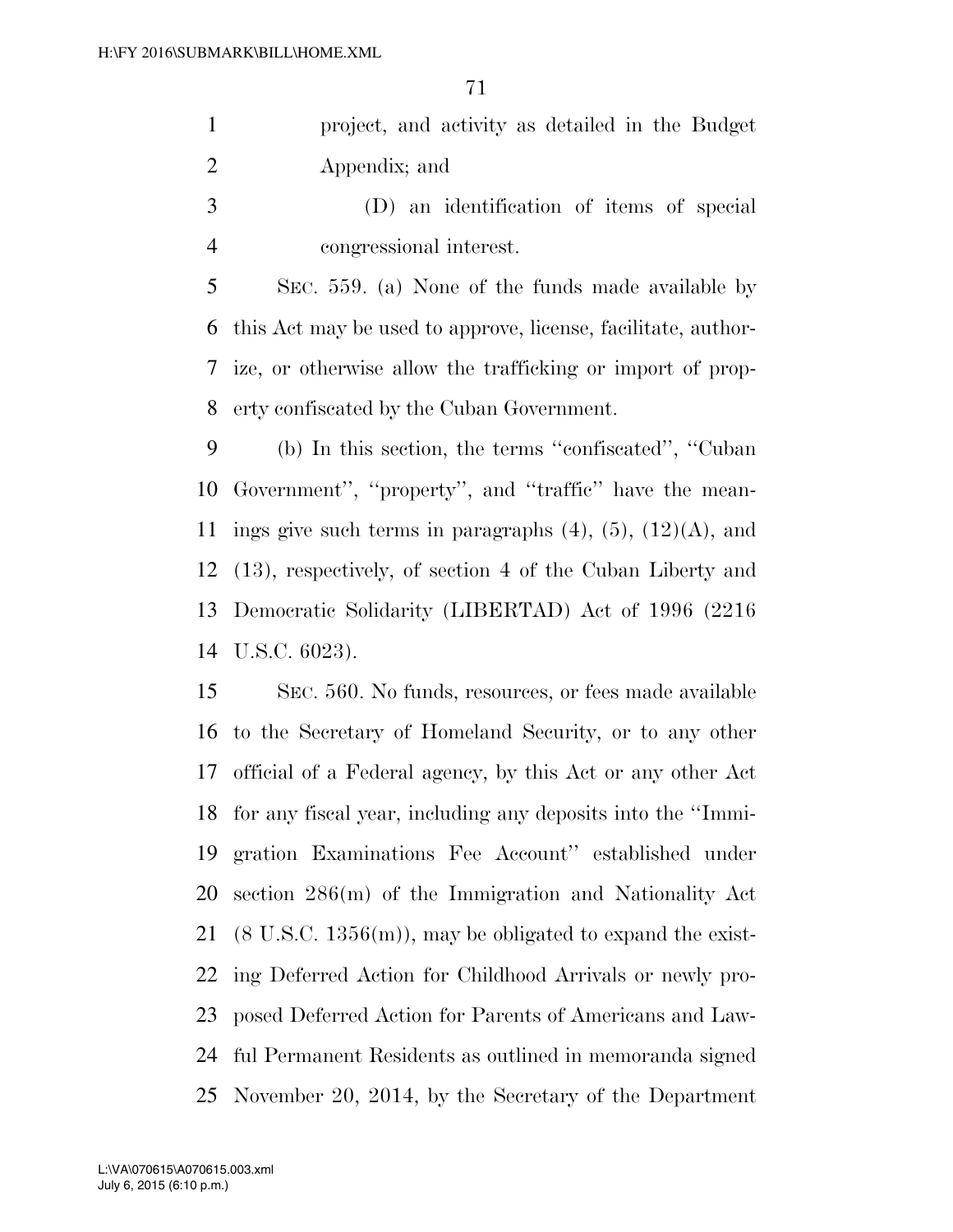of Homeland Security while the preliminary injunctive order of the district court for the Southern District of Texas entered February 16, 2015, in the matter of *Texas v. United States*, Civ. No. B-14-254, 2015 WL 648579 (S.D. Tex. Feb. 16, 2015), remains in effect.

6 SEC. 561. Section  $214(g)(9)(A)$  of the Immigration 7 and Nationality Act (8 U.S.C.  $1184(g)(9)(A)$ ) is amended by striking ''2004, 2005, or 2006 shall not again be count- ed toward such limitation during fiscal year 2007.'' and inserting ''2013, 2014, or 2015 shall not again be counted toward such limitation during fiscal year 2016.''.

## (RESCISSIONS)

 SEC. 562. Of the funds appropriated to the Depart- ment of Homeland Security, the following funds are here- by rescinded from the following accounts and programs in the specified amounts: *Provided*, That no amounts may be rescinded from amounts that were designated by the Congress as an emergency requirement pursuant to a con- current resolution on the budget or the Balanced Budget and Emergency Deficit Control Act of 1985 (Public Law 99–177):

 (1) \$27,338,000 from Public Law 109–88; (2) \$66,600,000 from ''U.S. Custom and Bor- der Protection, Border Security Fencing, Infrastruc-25 ture, and Technology'' account  $70x0553$ ;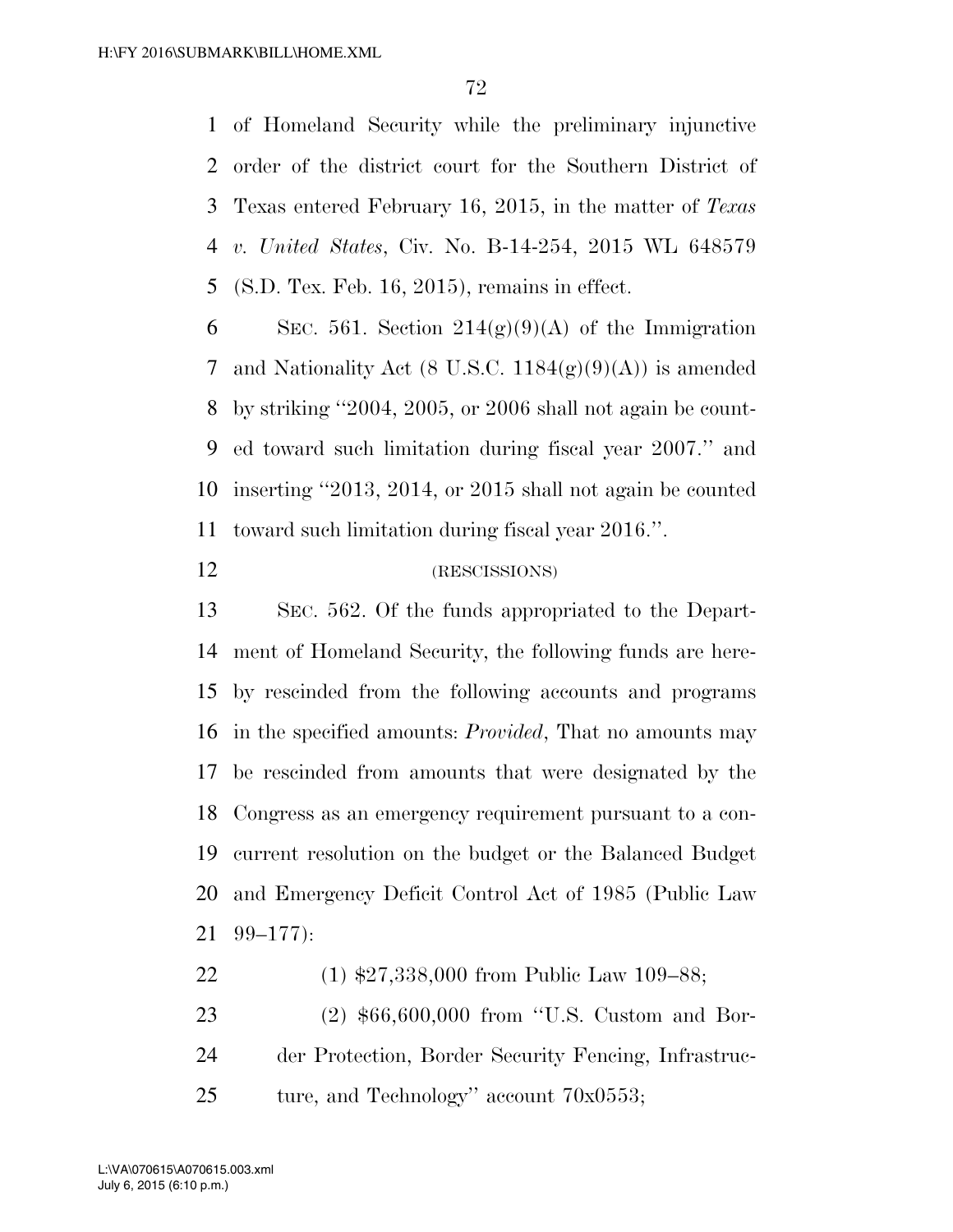| $\mathbf{1}$   | $(3)$ \$31,950,000 from Public Law 114–4 under     |
|----------------|----------------------------------------------------|
| 2              | the heading "U.S. Custom and Border Protection,    |
| 3              | Border Security Fencing, Infrastructure, and Tech- |
| $\overline{4}$ | $\mathrm{nology}$ ";                               |
| 5              | $(4)$ \$30,000,000 from Public Law 114–4 under     |
| 6              | the heading "Transportation Security Administra-   |
| 7              | tion, Aviation Security";                          |
| 8              | $(5)$ \$22,000,000 from Public Law 114–4 under     |
| 9              | the heading "Transportation Security Administra-   |
| 10             | tion, Surface Transportation Security";            |
| 11             | $(6)$ \$8,000,000 from Public Law 114–4 under      |
| 12             | the heading "Transportation Security Administra-   |
| 13             | tion, Intelligence and Vetting";                   |
| 14             | $(7)$ \$26,000,000 from Public Law 114-4 under     |
| 15             | the heading "Transportation Security Administra-   |
| 16             | tion, Transportation Security Support";            |
| 17             | $(8)$ \$4,741,699 from Public Law 113–6 under      |
| 18             | the heading "Coast Guard, Acquisition, Construc-   |
| 19             | tion, and Improvements";                           |
| 20             | $(9)$ \$12,542,022 from Public Law 113-76          |
| 21             | under the heading "Coast Guard, Acquisition, Con-  |
| 22             | struction, and Improvements";                      |
| 23             | $(10)$ \$2,305,000 from Public Law 114–4 under     |
| 24             | the heading "Coast Guard, Acquisition, Construc-   |
| 25             | tion, and Improvements";                           |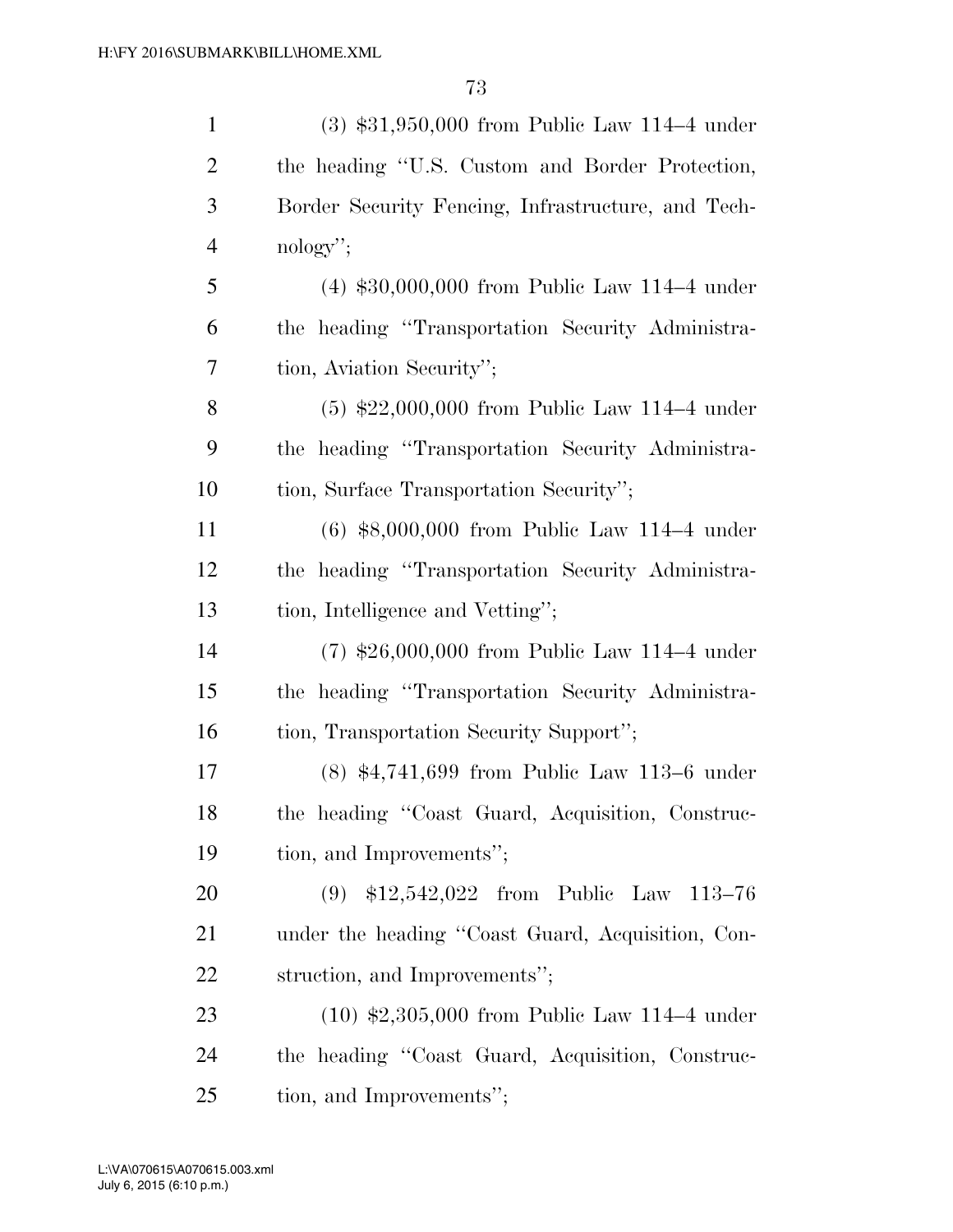| $\mathbf{1}$   | $(11)$ \$9,100,000 from Public Law 114–4 under                 |
|----------------|----------------------------------------------------------------|
| $\overline{2}$ | the heading "United States Secret Service, Acquisi-            |
| 3              | tion, Construction, Improvements, and Related Ex-              |
| $\overline{4}$ | penses";                                                       |
| 5              | $(12)$ \$393,178 from Public Law 113–6 under                   |
| 6              | the heading "Science and Technology, Research, De-             |
| 7              | velopment, Acquisition, and Operations";                       |
| 8              | (13) \$8,500,000 from Public Law 113-76                        |
| 9              | under the heading "Science and Technology, Re-                 |
| 10             | search, Development, Acquisition, and Operations";             |
| 11             | and                                                            |
| 12             | $(14)$ \$1,106,822 from Public Law 114–4 under                 |
| 13             | the heading "Science and Technology, Research, De-             |
| 14             | velopment, Acquisition, and Operations".                       |
| 15             | (RESCISSION)                                                   |
| 16             | SEC. 563. From the unobligated balances made avail-            |
| 17             | able in the Department of the Treasury Forfeiture Fund         |
|                | 18 established by section 9703 of title 31, United States Code |
| 19             | (added by section $638$ of Public Law $102-393$ ),             |
| 20             | $$176,000,000$ shall be rescinded.                             |
| 21             | (RESCISSION)                                                   |
| 22             | SEC. 564. Of the unobligated balances made available           |
| 23             | to "Federal Emergency Management Agency, Disaster              |
| 24             | Relief Fund", $$1,258,373,000$ shall be rescinded: Pro-        |
| 25             | <i>vided</i> , That no amounts may be rescinded from amounts   |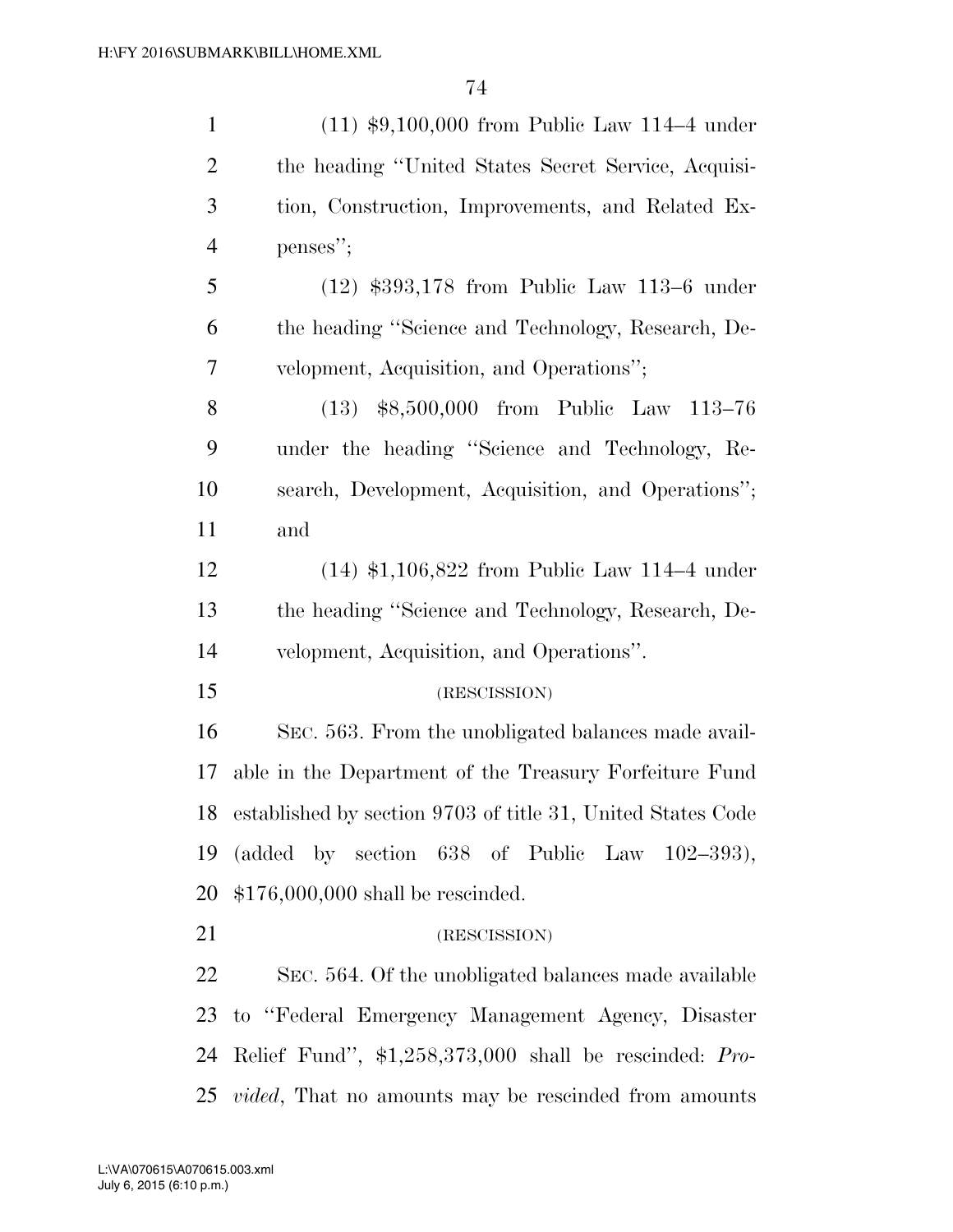that were designated by the Congress as an emergency re- quirement pursuant to a concurrent resolution on the budget or the Balanced Budget and Emergency Deficit Control Act of 1985, as amended: *Provided further*, That no amounts may be rescinded from the amounts that were designated by the Congress as being for disaster relief pur- suant to section 251(b)(2)(D) of the Balanced Budget and Emergency Deficit Control Act of 1985.

## SPENDING REDUCTION ACCOUNT

 SEC. 565. The amount by which the applicable alloca- tion of new budget authority made by the Committee on Appropriations of the House of Representatives under sec- tion 302(b) of the Congressional Budget Act of 1974 ex- ceeds the amount of proposed new budget authority is \$0. This Act may be cited as the ''Department of Home-land Security Appropriations Act, 2016''.